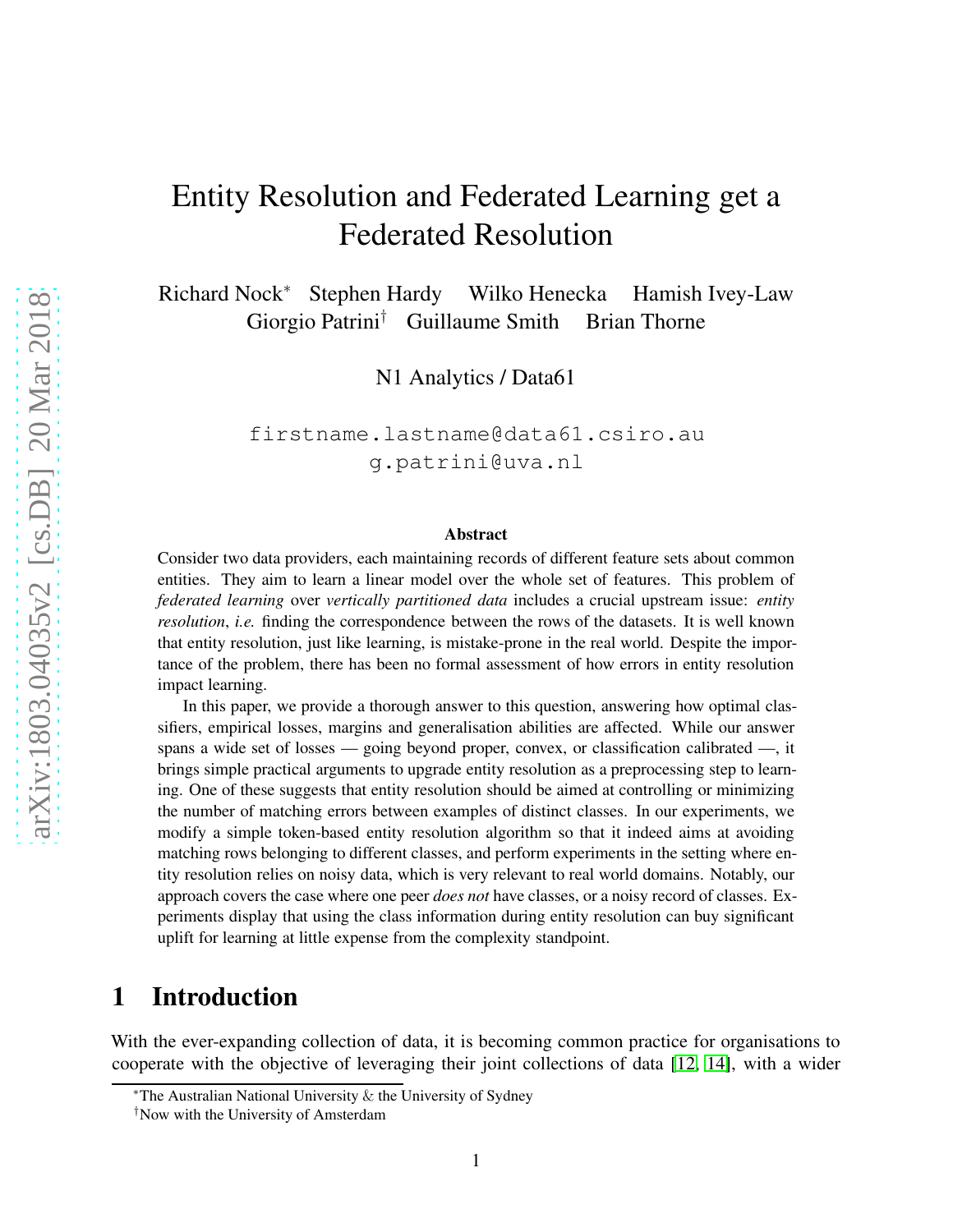push to create and organise data marketplaces as followers to the more monolithic data warehouse [\[31\]](#page-21-0). Organisations are fully aware of the potential gain of combining their data assets, specifically in terms of increased statistical power for analytics and predictive tasks. For example, hospitals and medical facilities could leverage the medical history of common patients in order to prevent chronic diseases and risks of future hospitalisation.

The problem of learning models using the data collected and kept/maintained by different parties — *federated learning* for short [\[20\]](#page-21-1) — has become as much a necessity as a concrete research challenge, expanding beyond machine learning through fields like databases and privacy. Among other features, work in the area can be classified in terms of (a) whether the data is vertically or horizontally partitioned and (b) the family of models being learned. The overwhelming majority of previous work on secure distributed learning considers a *horizontal* data partition in which data providers record the same features for different entities. Solutions can take advantage of the separability of loss functions which decompose the loss by examples. Relevant approaches can be found *e.g.* in [33] (and references therein).

In a vertical data partition, which is our setting, data providers can record *different* features for the same entities. The vertical data partition case is more challenging than the horizontal one [\[14\]](#page-20-1). To see this, notice that in the later case, gathering all the data in one place makes any conventional learning algorithm fit to learn from the whole data. In the vertical partition case however, gathering the data in one place would not solve the problem since we would still have to figure out the correspondence between entities of the different datasets to learn from the union of all features. Vertical data partition is more relevant to the setting where different organisations would sit in the same market, thus aggregating different features for the same customers. The technical problem to overcome is that loss functions are in general not separable over *features*. With the exception of the unhinged loss [\[30\]](#page-21-2), this would be the case for most proper, classification calibrated and/or nonconvex losses [\[3,](#page-20-2) [24,](#page-21-3) [27\]](#page-21-4). A way to overcome this problem is to join the datasets *upstream*, using a broad family of techniques we refer to as entity resolution (or entity matching, record linkage, [\[8\]](#page-20-3)). For the whole pipeline — from matching to learning — to be fully and properly optimized taking into account eventual additional constraints (like privacy), it is paramount to tackle and answer the following question:

#### "*how does entity-resolution impact learning ?*",

in particular because error-free entity resolution is often not available in the real-world [\[18\]](#page-21-5), see Figure [1.](#page-2-0) Case studies report that exact matching can be very damaging when identifiers are not stable and error-prone: 25% of true matches would have been missed by exact matching in a census operation [\[29,](#page-21-6) [32\]](#page-21-7). In fact, one might expect such errors to just snowball with those of learning: for example, wrong matches of a hospital database with pharmaceutical records with the objective to improve preventive treatments could be disastrous on the predictive performances of a model learned from the joined databases.

To our knowledge, there has been no formal treatment of this question so far, and the question is open not just for machine learning as post-processing step to entity-resolution [\[15\]](#page-20-4). As a consequence perhaps, some work just assumes that the solution to entity-resolution is known *a priori* [\[14\]](#page-20-1).

Our contribution — In this paper, we provide the first detailed answer to this question and hint on how it can be used to improve entity resolution as an upstream process to federated learning with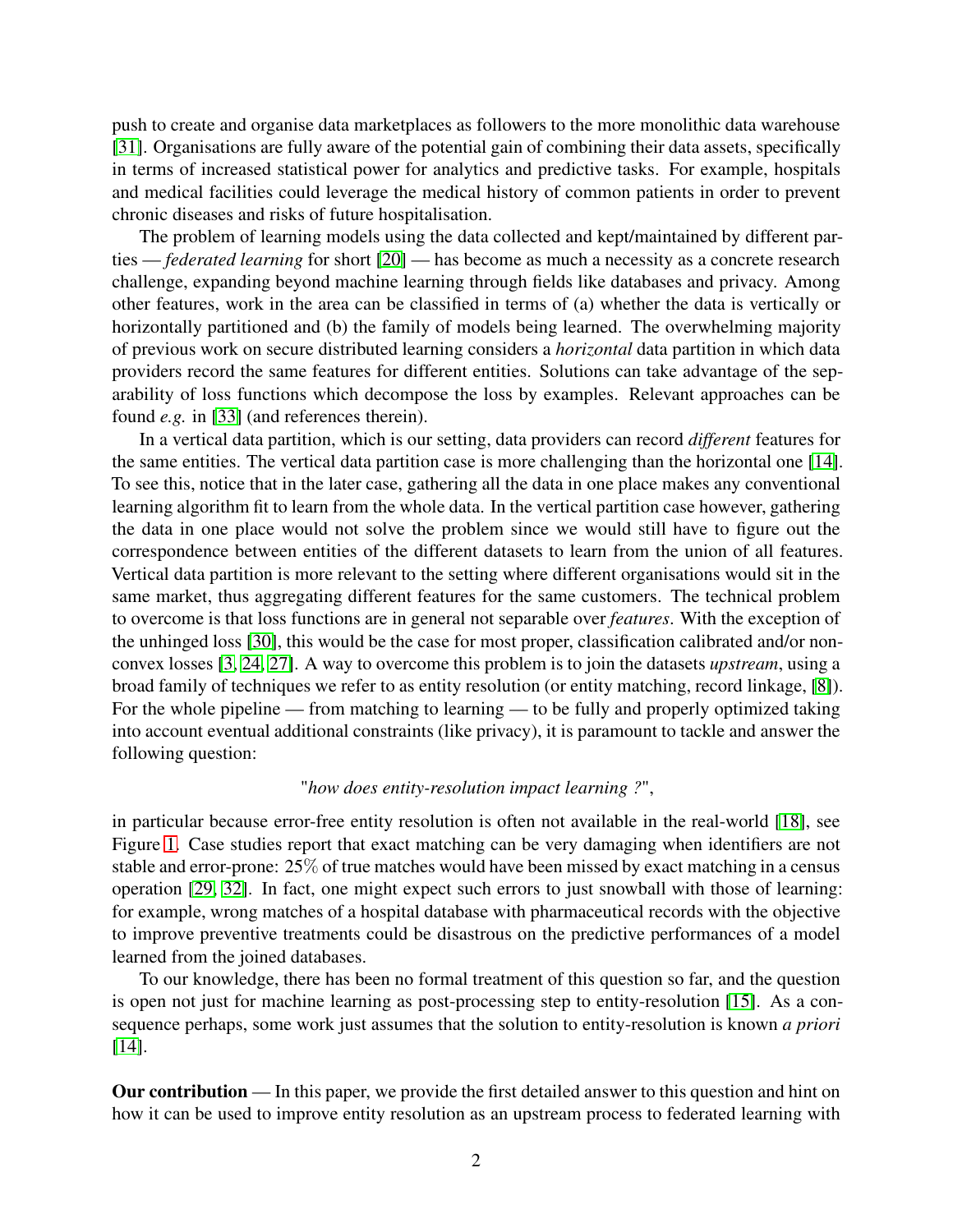| <b>Name</b>        | <b>DOB</b> |          |   | <b>Name</b>        | <b>DOB</b> |          |
|--------------------|------------|----------|---|--------------------|------------|----------|
| Klara Jovel        | 07/09/1942 | $\cdots$ | ⌒ | <b>Tori Mckone</b> | 07/06/1921 | $\cdots$ |
| <b>Scott Redo</b>  | 04/08/1923 |          |   | <b>Scotty Undo</b> | 24/01/1965 |          |
| <b>Tori Mckone</b> | 07/06/1921 | $\cdots$ |   | <b>Scott Redo</b>  | 04/08/1923 | $\cdots$ |
| <b>Rusty Brod</b>  | 25/07/2014 |          |   | Clara Jovel        | 07/09/1942 |          |

<span id="page-2-0"></span>Figure 1: The problem of entity resolution. In this example, peers A and B share common features (name, date of birth — DOB) that could be used to craft an unique identifier, but the entries are noisy so it becomes hard to match rows between peers.

vertically partitioned data. We focus on a popular class of models for federated learning, linear models [\[14,](#page-20-1) 33]. To summarize our theoretical contribution, we bound the variation of several key quantities as computed from the error-prone entity-resolved dataset on one hand, and also from the *ideal* dataset for which we would know the optimal correspondence on the other hand. These key quantities include:

- (i) the relative deviation between the optimal classifiers;
- (ii) the deviation between their respective losses;
- (iii) the deviation in their respective generalization abilities;

More importantly, we carry this analysis for *any* Ridge-regularized loss that satisfies some mild differentiability conditions, thus not necessarily being convex, nor classification-calibrated, nor even proper.

Overall, our results shed light on large margin classification in the context of federated learning, and how it brings resilience in learning after entity resolution. Indeed, we show that it yields *immunity* to entity resolution mistakes — examples receive the right class from the classifier learned from error-prone entity-resolved data if they would receive large margin classification from the optimal, "ideal" classifier learned from the ideal data. Federated learning in the vertical partition setting increases the number of features and is thereby likely to increase margins as well. Hence, such a theoretical result on immunity represents a very strong argument for federated learning.

On a broader agenda including impacts for practical entity-resolution algorithms, our analysis suggests that there exists a small set of controls defined from entity resolution mistakes that essentially drive *all* deviations highlighted before. Being able to control them essentially leads to a strong handle on how entity-resolution impacts learning, *from the classifier learned to its rates for generalization, with respect to the ideal classifier*. The most prominent of these knobs is the errors made by entity resolution *across classes*, *i.e.* wrongly linking observations that belong to different classes. Our theory suggests that focusing on such mistakes during entity resolution can bring significant leverage for the classifier learned afterwards. We exemplify this experimentally, by modifying a simple token-based greedy entity-resolution algorithm to integrate the constraint of carrying out entity resolution within classes [\[10,](#page-20-5) [15\]](#page-20-4), assuming that one peer has knowledge of the classes but the other one may not — either classes are noisy or just not present —. We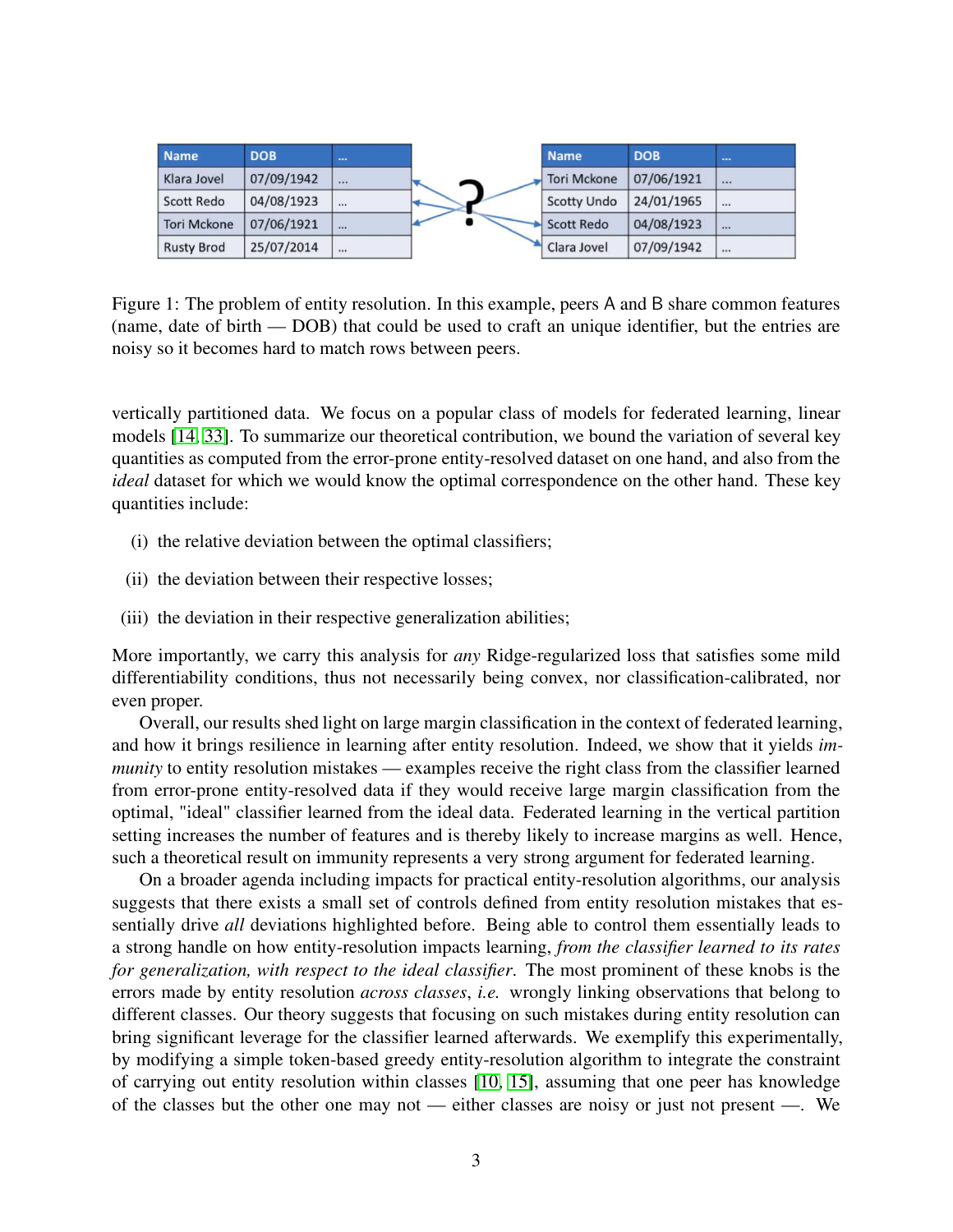perform simulated experiments on fifteen distinct UCI domains, simulated to investigate the key parameters of federated learning in the setting where peers share the knowledge of *some* features (such as gender, age, postal code for customers), which can furthermore be *noisy*. Experiments display that even when only one peer has the knowledge of classes, significant improvements can be obtained over the approach that performs entity resolution without using classes, and can even compete with the result of the learner that has access to the (unknown) ideally entity-resolved data. The rest of this paper is organised as follows. Section [2](#page-3-0) gives definitions. Section [3](#page-6-0) shows how to reduce the analysis for a general loss to that of a specific kind of loss called *Taylor loss*. Sections [4](#page-8-0) through [7](#page-11-0) develop our theoretical results, and Section [8](#page-11-1) provide experiments. A last Section discusses and concludes our paper. An Appendix, starting page [24,](#page-23-0) provides all proofs.

### <span id="page-3-0"></span>2 Definitions

Supervised learning, losses — Let  $[n] = \{1, 2, ..., n\}$ . In the ordinary batch supervised learning setting, one is given a set of m examples  $\hat{S} = \{(\hat{x}_i, y_i), i \in [m]\}$ , where  $\hat{x}_i \in \mathcal{X} \subseteq \mathbb{R}^d$  is an observation (X is called the domain) and  $y_i \in \{-1, 1\}$  is a label, or class (the "hat" notation shall be explained below). Our objective is to learn a linear classifier  $\theta \in \Theta$  for some fixed  $\Theta \subseteq \mathbb{R}^d$ .  $\theta$  gives a label to some  $x \in \mathcal{X}$  equal to the sign of  $\theta^{\top}x \in \mathbb{R}$ . The goodness of fit of  $\theta$  on  $\hat{S}$  is measured by a loss function. We essentially consider two categories of losses. The first is the set of Ridge-regularized losses. Each element,  $\ell_F$ , is defined by  $\ell_F(\hat{S}, \theta; \gamma, \Gamma) = L + R$  with

$$
L \doteq \frac{1}{m} \cdot \sum_{i} F(y_i \boldsymbol{\theta}^\top \hat{\boldsymbol{x}}_i) , \ R \doteq \gamma \boldsymbol{\theta}^\top \Gamma \boldsymbol{\theta} . \qquad (1)
$$

Here,  $\gamma > 0$  and  $\Gamma$  is symmetric positive definite.  $F : \mathbb{R} \to \mathbb{R}$  is  $C^2$  and satisfies  $|F'(0)|, |F''(0)| \ll$ ∞ where "≪" means finite. Note that this is a very general definition as for example we do *not* assume that  $F$  is convex nor even classification calibrated [\[3\]](#page-20-2).

The other set of losses we consider, called *Taylor losses*, is such that L simplifies as a degreetwo polynomial:

<span id="page-3-1"></span>
$$
L = a + \frac{b}{m} \cdot \sum_{i} y_i \boldsymbol{\theta}^\top \hat{\boldsymbol{x}}_i + \frac{c}{m} \cdot \sum_{i} (y_i \boldsymbol{\theta}^\top \hat{\boldsymbol{x}}_i)^2 , \qquad (2)
$$

with  $a, b, c \in \mathbb{R}$ . Taylor losses have been used in secure federated learning [\[1,](#page-19-0) [12\]](#page-20-0).

**Federated learning** — In federated learning,  $\hat{S}$  is built from separate data-handling sources, called *peers*. In our vertical partition setting, we have two peers A and B, each of which has the description of the m examples on a *subset* of the d features. It may be the case that only one peer (A by default) has labels. In addition to learning a classifier, federated learning thus faces the mandatory preprocessing step of *matching* rows in the datasets of A and B to build dataset  $\hat{S}$ , a preprocessing step we define as *entity resolution* [\[8\]](#page-20-3).

The observed dataset  $\hat{S}$  is created from an *unknown* dataset  $S = \{(\boldsymbol{x}_i, y_i), i \in [m]\}$  whose columns have been split between A and B. If we define  $X \in \mathbb{R}^{d \times m}$  as the matrix storing (columnwise) observations of S, then each row of  $X$  is held by A or B. The "or" need not be exclusive as some rows may be present in both A and B [\[25\]](#page-21-8). Also, duplicating rows in X does not change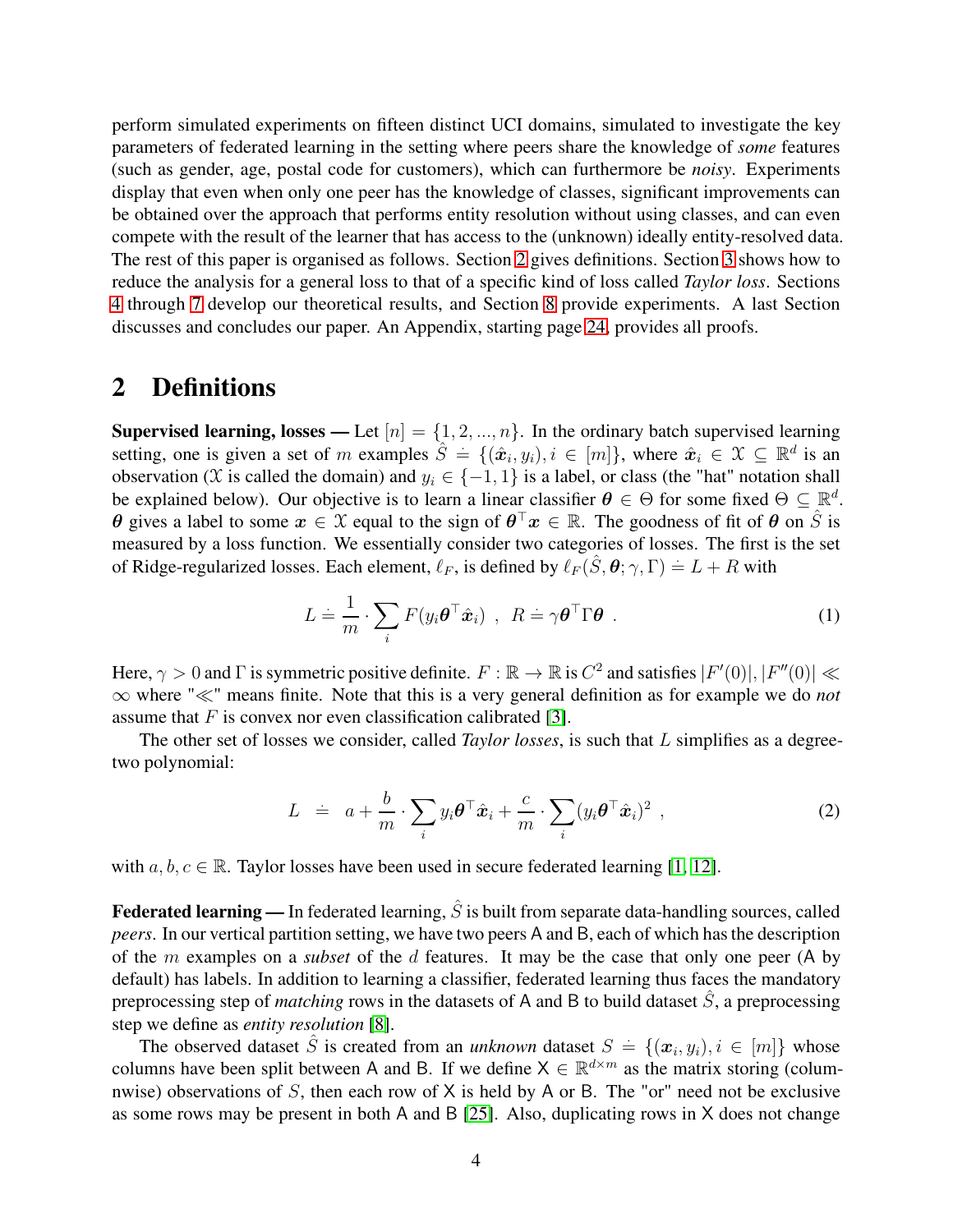the learning problem. There is thus both an ideal X and an estimated observation matrix  $\hat{X}$  giving the observations of  $\hat{S}$  and built from entity-resolution. To understand how the differences between X and X impact learning, we need to drill down into the formalization of X. Both matrices can be represented by block matrices, with each distinct feature row present exactly once, as:

<span id="page-4-0"></span>
$$
X = \begin{bmatrix} X_A \\ X_B \end{bmatrix} , \quad \hat{X} = \begin{bmatrix} X_A \\ \hat{X}_B = X_B P_* \end{bmatrix} , \tag{3}
$$

where  $P_* \in \{0, 1\}^{m \times m}$  is a permutation matrix (unknown) capturing the mistakes of entity-resolution if  $P_* \neq I_m$  (the identity matrix). From convention [\(3\)](#page-4-0), the features of A are not affected by entity-resolution: we call them *anchor* features. Because the features of Bare affected by entityresolution, we call them *shuffle* features. A folklore fact [\[6\]](#page-20-6) (Chapter I.5) is that any permutation matrix can be factored as a product of *elementary* permutation matrices, each of which swaps two rows/columns of  $I_m$ . So, suppose

<span id="page-4-1"></span>
$$
\mathsf{P}_{*} = \prod_{t=1}^{T} \mathsf{P}_{t} \tag{4}
$$

where  $P_t$  is an elementary permutation matrix, where T, the *size* of  $P_*,$  is unknown. We let  $u_{\mathsf{A}}(t), v_{\mathsf{A}}(t) \in [m]$  the two column indexes in A affected by  $\mathsf{P}_t$ .  $\hat{\mathsf{X}}$  can be progressively constructed from a sequence  $\hat{X}_0, \hat{X}_1, ..., \hat{X}_T$  where  $\hat{X}_0 = X$ ,  $\hat{X}_T = \hat{X}$  and for  $t \ge 1$ ,

$$
\hat{X}_t = \left[\frac{X_A}{\hat{X}_{tB}}\right], \hat{X}_{tB} = X_B \prod_{j=1}^t P_j . \qquad (5)
$$

Let  $\hat{X}_t = [\hat{x}_{t1} \ \hat{x}_{t2} \ \cdots \ \hat{x}_{tn}]$  denote the column vector decomposition of  $\hat{X}_t$  (with  $\hat{x}_{0i} = x_i$ ) and let  $\hat{S}_t$  be the training sample obtained from the t first permutations in the sequence. Hence,  $\hat{S}_0 = S$ ,  $\hat{S}_T = \hat{S}$  and  $\hat{S}_t = \{(\hat{x}_{ti}, y_i), i \in [m]\}$ . We let  $u_{\text{B}}(t)$  (resp.  $v_{\text{B}}(t)$ ) denote the indices in [m] of the shuffle features in X that are in observation  $u_A(t)$  (resp.  $v_A(t)$ ) and that will be permuted by  $P_t$ , creating  $\hat{X}_t$  from  $\hat{X}_{t-1}$ . For example, if  $u_B(t) = v_A(t)$ ,  $v_B(t) = u_A(t)$ , then  $P_t$  correctly reconstructs observations in indexes  $u_A(t)$  and  $v_A(t)$  in X. Figure [2](#page-5-0) illustrates the use of these notations.

Key parameters of  $P_*$  — it is clear that all mistakes of entity-resolution are captured by  $P_*$ , so it is not surprising that all our results depend on some key parameters of P∗. A key property is how errors "accumulate" through the factorization of  $P_*$  in eq. [\(4\)](#page-4-1). Hereafter,  $w_F$  for  $w \in \mathbb{R}^d$  denotes the subvector of w containing the features of peer  $F \in \{A, B\}$ .

**Definition 1** We say that  $P_t$  is  $(\varepsilon, \tau)$ -accurate for some  $\varepsilon, \tau \geq 0, \varepsilon \leq 1$  iff for any  $w \in \mathbb{R}^d$ ,  $|(\hat{\boldsymbol{x}}_{ti} - \boldsymbol{x}_i)_{\mathbf{B}}^{\top} \boldsymbol{w}_{\mathbf{B}}| \leq \varepsilon \cdot |\boldsymbol{x}_i^{\top} \boldsymbol{w}| + \tau ||\boldsymbol{w}||_2, \forall i \in [m],$  (6)  $|( \boldsymbol{x}_{u_{\mathsf{F}}(t)} - \boldsymbol{x}_{v_{\mathsf{F}}(t)})_{\mathsf{F}}^\top \boldsymbol{w}_{\mathsf{F}} |\ \leq \ \varepsilon \cdot \max_{i \in \{u_{\mathsf{F}}(t), v_{\mathsf{F}}(t)\}} | \boldsymbol{x}_{i}^\top \boldsymbol{w}|$  $+\tau \|w\|_2$ ,  $\forall F \in \{A, B\}$ . (7)

*We say that*  $P_*$  *is*  $(\varepsilon, \tau)$ *-accurate iff each*  $P_t$  *is*  $(\varepsilon, \tau)$ *-accurate,*  $\forall t = 1, 2, ..., T$ .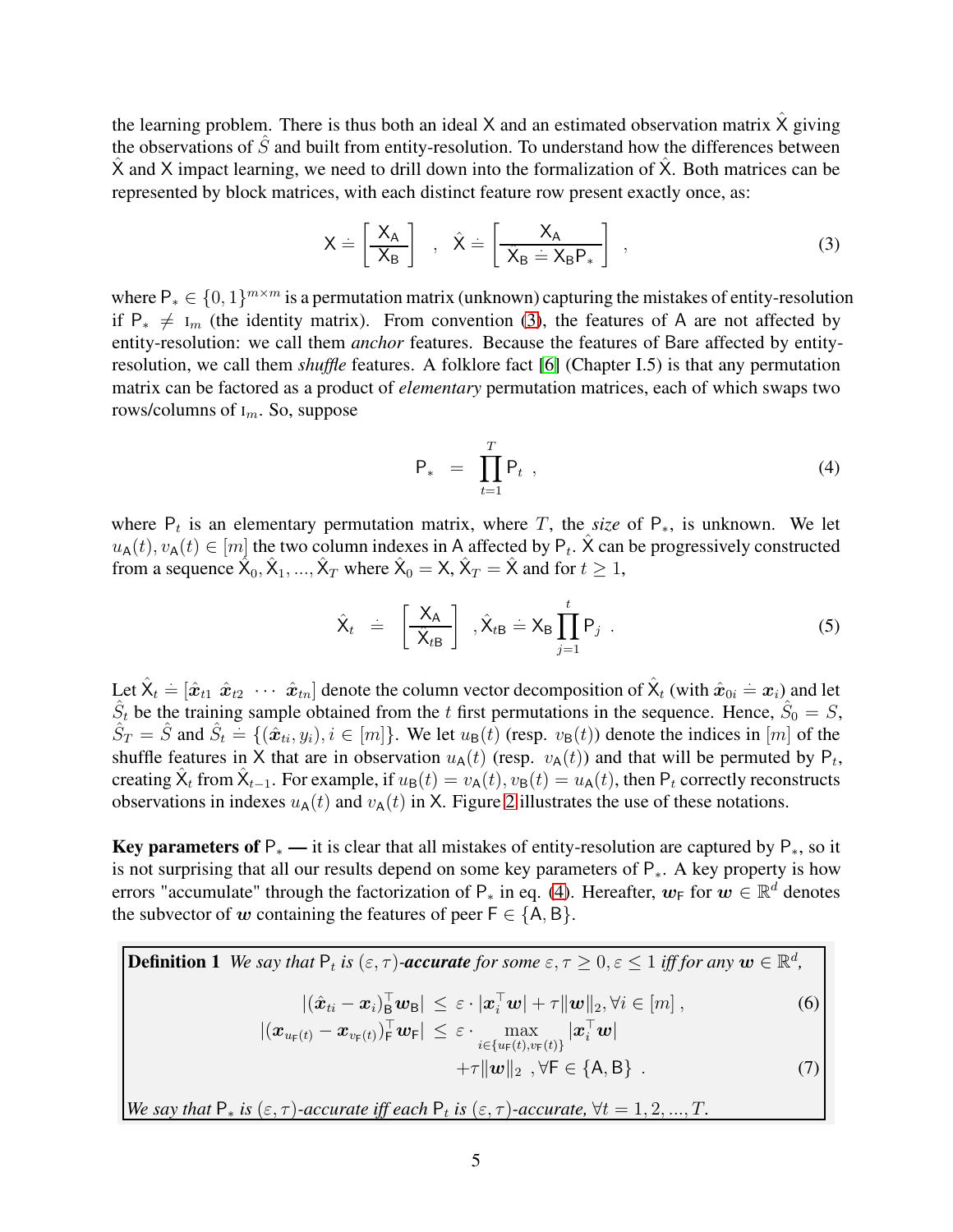

<span id="page-5-0"></span>Figure 2: Permutation  $P_t$  applied to observation matrix  $\hat{X}_{t-1}$  and subsequent matrix  $\hat{X}_t$ , using notations  $u_A(t)$ ,  $u_B(t)$ ,  $v_A(t)$  and  $v_B(t)$ . Textures represent observations of X (best viewed in color).

If we consider that vectors  $\hat{x}_{ti} - x_i$ ,  $x_{u_F(t)} - x_{v_F(t)}$  quantify errors attributable to  $P_t$ , then  $(\varepsilon, \tau)$ accuracy postulates that errors along any direction are bounded by a fraction of the norm of original observations, plus a penalty. In the context of the inequalities,  $\tau$  is homogeneous to a norm while  $\varepsilon$  is "unit-free". For that reason, we define an important quantity aggregating  $\varepsilon$  and a "unit-free"  $\tau$ :

<span id="page-5-2"></span>
$$
\xi = \varepsilon + \frac{\tau}{X_*} \t{8}
$$

where  $X_* \doteq \max_i ||\mathbf{x}_i||_2$  is the max norm in (the columns of) X. Remark that we always have

<span id="page-5-1"></span>
$$
\xi \leq 3, \forall P_* . \tag{9}
$$

Indeed, it is always true that  $\hat{x}_{ti} \leq 2X_*$  and so  $\|\hat{x}_{ti} - x_i\|_2 \leq 3X_*$ ,  $\forall i \in [m]$ , so regardless of P<sup>\*</sup>, we can always choose  $\varepsilon = 0, \tau = 3X^*$ , making  $\xi$  satisfy ineq. [\(9\)](#page-5-1). Much smaller values are possible: for example, when entity-resolution is so good that errors eventually slightly change norms but not directions (*e.g.*  $\hat{x}_{ti} - x_i = \varepsilon_i \cdot x_i$ ,  $\forall i$ ), then we may end up with  $\varepsilon$  close to zero and  $\tau = 0$ , resulting in  $\xi$  close to zero as well. The reason why it is desirable for  $\xi$  to be significantly smaller is given in the following definition.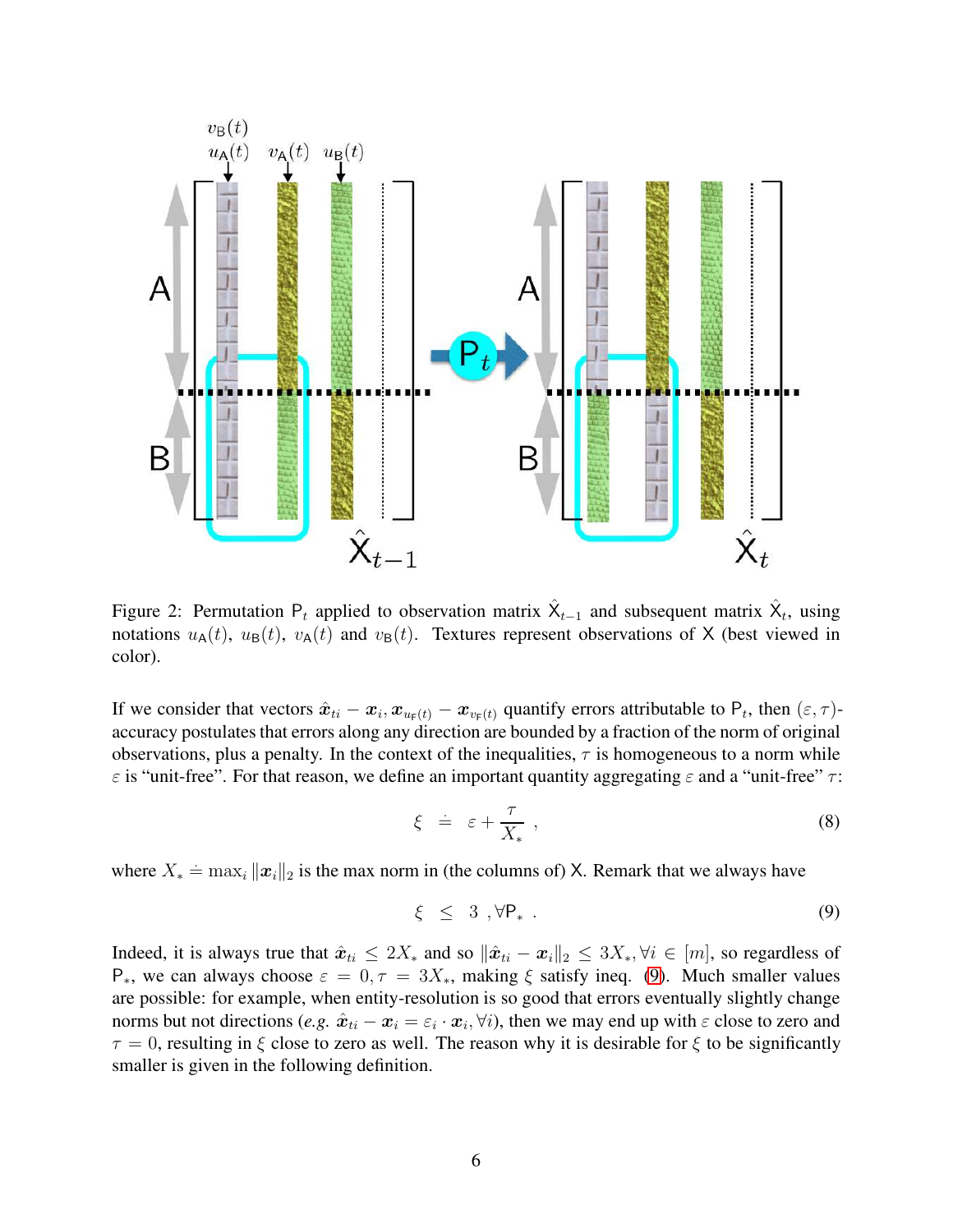**Definition 2** *We say that*  $P_*$  *is*  $\alpha$ -**bounded** for some  $0 < \alpha < 1$  *iff its size satisfies*  $T \leq$  $\left( m\right)$  $\bigg\{\frac{1-\alpha}{2}\bigg\}$ .

It is crucial to remark that this puts a constraint on the size  $T$  since in all cases we shall require  $T = O(\sqrt{m})$  whenever  $\xi$  is not small (say  $\xi = 3$ , ineq. [9\)](#page-5-1). This constraint is considerably weakened when the magnitude of errors (ξ) gets small, so that we can end up with  $P_* \alpha$ -bounded for  $\alpha$  very close to 1, which shall be a highly desirable feature for the theory to follow. Notice also that a permutation can always be decomposed in elementary permutations with  $T \leq m$ , yet to achieve a particular level of  $(\epsilon, \tau)$ -accuracy, we may need more than the minimal size factorisation. It seems however more than reasonable to assume that we shall still have  $T = O(m)$  in all cases, which does not fundamentally change the picture of the constraint imposed by  $\alpha$ -boundedness. Finally, we let  $T_+ \leq T$  denote the number of *class mismatch* permutations in the factorization, *i.e.* for which  $y_{u_{\mathbf{A}}(t)} \neq y_{v_{\mathbf{A}}(t)}$  and let

ξ

$$
\rho \quad \doteq \quad \frac{T_+}{T} \in [0, 1] \tag{10}
$$

define the proportion of elementary permutations that act between classes.

Key parameters for our results — Remarkably, all our results on how mistakes of entity resolution affect learning essentially depend on *three* parameters only, each characterizing a distinct unknown: the ideal classifier  $\theta_0^*$  ( $\delta_{\theta}$ ), permutation  $P_*$  ( $\delta_P$ ) and the ideal dataset S ( $\delta_S$ ):

$$
\delta_{\theta} \doteq \|\theta_0^*\|_2 X_*, \ \ \delta_{\mathsf{P}} \doteq \frac{\sqrt{\xi}\rho}{4}, \ \ \delta_S \doteq \left\|\frac{1}{mX_*} \cdot \sum_i y_i x_i\right\|_2. \tag{11}
$$

It is not hard to see that  $\delta_{\theta}$  is an upperbound on the margin achieved by the ideal classifier on the true dataset (Section [5\)](#page-10-0),  $\delta_P$  aggregates class mismatch and the magnitude of errors in permutations, and  $\delta_S$  is the norm of a normalized version of a sufficient statistics for the class in S called the mean operator [\[26\]](#page-21-9). These can globally be seen as penalties — the smaller they are, the less impact has P<sup>∗</sup> on learning. The most important with respect to the design of entity resolution algorithms for federated learning,  $\delta_P$ , displays an interesting regime: when  $P_*$  is "good enough" that  $\rho = 0$  — that is, we make no entity-resolution mistakes *between* classes —, we have  $\delta_P = 0$ , which can bring substantially better bounds on all our results.

## <span id="page-6-0"></span>3 Anayzing Losses via Taylor losses

We let  $\ell^T$  denote a Taylor loss. The importance of Taylor losses in our context is provided by our first Theorem below which, by means of words, says that any of our losses  $\ell_F$  sufficiently regularized can be locally approximated in a neighborhood of any local minimum by a particular convex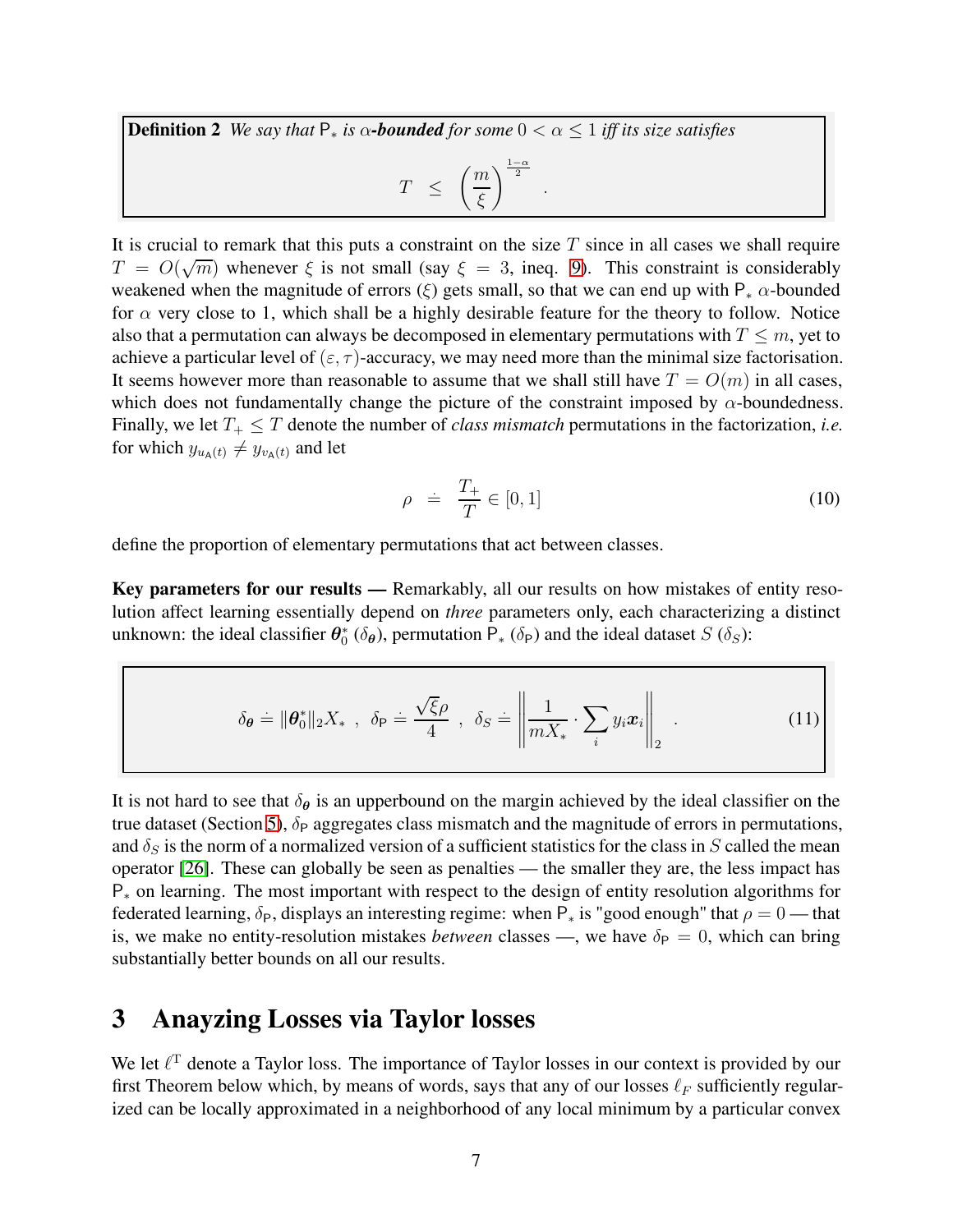Taylor loss with very specific parameterization, crucial for our next results. Following [\[5\]](#page-20-7), we let  $\lambda_1^\uparrow$  $\hat{1}$ (.) denote the smallest eigenvalue. We let C denote the set of local minima of  $\ell_F(\tilde{S}, \theta; \gamma, \Gamma)$  omitting dependences in  $\hat{S}, \gamma, \Gamma$  — and for any  $\theta^* \in \mathcal{C}$ , we let  $\mathcal{N}(\theta^*)$  denote an open neighborhood of  $\theta^*$  over which  $\ell_F$  is convex, which is guaranteed to be non empty by the assumptions on F. Parameters  $a, b, c$  below refer to those in eq. [\(2\)](#page-3-1).

<span id="page-7-0"></span>**Theorem 3**  $\forall \lambda^{\circ} > 0$  *and sample*  $\hat{S}$ *, there exists*  $\lambda^* > 0$  *such that for any loss*  $\ell_F(\hat{S}, \theta; \gamma, \Gamma_F)$  $satisfying \ \gamma \lambda_1^{\uparrow}(\Gamma_F) \geq \lambda^*$  and any  $\boldsymbol{\theta}^* \in \mathcal{C}$ , there exists a convex Taylor loss  $\ell^{T^*}(\hat{S},\boldsymbol{\theta};\gamma,\Gamma_T)$  such *that*  $(i)$   $a = F(0), b = F'(0)$ ,  $(iii)$  arg  $\min_{\theta} \ell^{T^*}(\hat{S}, \hat{\theta}; \gamma, \Gamma_T) = \theta^*$ , and

 $(iii)\ \gamma\lambda_1^{\uparrow}(\Gamma_T) \geq \lambda^{\circ}.$ *Furthermore, if*  $F$  *is strictly convex, then*  $c > 0$ *.* 

(Proof in Appendix, Subsection [10.1\)](#page-24-0) Even when not as crucial as for  $(i - iii)$ , the proof of Theorem [3](#page-7-0) shows that we also have  $\ell_F(\hat{S}, \theta^*; \gamma, \Gamma_F) = \ell^{T^*}(\hat{S}, \theta^*; \gamma, \Gamma_T)$ , *i.e.* both losses coincide at the local optimum for  $\ell_F$ .

A natural question is what is the strength of the regularization imposed on  $\ell_F(\lambda^*)$ . While one can figure out worst cases  $F$  — not defining usual losses — for which  $\lambda^*$  is large, we show that a popular subset of proper losses yield reasonable values for  $\lambda^*$  [\[24\]](#page-21-3): such losses are strictly convex, non-negative and have no class-dependent misclassification cost. It can be shown for any such loss that there exists a *permissible*  $\psi$  such that  $F = F_{\psi}$  with

<span id="page-7-2"></span>
$$
F_{\psi}(z) \quad = \quad \frac{\psi(0) + \psi^{\star}(-z)}{\psi(0) - \psi(1/2)} = a_{\psi} + \frac{\psi^{\star}(-z)}{b_{\psi}} \quad , \tag{12}
$$

where  $\star$  is the convex conjugate [\[24\]](#page-21-3). A permissible  $\psi$  satisfies  $\text{dom}(\psi) \supseteq [0, 1]$ ,  $\psi$  strictly convex, differentiable and symmetric with respect to 1/2. We add the condition that  $\psi'$  is concave on [0, 1/2] and denote this set of losses as *regular symmetric proper losses* (RSPL). Popular examples of RSPLs include the square, logistic and Matsushita losses [\[24\]](#page-21-3), the square loss also being a Taylor loss. We let  $\hat{X}_* = \max_i \|\hat{x}_i\|_2$ .

# **Lemma 4** Whenever  $\ell_F$  is a RSPL in Theorem [3,](#page-7-0) we can pick  $\lambda^* \doteq \lambda^{\circ} + F''_{\psi}(0)\hat{X}^2_{*}/2$ .

(Proof in Appendix, Subsection [10.2\)](#page-27-0) As examples,  $F''_{\psi}(0)$  is respectively 1/4, 1/2 for the logistic and Matsushita losses [\[24\]](#page-21-3), which results in a relatively small value for  $\lambda^*$ .

We can briefly summarize this Section as follows: when sufficiently regularized, essentially *any* locally optimal classifier for *any* loss  $\ell_F$  is also optimal for *some* specific regularized convex Taylor loss in which we have  $a = F(0), b = F'(0)$ . So, we focus in what follows on the sequence of optimal classifiers for such Taylor losses, in which the *sequence* is defined by a progressive application to S of the unknown elementary permutations defining  $P_*$  as in eq. [\(4\)](#page-4-1):

<span id="page-7-1"></span>
$$
\boldsymbol{\theta}_t^* \quad = \quad \arg\min_{\boldsymbol{\theta}} \ell_{a,b,c}^{\mathrm{T}}(\hat{S}_t, \boldsymbol{\theta}; \gamma, \Gamma) \enspace , \tag{13}
$$

for  $a = F(0), b = F'(0)$  and  $c \in \mathbb{R}_*$ , where  $a, b, c$  refer to coefficients in eq. [\(2\)](#page-3-1). The particular case  $c = 0$  yields similar bounds with weaker assumptions but essentially corresponds to a single loss, the unhinged loss [\[30\]](#page-21-2). We shall assume without loss of generality that the null vector is not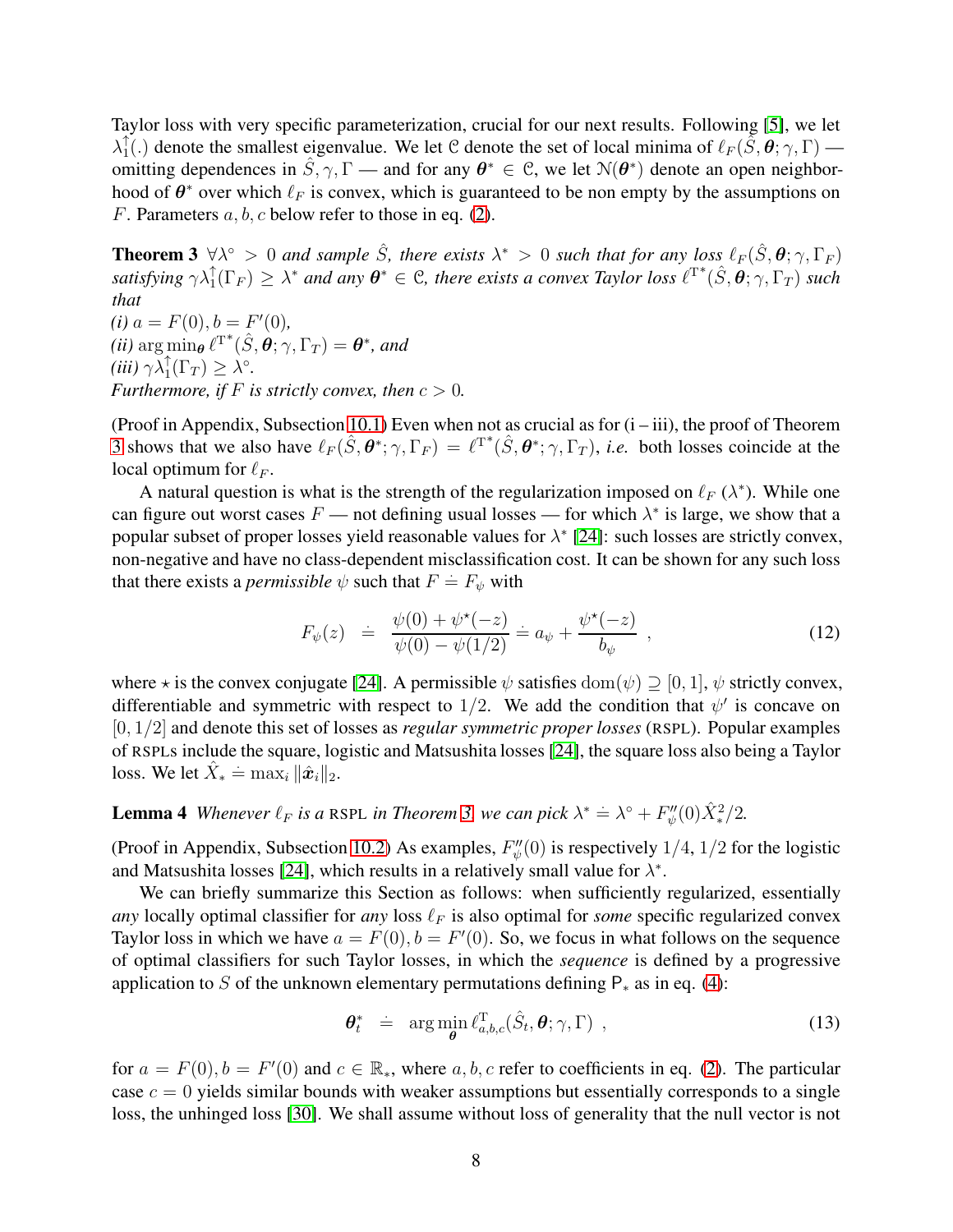

<span id="page-8-1"></span>Figure 3: We study the variations of the Taylor loss  $\ell_{a,b,c}^{\mathrm{T}}$  (blue) which approximates a loss  $\ell_F$ around a local minimum (grey), as a function of the mistakes done by entity resolution: all our results essentially show convergence of the optimal classifier learned from such mistakes,  $\theta_T^*$ , to the optimal classifier learned from the ideal dataset,  $\theta_0^*$ . This convergence holds for both the Taylor loss and the original loss as well (see text).

optimal for the Taylor loss, which is in fact guaranteed by the regularization — alternatively, it would also hold when  $F'(0) \neq 0$ , which is for example ensured by classification calibrated losses [\[3\]](#page-20-2).

The interest in focusing on Ridge-regularized Taylor losses is three-folds: (i) we are trivially able to compute the optimum of such losses given the constraints imposed on Theorem [3;](#page-7-0) we thus get access to a fine-grained analysis of  $\theta^*_T$ ; (ii) our fine-grained bounds are *directly* relevant to the numeroux approaches to secure encrypted federated learning that choose to directly optimize a Taylor loss (often, the square loss Ridge-regularized) [\[13,](#page-20-8) [14,](#page-20-1) [16,](#page-20-9) [23\]](#page-21-10), or an approximation of a loss function via a Taylor loss [\[1,](#page-19-0) [12\]](#page-20-0); (iii) provided  $\ell_F$  is continuous, which is a very weak assumption, our bounds that analyze the convergence of classifiers or losses also apply asymptotically to *any* loss  $\ell_F$  defined in Section [2.](#page-3-0) This is summarized in Figure [3.](#page-8-1) Our next objective is to compute the deviation between  $\theta_0^*$  and  $\theta_T^*$  — respectively the ideal classifier (optimal on the ideal, perfectly entity-resolved dataset S) and the classifier we learn after our mistake-prone entity-resolved dataset  $\hat{S}$  — and then see how this impacts learning from a variety of different standpoints.

### <span id="page-8-0"></span>4 Bounds on the relative deviation between optimal classifiers

To obtain our results, we shall need an assumption regarding the data and learning problem parameters. We denote  $\sigma(S)$  as the standard deviation of a discrete set  $S \subset \mathbb{R}$  and define the **stretch** of vector x along direction  $w \neq 0$  as:  $\omega(x, w) = ||x||_2 |\cos(x, w)|$ . Let us denote for short  $v_s(w)$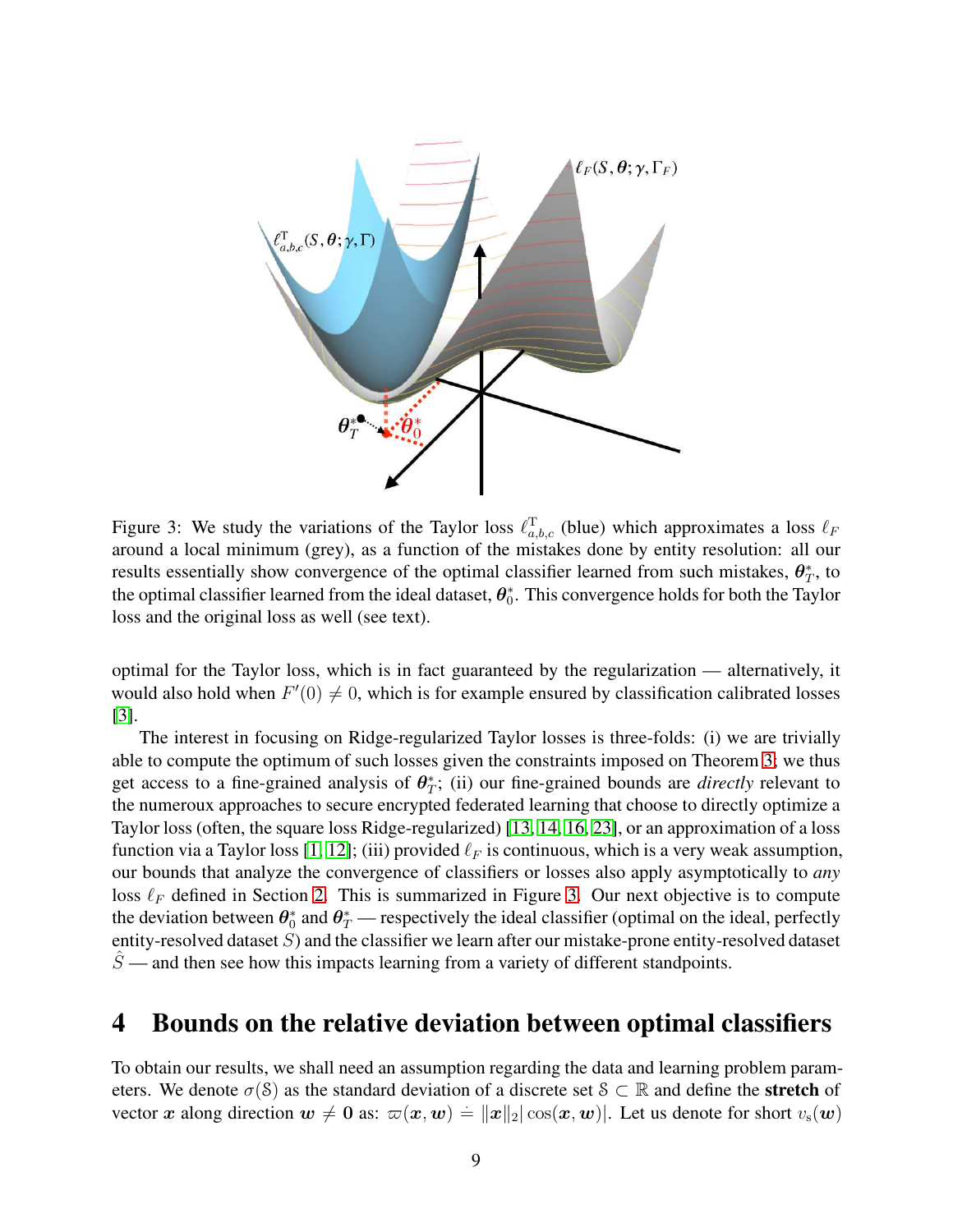(resp.  $\mu_s(\mathbf{w})$ ) the variance of stretches (resp. average of squared stretches) in S:

$$
\mu_{s}(\boldsymbol{w}) \doteq \mathbb{E}[\varpi(\boldsymbol{x}, \boldsymbol{w})^{2}],\nu_{s}(\boldsymbol{w}) \doteq \mu_{s}(\boldsymbol{w}) - (\mathbb{E}[\varpi(\boldsymbol{x}, \boldsymbol{w})])^{2}.
$$
\n(14)

Notice that both  $\mu_s$  and  $v_s$  are invariant to changes in the norm of w. For  $i \in \{-1, +1\}$ , let

$$
U(i) = \inf_{\mathbf{w}\neq\mathbf{0}} c \cdot \left\{ \begin{array}{rcl} (1-\varepsilon)^2 v_{\rm s}(\mathbf{w}) & \text{if} & i=+1\\ (1+\varepsilon)^2 \mu_{\rm s}(\mathbf{w}) + \tau^2 & \text{if} & i=-1 \end{array} \right. \tag{15}
$$

Definition 5 *We say that the data-model calibration assumption holds iff the following two constraints are satisfied: (a) (Maxnorm-variance regularization) Ridge regularization parameters* γ, Γ *are chosen so that*

$$
\frac{X_*^2}{\frac{1}{2}U(\text{sign}(c)) + \gamma \lambda_1^{\uparrow}(\Gamma)} \le \frac{1}{2} \cdot \min\left\{ \frac{1}{|F'(0)|}, \frac{1}{2|c|} \right\},\,
$$

#### *(b) (Minimal data size):*  $m \geq 4\xi$ .

Condition (a) imposes the Taylor loss to be sufficiently regularized and explains why we state Theorem [3](#page-7-0) with its condition (iii). We remark that constraint (a) is all the less demanding as  $\varepsilon, \tau$ are small, and |U| is always  $O(X_*^2)$ , so the constraint on regularization is roughly  $\gamma \lambda_1^{\uparrow}(\Gamma) \geq u X_*^2$ , for a constant  $u \ge 0$  that can be very small when F is convex ( $c > 0$ , Theorem [3\)](#page-7-0). Condition (b) just postulates that m is larger than a small constant, *e.g.*  $m \ge 12$  if we consider ineq. [\(9\)](#page-5-1).

We now state our first result on how  $\theta^*_T$  deviates from  $\theta^*_0$ .

**Theorem 6** *Suppose*  $P_*$  *is* ( $\varepsilon, \tau$ )-accurate and the data-model calibration assumption holds. Then *we have:*

<span id="page-9-0"></span>
$$
\frac{\|\boldsymbol{\theta}_T^* - \boldsymbol{\theta}_0^*\|_2}{\|\boldsymbol{\theta}_0^*\|_2} \leq \frac{\xi}{n} \cdot T^2 \cdot \left(1 + \frac{\delta_P}{\delta_{\boldsymbol{\theta}}}\right) \tag{16}
$$

*If, furthermore,*  $P_*$  *is*  $\alpha$ -bounded, then  $\|\theta^*_T - \theta^*_0\|_2 / \|\theta^*_0\|_2 \leq C(m) \cdot (1 + (\delta_P/\delta_\theta))$ , with

$$
C(m) = \left(\frac{\xi}{m}\right)^{\alpha} \tag{17}
$$

(proof in Appendix, Section [10.3\)](#page-27-1) Remember that the most stringent assumption is that of  $\alpha$ boundedness, so essentially as long as we have access to more data that can be linked by keeping entity-resolution errors bounded enough *in size* (say,  $T = o(\sqrt{m})$ ), the impact of entity-resolution on the drift between optimal classifiers *vanishes* with m:

$$
C(m) \rightarrow_{+\infty} 0, \forall \alpha \in (0,1]. \tag{18}
$$

We also remark that when  $\delta_P = 0$ , which happens when there are no entity-resolution mistakes between classes due to  $P_{*}$ , then under the assumptions of Theorem [6,](#page-9-0) we simply have

$$
\frac{\|\boldsymbol{\theta}_T^* - \boldsymbol{\theta}_0^*\|_2}{\|\boldsymbol{\theta}_0^*\|_2} \leq C(m) .
$$

We now quantify how the bounded drifts guaranteed by Theorem [6](#page-9-0) translate to learning.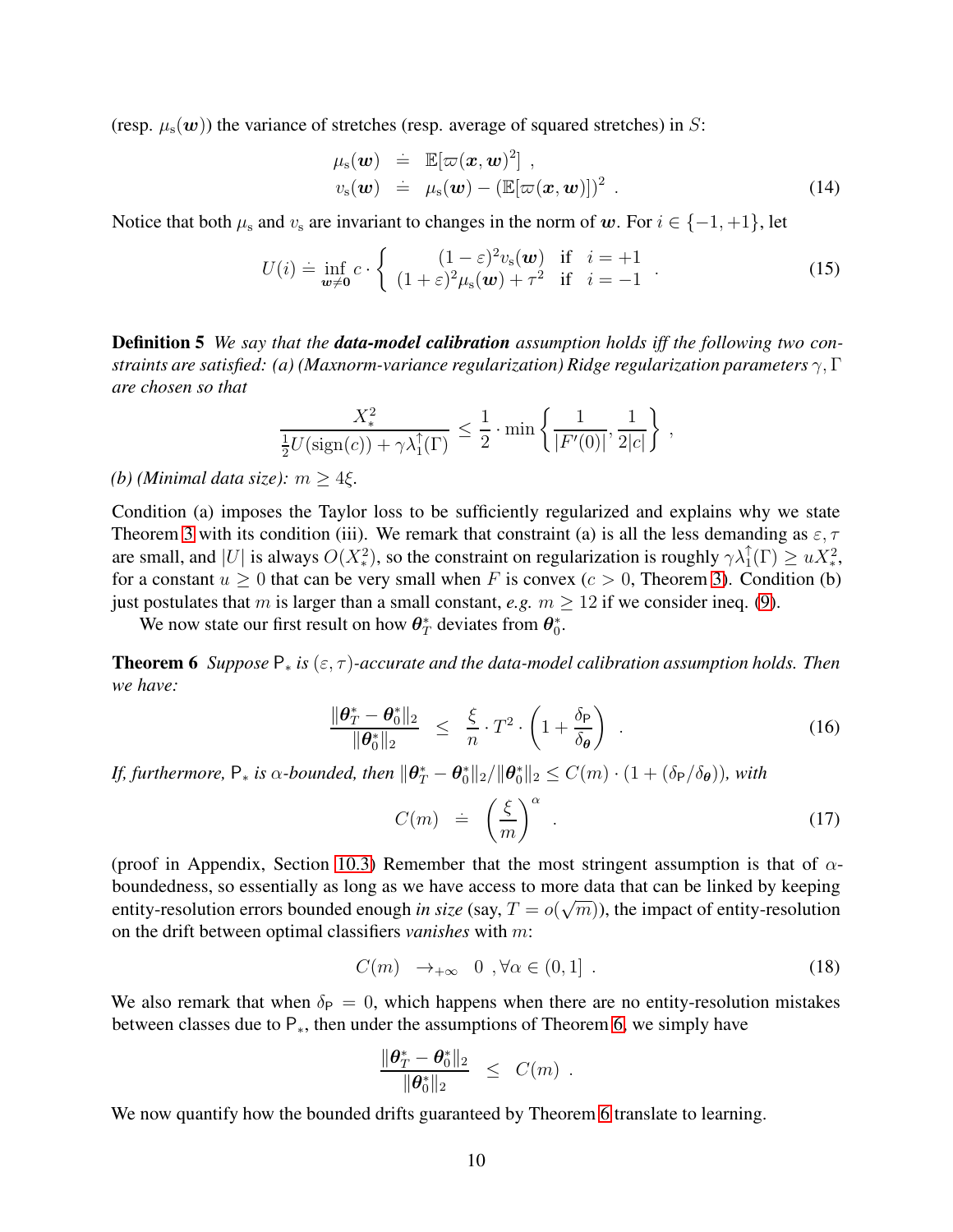# <span id="page-10-0"></span>5 Optimal large margin classification implies immunity to entity resolution mistakes

We show that under the conditions of Theorem [6,](#page-9-0) large margin classification by the ideal classifier  $(\theta_0^*)$  survives the changes brought by  $P_*$  on learning, in the sense that the related examples will also be given the *same, right* class by the classifier we learn,  $\theta^*_T$  — the corresponding margin, however, may vary. We formalize the definition now.

**Definition 7** Fix  $\kappa > 0$ . We say that  $\theta^*$  is immune to entity resolution at margin  $\kappa$  iff for any  $\textit{example } (\boldsymbol{x},y) \textit{, if } y(\boldsymbol{\theta}_0^*)^\top \boldsymbol{x} > \kappa \textit{, then } y(\boldsymbol{\theta}_T^*)^\top \boldsymbol{x} > 0 \textit{.}$ 

<span id="page-10-2"></span>Hence,  $(x, y)$  receives the right class by both  $\theta_0^*$  and  $\theta_T^*$ . We can now formalize the immunity property.

**Theorem 8** *Suppose*  $P_*$  *is* ( $\varepsilon$ ,  $\tau$ )*-accurate and*  $\alpha$ *-bounded, and the data-model calibration assump*tion holds. For any  $\kappa > 0$ ,  $\bm{\theta}_T^*$  is immune to entity resolution at margin  $\kappa$  if

<span id="page-10-4"></span><span id="page-10-1"></span>
$$
m > \xi \cdot \left(\frac{\delta_{\theta} + \delta_{\mathsf{P}}}{\kappa}\right)^{\frac{1}{\alpha}}.
$$
 (19)

(proof in Appendix, Section [10.4\)](#page-47-0) Eq. [\(19\)](#page-10-1) is interesting for the relationships between m (data),  $\xi$ (permutation) and  $\kappa$  (margin) to achieve immunity. Consider a permutation P<sub>\*</sub> for which  $\rho = 0$ . Since the maximal optimal margin is bounded by  $\delta_{\theta}$  by Cauchy-Schwartz inequality, Theorem [8](#page-10-2) says that picking  $\kappa = \delta \cdot \delta_{\theta}$  for  $0 < \delta < 1$  brings immunity at margin  $\kappa$  if  $\delta > C(m)$  where  $C(m)$ is defined in Theorem [6,](#page-9-0) so the lowest possible margin from which immunity holds converges to zero at rate  $1/m^{\alpha}$ . When it is not the case that  $\rho = 0$  however, the picture can be very different if  $\delta_{\theta}$  is very small compared to  $\delta_{P}$ .

### 6 Taylor losses of optimal classifiers on the ideal data

In this Section, we essentially show that under the assumptions of Theorem [8,](#page-10-2) it holds that (little-oh wrt  $m \to \infty$ ):

$$
\ell_{a,b,c}^{\mathrm{T}}(S,\boldsymbol{\theta}_{T}^{*};\gamma,\Gamma)-\ell_{a,b,c}^{\mathrm{T}}(S,\boldsymbol{\theta}_{0}^{*};\gamma,\Gamma) = o(1) ,
$$
\n(20)

*i.e.* our classifier converges to the same loss *on the ideal data* S as the ideal classifier, and the convergence is governed by  $C(m)$ , therefore displaying a rate proportional to  $1/m^{\alpha}$ .

**Theorem 9** Denote for short  $\ell^{\mathrm{T}}(\theta) \doteq \ell_{a,b,c}^{\mathrm{T}}(S,\theta;\gamma,\Gamma)$ , with a, b, c as in eq. [\(13\)](#page-7-1). If  $\mathsf{P}_*$  is  $(\varepsilon,\tau)$ *accurate and* α*-bounded, and the data-model calibration assumption holds, then:*

<span id="page-10-3"></span>
$$
\ell^{\mathrm{T}}(\boldsymbol{\theta}_{T}^{*}) - \ell^{\mathrm{T}}(\boldsymbol{\theta}_{0}^{*}) \leq C(m) \cdot (\delta_{\boldsymbol{\theta}} + \delta_{\mathrm{P}}) \cdot A , \qquad (21)
$$

where  $A \doteq |F'(0)|\delta_S + (3\delta_{\theta} + 2\delta_P) (|c| + d\gamma \lambda_1^{\downarrow}(\Gamma)/X_*^2)$ .

(proof in Appendix, Section [10.5\)](#page-48-0) We remark a difference with Theorem [8:](#page-10-2) the bound also depends on  $\delta_S$ , and so on the norm of a sufficient statistics for the class, the mean operator [\[26\]](#page-21-9).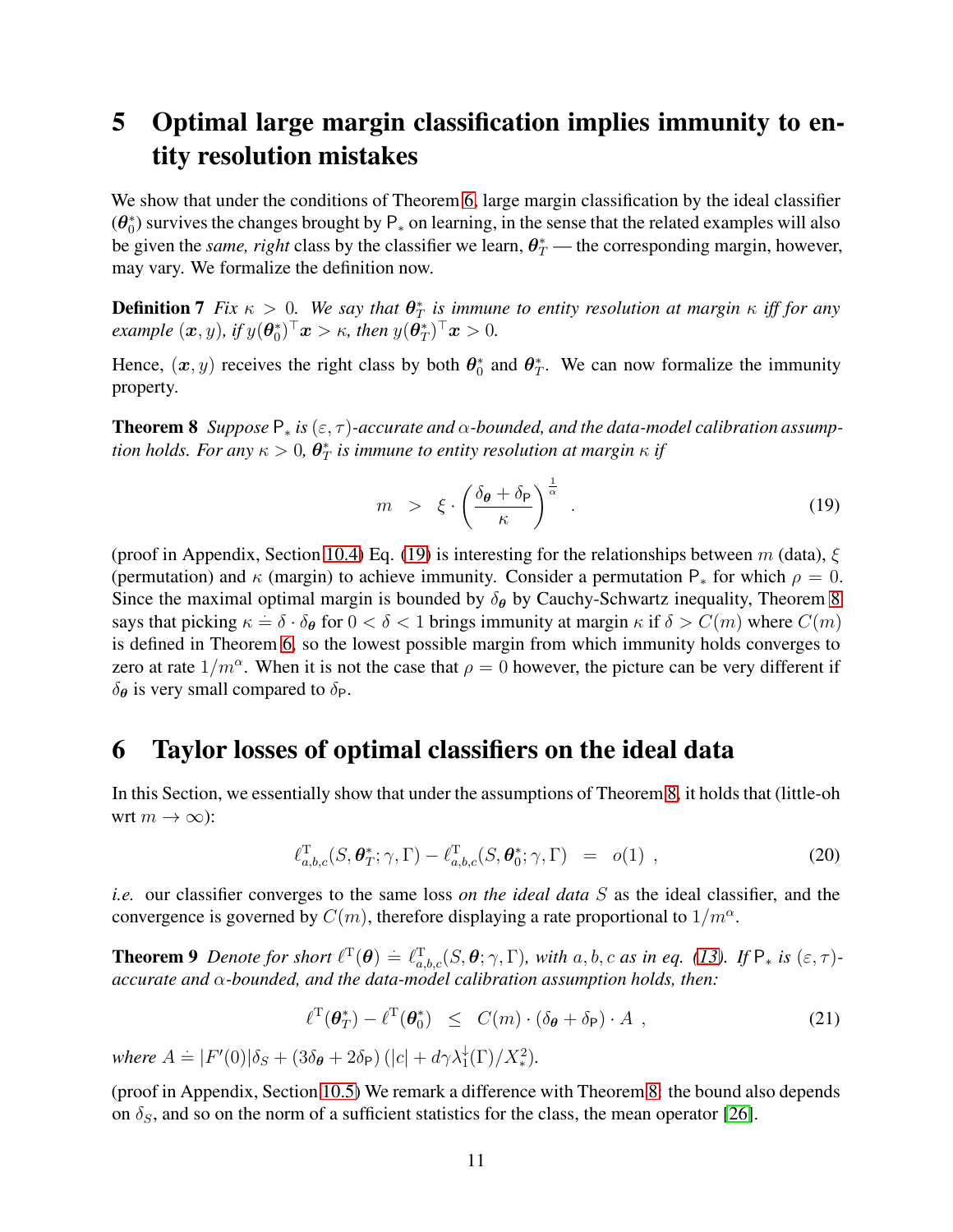### <span id="page-11-0"></span>7 Generalization abilities

Suppose that ideal sample S is obtained i.i.d. from some unknown distribution  $D$ , before it is "split" between A and B, and then reconstructed to form our training sample  $\hat{S}$ . What is the generalization ability of classifier  $\theta^*_T$ , learned on  $\hat{S}$ ? This question is non-trivial because it entails the impact of entity resolution on generalization, and not just on training, that is, we want to upperbound  $Pr_{(x,y)\sim \mathcal{D}}[y(\theta_T^*)^\top x \leq 0]$  with high probability given that the data we have access to may not exactly reflect sampling from D, or even existing examples. In essence, we show that provided the size of  $P_*$  is further bounded (say,  $T = o(m^{1/4})$ ), the guarantees on the rate of convergence for generalization of  $\theta^*_T$  are of the *same order* as the one for  $\theta^*_0$ . To get this result, we first note that Ridge regularization implies that the norm of  $\theta_0^*$  is bounded, say as  $\|\theta_0^*\|_2 \leq \theta_*$ for some  $\theta_*$ . Let us then define  $R_m^* = X_*\theta_*/\sqrt{m}$ , which is an upperbound for the empirical Rademacher complexity of  $\theta_0^*$  [\[19\]](#page-21-11) (Theorem 3). It comes that with probability  $\geq 1 - \delta$ , we shall have  $\Pr_{(\bm x, y) \sim \mathcal{D}} \left[ y(\bm \theta^*_0)^\top \bm x \leq 0 \right] \leq Q$  with

<span id="page-11-3"></span>
$$
Q = \ell_{F(0), F'(0), c}^{\mathrm{T}}(S, \boldsymbol{\theta}_{0}^{*}; \gamma, \Gamma) + 2LR_{m}^{*} + \sqrt{\frac{\ln(2/\delta)}{2m}}
$$
(22)

 $[4]$  (Theorem 7), where L is the Lipschitz constant of the Ridge-regularized Taylor loss. The question we answer now is how we can bound  $Pr_{(x,y)\sim \mathcal{D}}[y(\theta_T^*)^\top x \leq 0]$  as a function of Q, which, we recall, quantifies the generalization abilities of  $\theta_0^*$ .

**Theorem 10** *With probability at least*  $1 - \delta$  *over the sampling of* S *according to*  $\mathcal{D}^m$ *, as long as permutation*  $P_*$  *that creates*  $\hat{S}$  *from*  $S$  *is* ( $\varepsilon$ ,  $\tau$ )*-accurate and*  $\alpha$ *-bounded and the data-model calibration assumption holds, it holds that*

<span id="page-11-5"></span><span id="page-11-2"></span>
$$
\Pr_{(\mathbf{x}, y) \sim \mathcal{D}} \left[ y(\boldsymbol{\theta}_T^*)^\top \mathbf{x} \le 0 \right] \le Q + C(m) \cdot (\delta_{\boldsymbol{\theta}} + \delta_{\mathsf{P}}) \cdot \left( A + \frac{2L}{\sqrt{m}} \right) , \tag{23}
$$

*where* A *is defined in Theorem [9.](#page-10-3)*

(proof in Appendix, Section [10.6\)](#page-50-0) Hence, with high probability, entity resolution affects generalization *only* through the additional penalty to  $Q$  in ineq. [\(23\)](#page-11-2), which is factored by  $C(m)$ . In consequence, if  $P_*$  is "small" enough so that  $\alpha \ge 1/2$ , then we keep the rate of order  $O(1/\sqrt{m})$  of the entity-resolution-free case of ineq. [\(22\)](#page-11-3).

## <span id="page-11-1"></span>8 Experiments

### <span id="page-11-4"></span>8.1 Setting

We consider the setting in which peers A and B have a small set of their features which is present in both peers, features that we call *shared features* and that are used for entity resolution. This setting is realistic considering *e.g.* that many businesses or government bodies would share basic information about their customers (such as gender, postal code, age, contact number, etc.) [\[25\]](#page-21-8).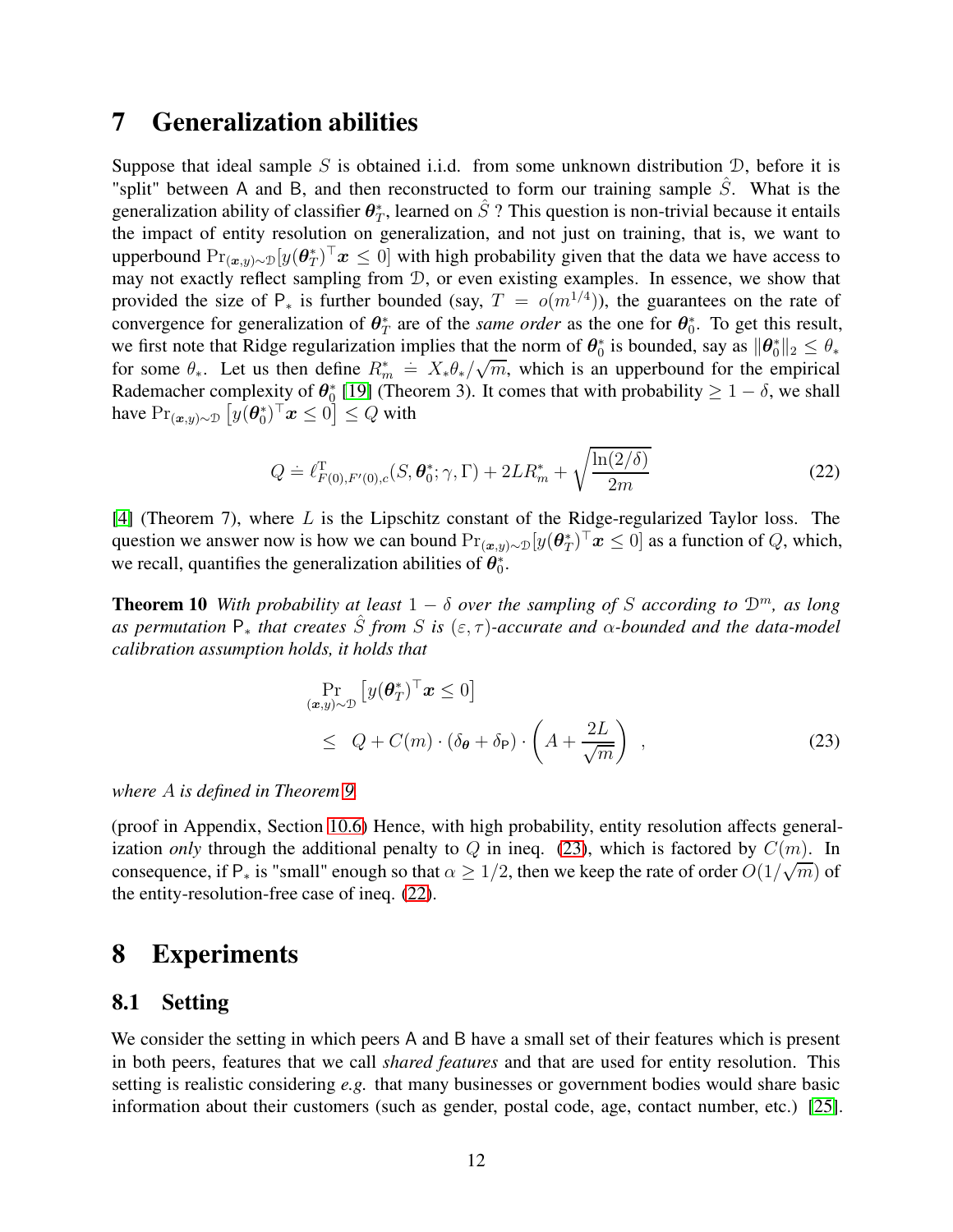<span id="page-12-0"></span>

|  | Algorithm 1: $G$ REEDY $(S)$ |
|--|------------------------------|
|  |                              |

**Input:** set  $[m]^2 \supset \mathcal{S} = \{(i_A, i_B)\}\$ , where  $i_A$  (resp.  $i_B$ ) belongs to indexes of A (resp. B);  $S_g \leftarrow \emptyset;$ repeat  $\det\left(i_{\mathsf{A}}^{*},i_{\mathsf{B}}^{*}\right) \doteq \arg\max_{(i,i')\in\mathcal{S}}\cos\text{Sim}(\text{shared}(\boldsymbol{x}_{\mathsf{A}i}),\text{shared}(\boldsymbol{x}_{\mathsf{B}i'}));$  $\mathcal{S}_{g} \leftarrow \mathcal{S}_{g} \cup \{(i_{\mathsf{A}}^{*}, i_{\mathsf{B}}^{*})\};$ delete  $i_A^*$  from  $\mathcal{S}$ ; delete  $i_{\text{B}}^*$  from S; until  $S = \emptyset$ ; return  $S_{\varphi}$ 

We then put noise in those shared features as a slider to vary the hardness of the task. Notice the challenging aspect of the task: entity resolution is computed from a relatively small set of eventually noisy features, after which learning is carried out. This typically corresponds to the example of Figure [1.](#page-2-0) We adopt a simple noise injection process, inspired by thorough analyses in the area [\[9\]](#page-20-11). Let p be the noise probability. Each shared value is replaced with probability p by a *neighbor* in the feature's domain, *i.e.* if we assume a total order in the feature values (which is available for most: binary, real or ordinal), we replace with probability p the feature value by a *neighbor* in the order: if the feature is binary, then it is replaced by the other value; otherwise, we pick uniformly at random a value in the set of neighboring  $\pm u$  indexes, clamped to the observed set of values *i.e.* we do not generate unobserved feature values. If there are more than 20 recorded values for the feature, then  $u = 10$ ; otherwise,  $u = 2$ . Such a neighbor noise process follows the observed pattern that errors in the real world often generate neighboring values, for a neighbor relationship that can belong to the phonetic, typographic, OCR or just keyboard spaces [\[9\]](#page-20-11). We measure the similarity of observed shared vectors using the cosine similarity, which is a convenient similarity measure for token-based entity-resolution approaches (the other leading approaches are called edit based [\[21\]](#page-21-12)). Given one observation from A,  $x_A$ , and one from B,  $x_B$ , the cosine similarity between the subvectors of shared values is denoted  $\cos\text{Sim}(\text{shared}(\boldsymbol{x}_A), \text{shared}(\boldsymbol{x}_B)).$ 

To make sure that there is no difference between the learning algorithm used after entityresolution, we always use AdaBoost [\[28\]](#page-21-13), run for 1000 iterations to learn a linear classifier. We use AdaBoost because of its guaranteed convergence rates under a weak assumption which fits well to our setting. We also notice that AdaBoost provably minimizes the exponential loss, which fits to our theory. However, it is not possible to find the optimal classifier  $\theta_0^*$  in closed form for this loss. Thus, we shall rather *learn* it from ideally entity-resolved data. This is what we discuss in the following Section.

#### 8.2 Algorithms and baselines for entity-resolution

The max-weighted matching problem and the GREEDY routine — there is a particularly interesting routine that we call GREEDY, which delivers a fast approximation to a problem that generalizes ours for entity-resolution: maximum weighted matching for balanced bipartite graphs [\[2\]](#page-20-12). The instance of this problem is a balanced complete bipartite graph with non-negative weights, a feasible solution is a subset of edges covering all vertices, in which each vertex appears once.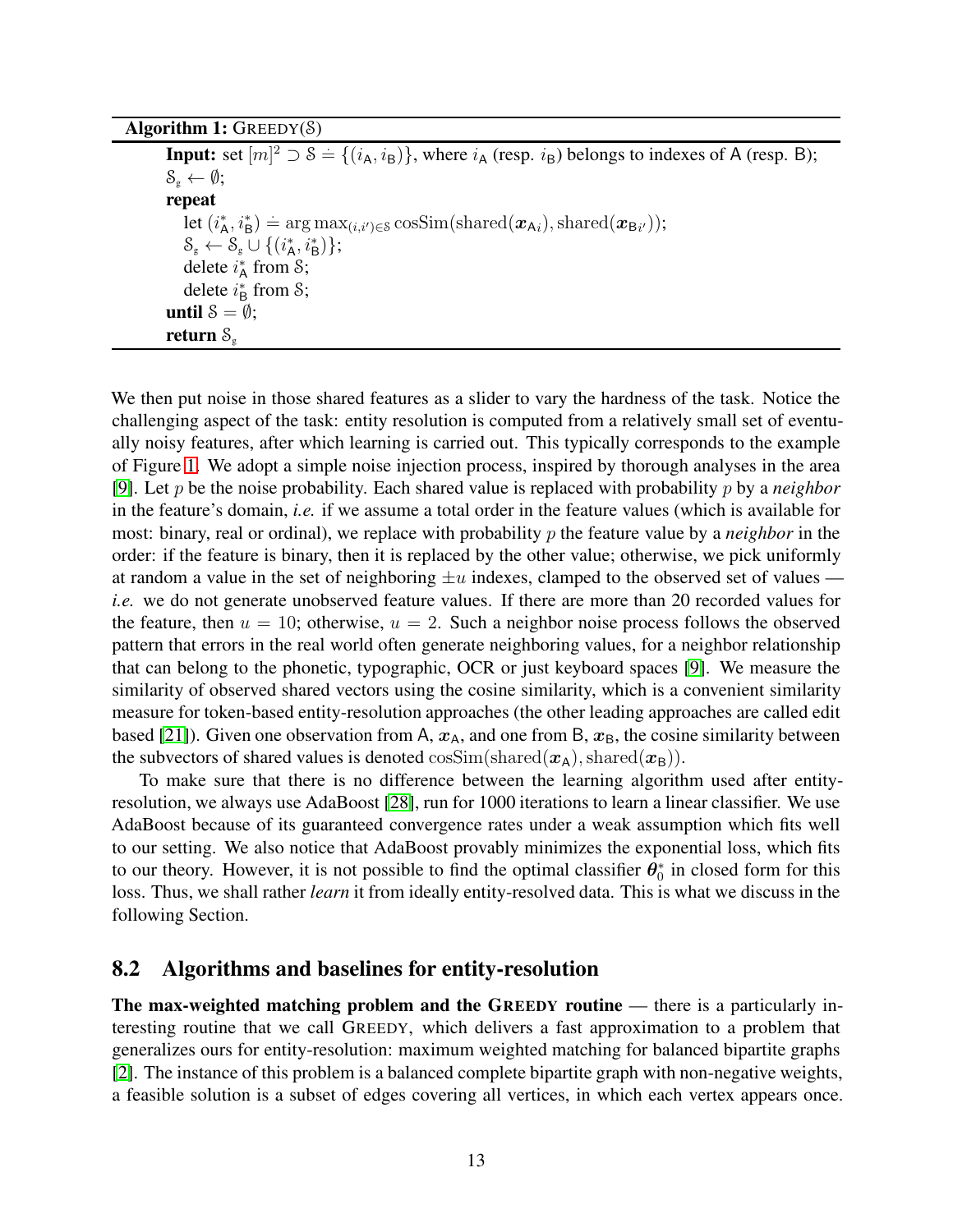The criterion to be maximized is the sum of weights. If we take as the total (sum-of) cosine similarity the criterion to be maximized for entity-resolution and note that maximizing the criterion for the cosine similarities is equivalent to maximizing the same criterion for (1+cosine similarity)*es*, which is non-negative, then GREEDY, provided in Algorithm [1,](#page-12-0) provides a fast approximation to entity-resolution, namely  $O(|\mathcal{S}|^2 \log |\mathcal{S}|)$  for a non-optimized implementation. Let us denote  $C^*$ the optimal value of the total cosine similarity. There exists a long-known method, the Hungarian algorithm, that provably achieves the optimum [\[22\]](#page-21-14), yet it requires a significantly more sophisticated implementation to even reach  $O(|\mathcal{S}|^3)$  time complexity. We stick to the greedy algorithm GREEDY not just for computational reasons and its straightforwardness of implementation: we in fact do not seek the optimal solution to entity-resolution but rather wish to find one that is going to prove good for learning. Whether we can win from both standpoints — having a good approximation of the entity resolution criterion while having the best possible solution for learning — shall be discussed as well, and we can already remark that GREEDY provides a guaranteed very good constant approximation to  $C^*$ .

**Lemma 11** *[\[2\]](#page-20-12)* (Theorem 4) Let us denote  $C_{\text{GreenY}}$  as the total entity-resolution similarity retrieved by GREEDY. Then  $C_{\text{Green}} \ge C^*/2$ .

It is also believed that the actual worst-case approximation provided by GREEDY is even better [\[11\]](#page-20-13). In our experiments, we test and compare several algorithms for entity-resolution in various environments.

B does not use classes: GREEDYER — In this case, peer B does not have the knowledge of classes and does not use the knowledge of classes for entity resolution: linking proceeds from a straightforward use of routine GREEDY, as explained in the boxed algorithm below, where  $\delta =$  $\{(i, i'), i \in [m], i' \in [m]\}.$ 

Algorithm GREEDYER(S) — Let

$$
\mathcal{S}_{g} \leftarrow \text{GREEDY}(\mathcal{S}) \tag{24}
$$

Link all data following  $\mathcal{S}_g$ , return  $\hat{S}$ .

B has classes:  $G$ REEDY $ER+C$  — This approach can be implemented when both A and B have the knowledge of the true class for their respective observations, which is the setting of [\[25\]](#page-21-8). The algorithm simply consists in running GREEDY over the positive class only, then GREEDY over the negative class only and finally linking the datasets according to the outputs of GREEDY. More formally, if we denote for short  $S_A = \{ (x_{Ai}, y_{Ai}) : i = 1, 2, ..., m \}$  the sample from A, and  $S_B = \{(\mathbf{x}_{B_i}, y_{B_i}) : i = 1, 2, ..., m\}$  the sample from B, then the algorithm can be summarized as follows, with  $S^+ = \{(i, i') : y_{A_i} = y_{B_{i'}} = +1\}$  and  $S^- = \{(i, i') : y_{A_i} = y_{B_{i'}} = -1\}$ .

Algorithm GREEDYER+ $C(S^+, S^-)$  — Let

 $S_{g}^{+} \leftarrow \text{GREEDY}(S^{+})$ , (25)

 $S_{g}^{-} \leftarrow$  GREEDY(S<sup>-</sup> ).  $(26)$ 

Link the datasets following  $S_{g}^{+}$  and  $S_{g}^{-}$ , return  $\hat{S}$ .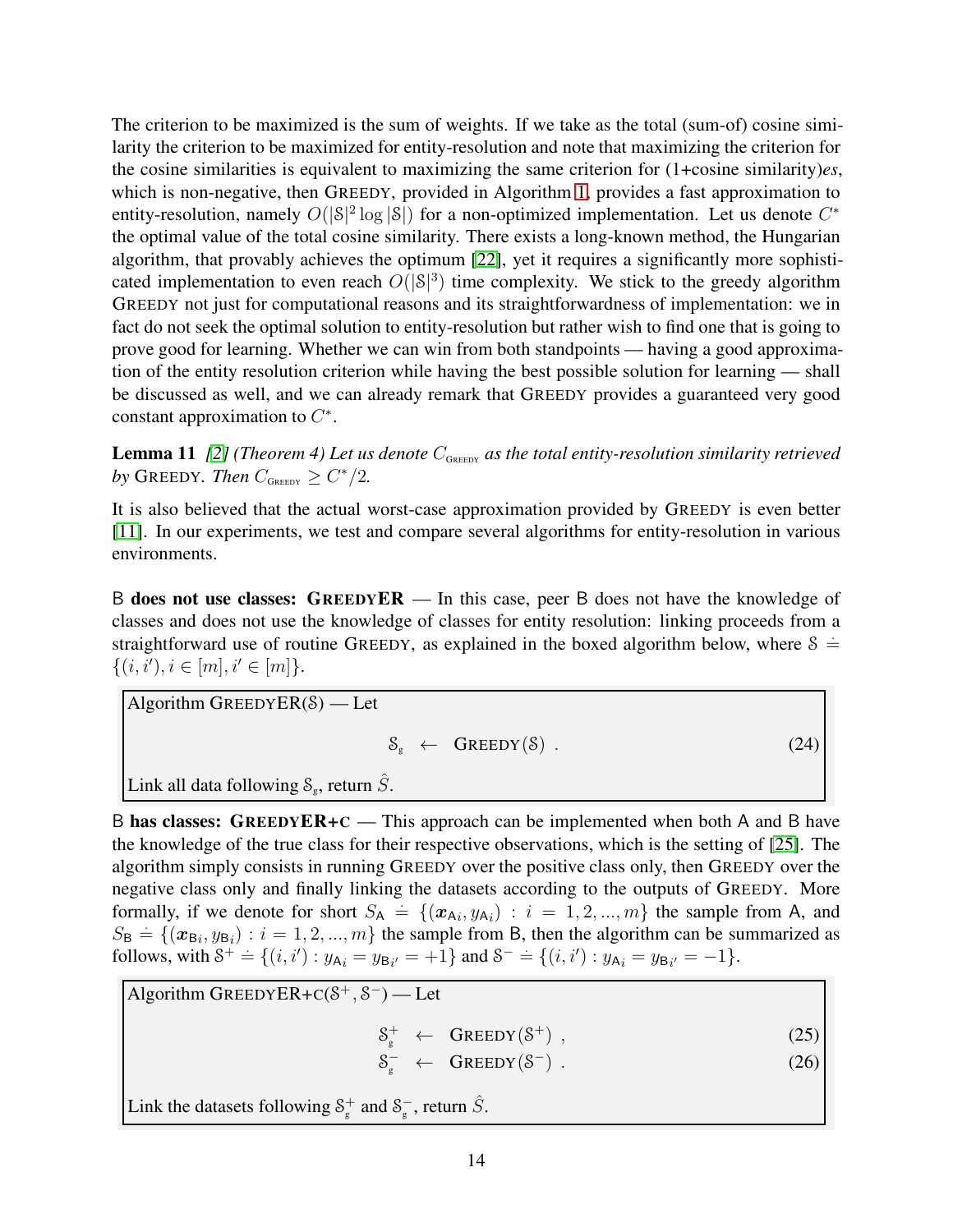B does not have classes but *learns* them:  $G$ REEDYER+ $\overline{C}$  — In this case, peer B does not have the knowledge of classes but *computes* classes using a simple four-steps practical approach relying on shared features: (i) we run GREEDY as in GREEDYER and then *discard* couples in  $S<sub>g</sub>$  whose similarity is below the median similarity. We then assign a label to the observations of B still appearing in  $S_g$ , by using the correspondence with A in  $S_g$ . To complete labelling in B, (ii) we use a simple k-NN algorithm inside B which gives a label to the remaining observations based on the labels computed from step (i) only. At this stage, all observations in B are given a class. We then (iii) run GREEDYER+C using the predicted classes for B.

*Notice that we have no guarantee that the proportion of classes in* B *will be the same as in* A. For that reason, we end up in general with a subset of observations in A and B being not linked. To complete linkage, (iv) we just run GREEDYER in the subset of remaining observations. The overall algorithm is sketched in the box below.

Algorithm GREEDYER+ $\overline{C}$ — Let  $\delta = \{(i, i'), i \in [m], i' \in [m]\}$ , and

$$
\mathcal{S}_{g} \leftarrow \text{GREEDY}(\mathcal{S}) \tag{27}
$$

Let  $\varsigma$  be the median similarity in  $\mathcal{S}_{g}$ . Discard from  $\mathcal{S}_{g}$  all couples with similarity below  $\varsigma$  and affect classes to observations of B using the remaining couples:

$$
\forall (i, i') \in S_{\rm g}, y_{\rm Bi'} \leftarrow y_{\rm Ai} \tag{28}
$$

Let  $S^{\emptyset}_{\text{B}}$  denote the subset of observations of B without a label, and  $S^c_{\text{B}}$  denote the subset of observations of B with a label (the total set of observations of B is  $S^{\emptyset}_{\mathsf{B}} \cup S^c_{\mathsf{B}}$ ). Use a k-NN rule to give a label to observations from  $S^{\emptyset}_{\mathsf{B}}$ :

$$
\forall \mathbf{x}_{\mathsf{B}_{i'}} \in S^{\emptyset}_{\mathsf{B}}, y_{\mathsf{B}_{i'}} \leftarrow k\text{-NN}(S^c_{\mathsf{B}}) \tag{29}
$$

Let  $S^+ = \{(i, i') : y_{A_i} = y_{B_{i'}} = +1\}$  and  $S^- = \{(i, i') : y_{A_i} = y_{B_{i'}} = -1\}$ . Run GREEDYER+C( $S^+$ ,  $S^-$ ). Let  $S_A \subseteq [m]$  and  $S_B \subseteq [m]$  denote (indexes of) the subsets of observations not linked in A and B (we have  $|\mathcal{S}_A| = |\mathcal{S}_B|$ ). Run GREEDYER( $\mathcal{S}_A \times \mathcal{S}_B$ ), link all data, return  $\tilde{S}$ .

B has *noisy* classes: GREEDYER+ $\tilde{C}$  — This corresponds to running GREEDYER+C in an environment where A has the knowledge of the true class but B has a knowledge of *noisy* classes. To conform with the vertical partition setting, we simulate permutation noise over classes in B by the following process: starting from setting GREEDYER+C / true classes, given a proportion  $p'$ , we permute a random positive class and a random negative class for  $[mp']$  iterations in B, where [.] gives integer rounding. We then run GREEDYER+C as in the noise-free setting. To distinguish with the noise-free environment, we call this approach GREEDYER+ $\tilde{c}(p')$ . We consider  $p' \in \{0.01, 0.02, 0.03, 0.04, 0.05, 0.1, 0.15, 0.2\}.$ 

"IDEAL" — because we use simulated domains, we are able to compute the performances of the ideal entity-resolution algorithm which essentially returns S instead of  $\hat{S}$ , and so P<sup>\*</sup> = I<sub>m</sub> (the identity matrix) in eq. [\(30\)](#page-15-0).

Algorithm "IDEAL" — return  $S$ .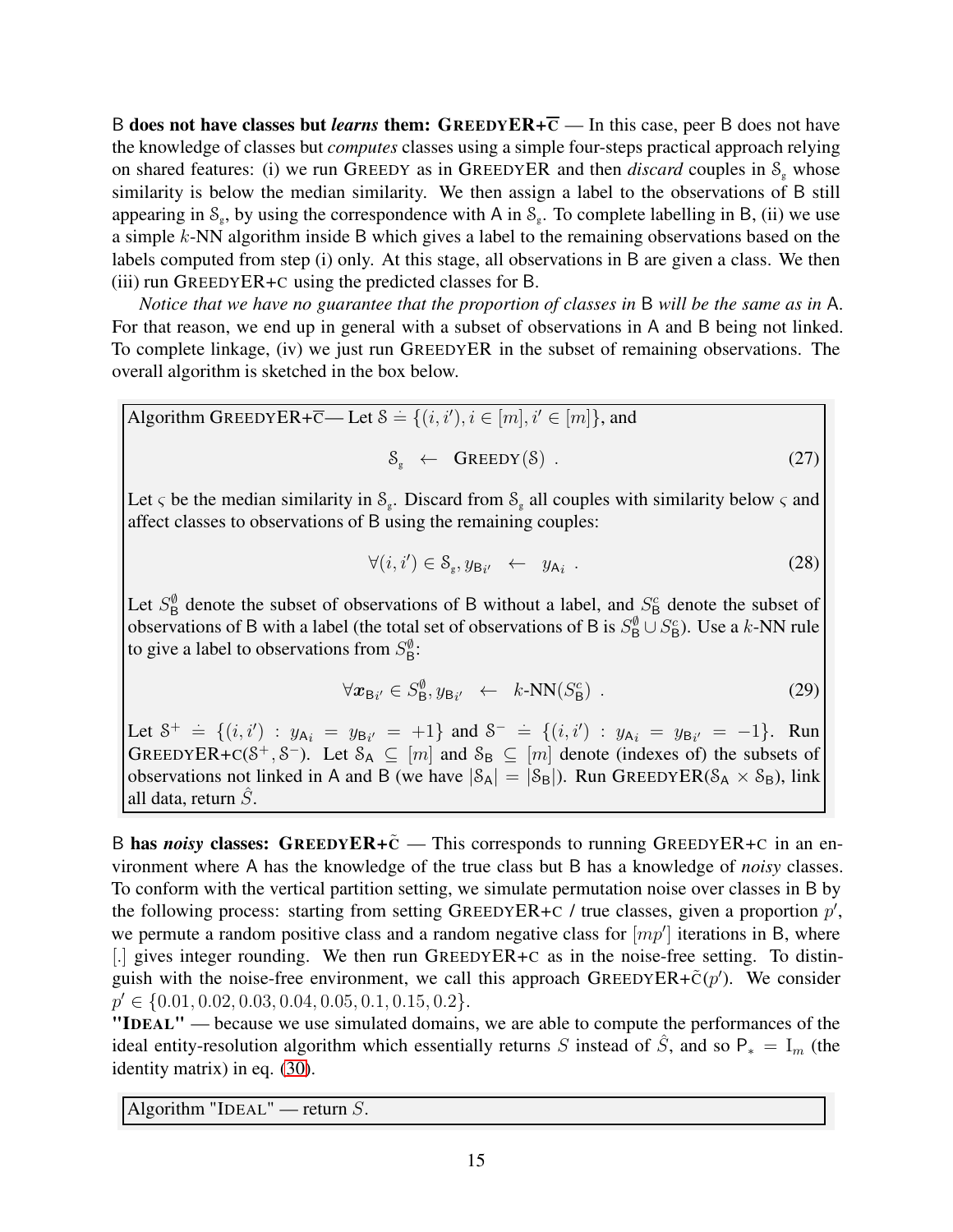This gives our "optimal" baseline to compare against the practical approaches to entity-resolution developed thereafter. Remark the quotes: we are in fact running AdaBoost to learn the classifier as seen in Section [8.1,](#page-11-4) so we cannot ascertain that we indeed learn  $\theta_0^*$ , but rather compute an approximation to  $\theta_0^*$ . What we can however certify is that approximations to the ideal classifier  $\theta_0^*$ come only from AdaBoost and are not due to errors in entity resolution.

#### 8.3 Domains

To have reliable baselines against which to compare our algorithms, we have used UCI domains [\[7\]](#page-20-14) from which we have generated our distributed data using the following process: given a set of shared features, split randomly the remaining features between A and B. The shared features of B are then noisified using the process describes above in Subsection [8.1.](#page-11-4) A always has access to the classes. Remark that since only the shared features of B are noisified, this guarantees that the final observation matrix,  $\hat{X}$ , obtained after entity-resolution indeed meets

<span id="page-15-0"></span>
$$
\hat{X} = \left[\frac{X_A}{X_B P_*}\right] \tag{30}
$$

for some unknown P∗. This guarantees that the differences between learning algorithms are not due to the (variable) effect of noise in features but to the errors of P<sup>∗</sup> following mistakes in entity resolution. Table [1](#page-16-0) presents the domains we have used. For two of them (phishing, transfusion), we have considered two versions, one in which the shared attributes are highly correlated with the class  $(H)$  and one in which they are not  $(L)$ .

#### 8.4 General results

Results are displayed in Table [2.](#page-22-0) From those results, several observations come to the fore. First, the larger the number of errors of entity resolution among classes for GREEDYER (Table [1,](#page-16-0) C.Err), the more beneficial are the approaches using the class information for entity resolution. On domains firmteacher, ionosphere, phishing, using the class information is almost always on par with or (significantly) better than GREEDYER. Second, the improvement can be extremely significant as witnessed by domains creditcard or firmteacher, with almost 20 % improvement when using (even noisy) classes on creditcard, and still up to 6% improvement when using predicted classes (GREEDYER+ $\overline{c}$ ) on creditcard. This is very good news because the shared features we used on creditcard — sex, education, marriage, age — are typically those that would be shared in a federated learning setting.

Another observation may be made: on all domains but one (banknote), carrying entity-resolution is susceptible to compete against "Ideal". On the majority of domains, there exists a version of GREEDYER[as is  $|+\overline{C}|+C|+\tilde{C}$ ] which *beats* "Ideal" — even when not statistically in most cases —. On few domains, page, sonar, transfusion (both  $H$  and  $L$ ), using class information yields results that almost always beat the "Ideal" baseline. One explanation comes from the fact that all learners, including "Ideal", use AdaBoost for the same number of iterations. On these domains, the models learned after entity-resolution tend to be slightly less sparse than for "Ideal". So, it seems reasonable that entity resolution, when carefully used as may be the case with class information, may force the spread of AdaBoost's feature leveraging to a larger number of relevant features,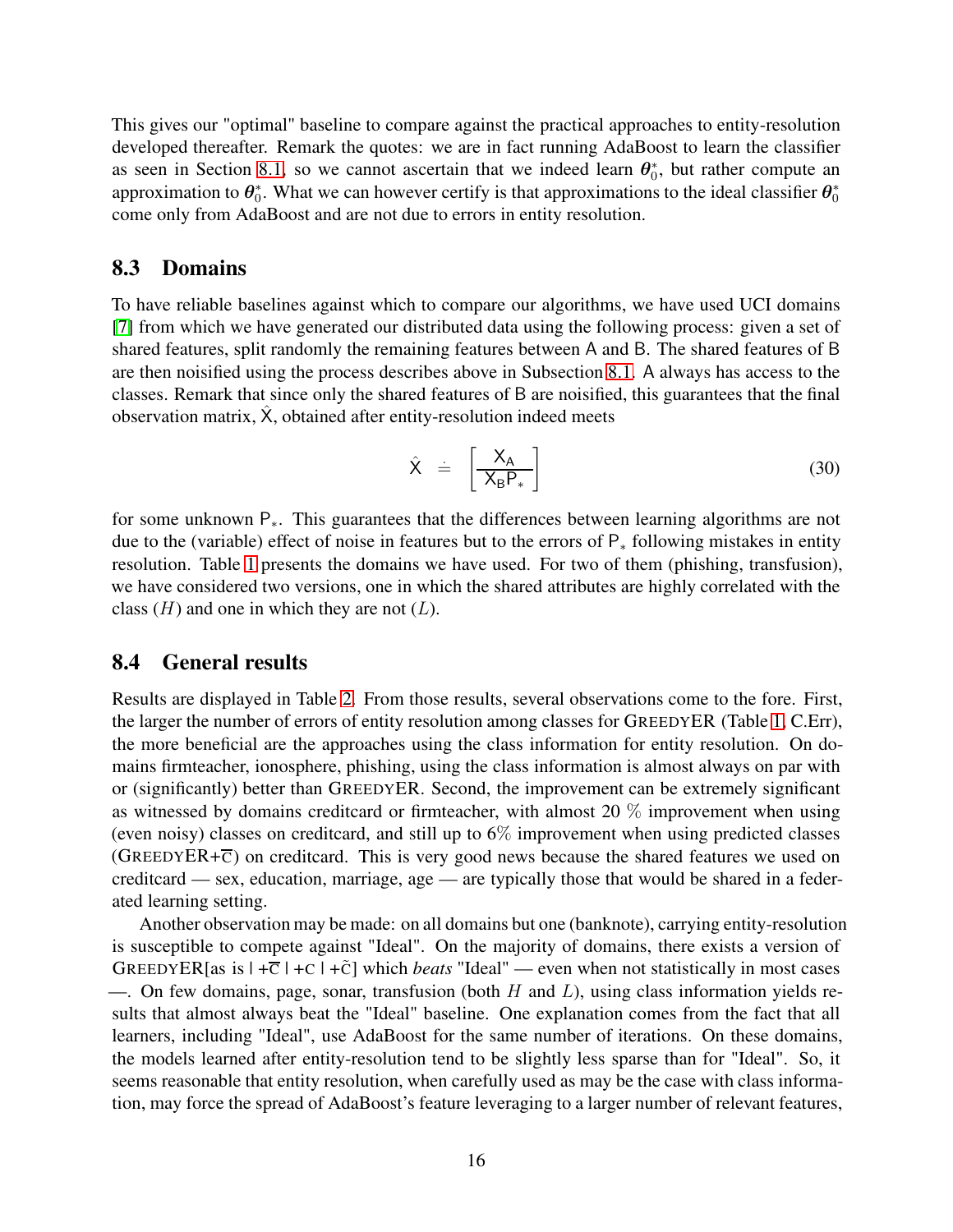| Domain                                | m     | d  | S              | shared          | linear correlations wrt class    | C. Err    |
|---------------------------------------|-------|----|----------------|-----------------|----------------------------------|-----------|
| magic                                 | 19020 | 10 | 4              | 0, 1, 2, 3      | $0.29, 0.25, 0.11, -0.02$        | $10^{-4}$ |
| page                                  | 5473  | 10 | 3              | 0, 1, 2         | $-0.12, -0.03, -0.09$            | 1.83      |
| sonar                                 | 208   | 60 | 3              | 0, 1, 2         | 0.27, 0.23, 0.19                 | 3.69      |
| winered                               | 1599  | 11 | 2              | 7,8             | $-0.\overline{15,-0.003}$        | 6.02      |
| eeg                                   | 14980 | 14 | $\overline{4}$ | 0, 1, 2, 3      | $0.01, -0.08, 0.04, -0.08$       | 6.08      |
| $\overline{\text{phishing}}_H$        | 11055 | 30 | 5              | 5, 6, 7, 13, 25 | 0.34, 0.30, 0.71, 0.69, 0.34     | 7.39      |
| winewhite                             | 4898  | 11 | 3              | 0, 1, 2         | $-0.08, -0.21, -0.0007$          | 8.57      |
| breast-wisc                           | 699   | 9  | $\overline{2}$ | 0, 1            | $-0.68, -0.78$                   | 9.21      |
| fertility                             | 100   | 9  | 3              | 2, 3, 4         | $-0.02, -0.09, 0.03$             | 12.22     |
| banknote                              | 1372  | 4  | 1              | $\theta$        | $-0.72$                          | 13.14     |
| creditcard                            | 14599 | 23 | 4              | 1, 2, 3, 4      | $-0.02, 0.01, -0.02, 0.004$      | 14.96     |
| qsar                                  | 1055  | 41 | 4              | 2, 5, 8, 9      | $-0.28, -0.16, -0.05, 0.16$      | 16.67     |
| transfusion $H$                       | 748   | 4  | 1              | 0               | $-0.24$                          | 17.36     |
| transfusion <sub><math>L</math></sub> | 748   | 4  | 1              | 3               | $-0.03$                          | 17.80     |
| firmteacher                           | 10800 | 16 | 2              | 0, 1, 2, 3, 4   | $-0.22, 0.29, -0.25, 0.18, 0.10$ | 19.78     |
| ionosphere                            | 351   | 33 | 1              | $\theta$        | 0.45                             | 20.57     |
| phishing <sub>L</sub>                 | 11055 | 30 | 4              | 0, 1, 2, 3      | $0.09, 0.05, -0.06, 0.05$        | 24.35     |

<span id="page-16-0"></span>Table 1: UCI domains used [\[7\]](#page-20-14). For each domain, we indicate the total number of examples  $(m)$ , total number of features (d) and the number of shared features used in our simulations (s). We then indicate the list of shared features (indexes as recorded in the UCI) and the list of linear correlations with the class for each of them. We finally indicate the average class errors in entity resolution for GREEDYER (C.Err), *i.e.* the proportion of examples from one class matched with examples from the other class. Domains are listed in increasing value of C.Err.

compared to "Ideal" which focuses on a smaller set during the thousand iterations allocated and thus comes up with a model that can be more sparse but less accurate. Also, considering phishing, we see that having shared features that are more correlated with the class (phishing $_H$  vs phishing<sub>L</sub>) certainly helps to compete against "Ideal", in particular when one peer does not have classes. The same observation can be made for transfusion, even when the gains with more correlated features are less important in this case, which can be due to the small number of shared features.

If we now compare the two approaches of GREEDYER using class information (with classes, even noisy, vs without), then it is apparent that having noisy classes — with up to 20% noise can very significantly help against GREEDYER compared to carrying out entity resolution without ground class information (but learning classes) as in GREEDYER+ $\overline{c}$ . Our approach that learns classes in GREEDYER+ $\overline{c}$  is simple but still manages to deliver significant improvements in some cases, typically high noise for shared features (winewhite, creditcard) or shared features sufficiently correlated with class (transfusion $_H$ ).

Finally, we keep in mind that these results are obtained for simulations that include in general a small number of shared features (2.8 on average) and a shared feature noise that ranges up to  $p = 30\%$ , which would correspond to relatively challenging practical settings. This suggests that if we exclude pathological domains like banknote in our benchmark, there would be for most domains good reasons to carry out tailored approaches to entity resolution for learning with the ambition to challenge the unknown learner having access to the ideally entity-resolved data. This is not surprising: it is known that the sufficient statistics for the class is very simple for many relevant losses [\[26\]](#page-21-9), so we should not expect perfect entity resolution to be necessary to improve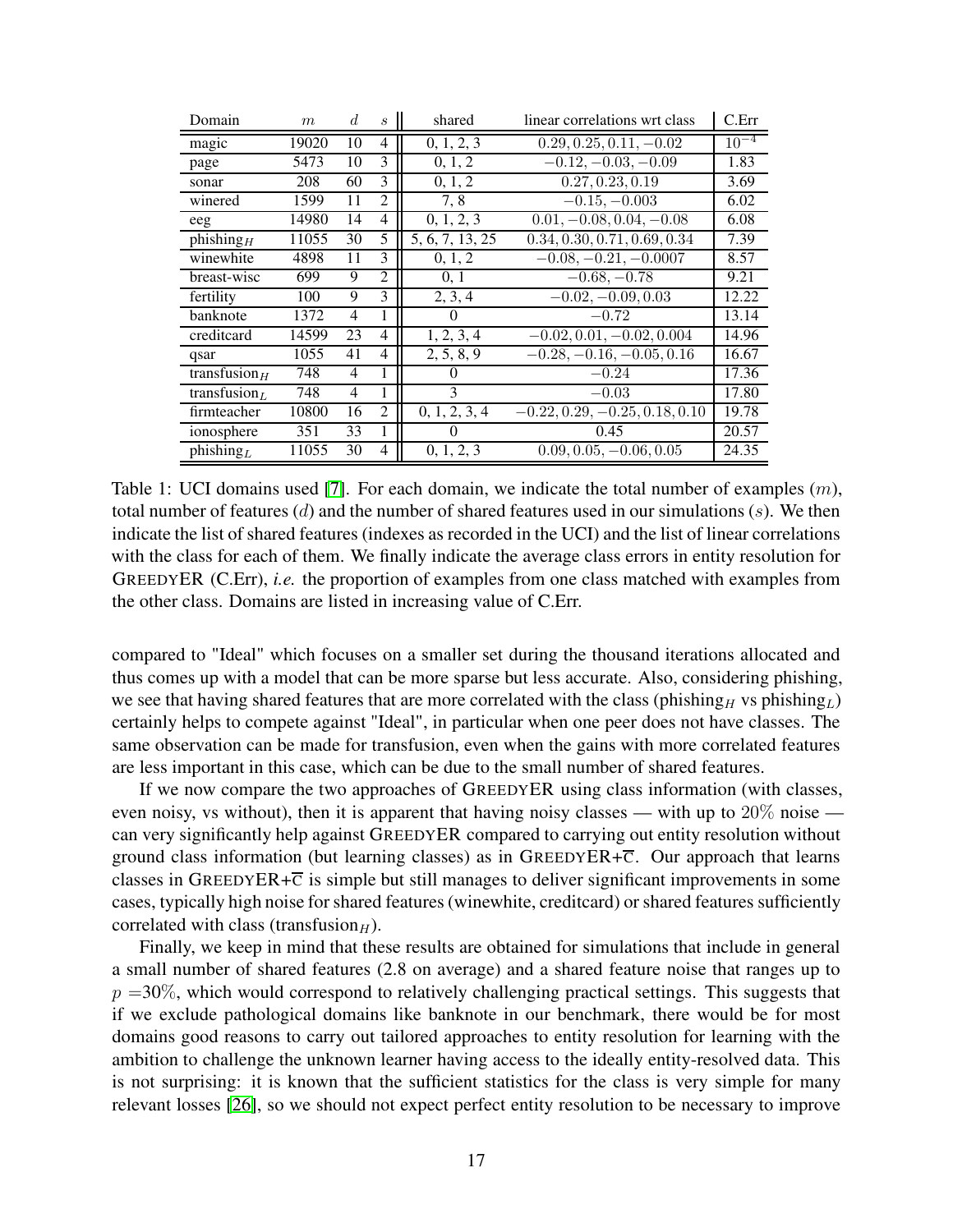

<span id="page-17-1"></span>Figure 4: Margin distribution on two domains with shared attribute noise  $p = 0.3$ . The red histogram displays the distribution of margins of  $\theta_0^*$  on training. The green curve is the cumulated relative error of  $\theta_T^*$  *above* some margin x. For example, on winewhite, less than 20% of the errors on training happen on examples with positive margin, and approximately *no* error happens on examples with positive margin above 0.5 — in other words, *all* examples with margin above 0.5 on  $\theta_0^*$  receive the right class from  $\theta_T^*$  and so, following Definition [7,](#page-10-4)  $\theta_T^*$  happens to be **immune** to entity resolution at margin 0.5. Since the maximal margin recorded for  $\theta_0^*$  is  $\approx 3.0$ , we see in this example that immunity occurs for a comparatively small positive margin (best viewed in color, see text for details).

learning performance.

### 8.5 Experimental check of immunity to  $P_*$  of large margin classification

In Section [5,](#page-10-0) we essentially show that all examples receiving large margin classification on  $\theta_0^*$ are given the right class by  $\theta_T^*$ . To our knowledge, such a result has never been documented, even experimentally, but it would represent a significant support for federated learning since one can hope, by joining diverse databases, to increase not just the accuracy of classifiers but in fact the margins over examples, thereby bringing immunity to the mistakes of entity resolution for examples that would attain sufficiently large margins. But how "large" a margin is necessary ? On each domain, we have computed the margin distributions of  $\theta_0^*$  — approximated by the output of AdaBoost ran on the training sample S for twice the usual number of iterations, that is, 2000<sup>[1](#page-17-0)</sup>. We then compute, for all examples, whether they are given the right class by  $\theta^*_T$ . We finally compute the cumulative error distribution, in between 0 and 1, of  $\theta_T^*$ . For any  $x \in [\kappa_m, \kappa_M]$  (the interval of observed margins), the cumulative error on  $x$  is just the proportion of errors occurring for margins in the interval  $[x, \kappa_M]$ . When  $x = \kappa_m$ , this is just 1. Figure [4](#page-17-1) provides two examples of curves obtained, which does not just validate immunity: on winewhite, it shows that it can happen for a quite small margin ( $\approx 0.5$ ) with respect to the maximal margin ( $\kappa_M \approx 3.0$ ), which reinforces the support for federated learning. On creditcard, we have  $\kappa_M \approx 188$  while immunity happens at margin  $\approx 100$ . Less than 1% of mistakes have margin larger than 30.

<span id="page-17-0"></span><sup>&</sup>lt;sup>1</sup>In fact, we do this for all cross validation folds.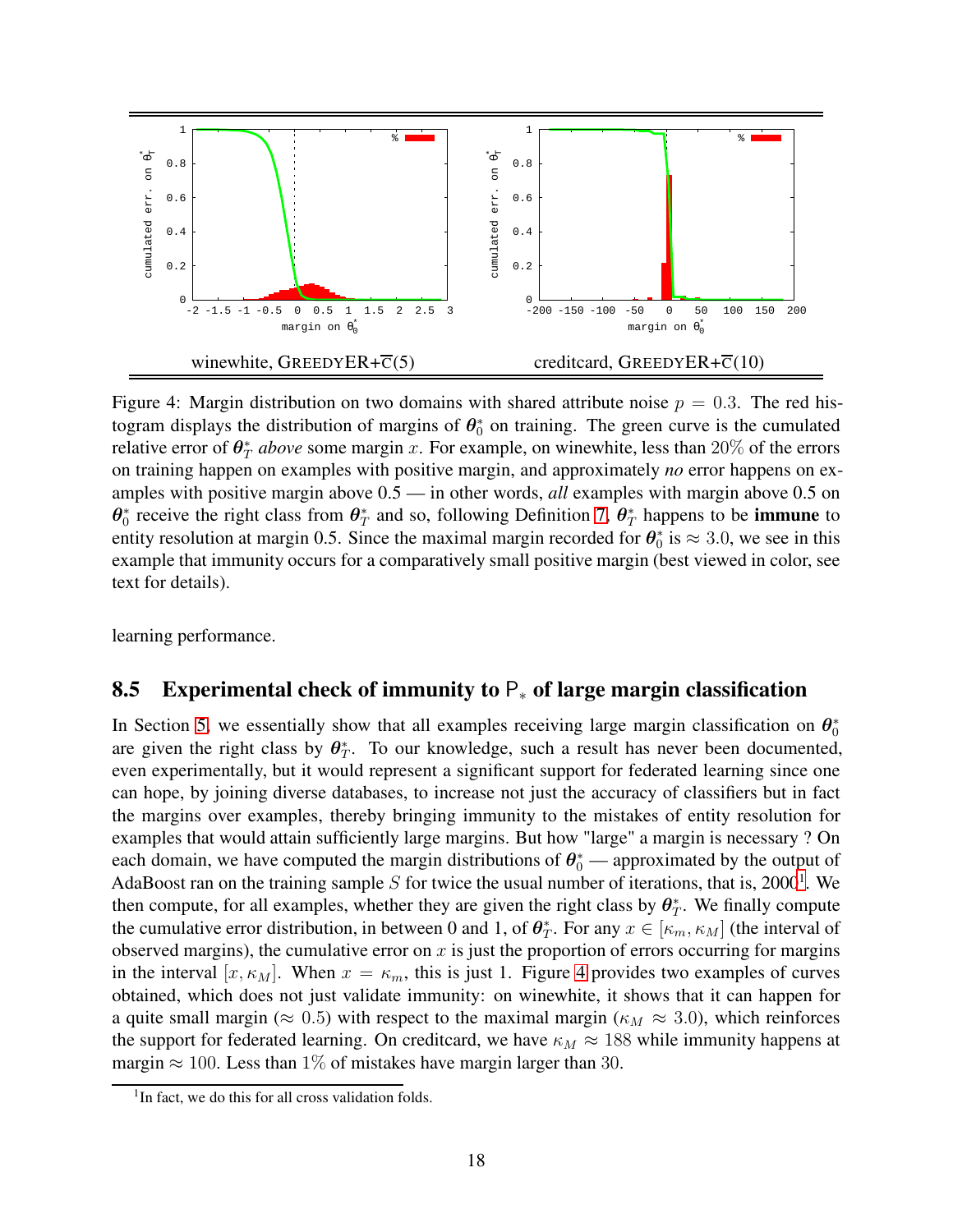

<span id="page-18-0"></span>Figure 5: Margin distribution on  $\theta_0^*$  on domain winered, and cumulative errors comparing GREEDYER and the two peers A and B. Convention follows Figure [4](#page-17-1) (best viewed in color, see text for details).

In Figure [5,](#page-18-0) we provide an example comparison for domain winered, against the two peers A and B. In this case, GREEDYER achieves error more than 1.7% lower than both peers. We can see from the plots that errors occur on peers for smaller margins than for GREEDYER, yet the cumulative error slope is much steeper for both peers, indicating that GREEDYER achieves a better job at classifying hard examples (small optimal margin), an observation that can perhaps be attributed to the fact that GREEDYER successfully handles a set of features which is bigger than that of each peer.

Finally, in table [3,](#page-22-1) we provide the minimal immunity margin on one domain for GREEDYER+ $\tilde{c}$ , for different values of  $p'$ , that is, the minimal x for which there is no error on examples with margin x on  $\theta_0^*$ . We can see that this minimal margin largely increases with noise, and so increasing noise in the entity resolution process degrades the margin picture, which is also consistent with the fact that the error of  $\theta_T^*$  also significantly increases.

# 9 Discussion and conclusion

This paper describes a global picture guaranteeing that the errors of an approximate entity resolution algorithm do not snowball with those of learning linear models, in the framework of federated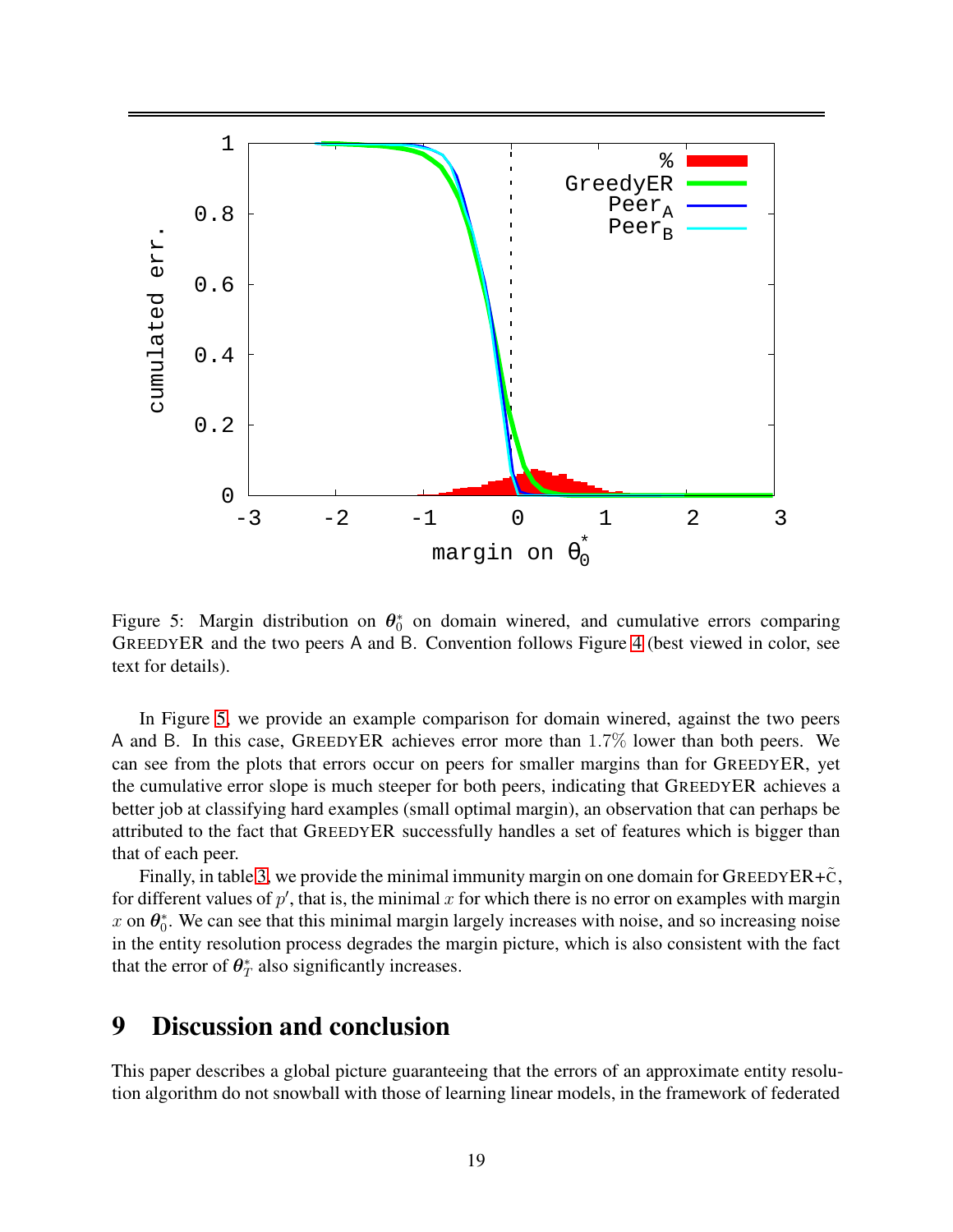learning. The key parts rely on essential properties of the entity resolution algorithm and, to a lesser extent, on the design (regularization) of the loss. At this moderate price, the main message that comes from our results is very general as it roughly states that

### *"any entity resolution algorithm making errors bounded in size and magnitude, used before minimizing any sufficiently regularized loss, yields a minimizer classifier that converges to the optimum learned knowing the perfect entity resolution"*

Indeed our result holds for a broad class of losses, not even restricted to convex nor classification calibrated losses, thereby generalizing very significantly a result developed in the privacy setting for a Taylor approximation to the logistic loss [\[17\]](#page-20-15).

Experimentally, the part of our theory that relies on entity resolution suggests some very simple modification(s) that can be carried out on existing entity resolution algorithms to bring algorithms tailored to be a pre-processing stage to learning. Drilling down into such a link is not the purpose of our paper, yet our experiments on simple modifications of a greedy token-based approach displays potential for significant improvements. We exemplify this on two modifications: (i) when both peers have classes but one has noisy classes and (ii) when only one peer has classes. Even with such simple approaches to integrate the knowledge of classes, our experiments already display the possibility to compete with the learner that would have access to the ideally linked data.

We leave two important open questions: (1) on the formal side, the extension of our results to the case where vertical partition does not hold anymore and some examples of one peer do not necessarily have a correspondence in the other peer (and we do not know which ones), (2) on the privacy side, the question as to how our results can be pushed to efficient algorithms in a *secure* federated learning environment where entity resolution has to comply with privacy constraints. The strength of our results makes it reasonable to believe that a substantial weakening of the vertical partition setting to get to (1) is available at affordable formal expense for the pipeline entity resolution-learning. This is crucial because this pipeline is pivotal to federated learning: to our knowledge, there is only *one* exception to this pipeline [\[25\]](#page-21-8). It was shown there how one can learn a model from sufficient statistics of the class instead of examples, many of which would not require entity-resolution to be considered. However, this approach suffers four shortcomings with respect to ours: (a) the results are developed for the square loss only, (b) building these sufficient statistics always require all peers to have the classes, (c) the federated learning theory does not give a quantitative account of the deviations to the ideal classifier that compares with ours and (d) experimentally, the approach does not compare to the ideal classifier, even when shared features are noise-free.

In all cases, our results are a very strong advocacy for federated learning, and signals the existence of non-trivial tradeoffs for entity-resolution to be optimized with the objective of learning from linked data. We hope such results will contribute to spur related research in the active and broad field of entity resolution, and contribute in a broader agenda to technically shape data marketplaces.

## <span id="page-19-0"></span>References

[1] Y. Aono, T. Hayashi, L. Trieu Phong, and L. Wang. Scalable and secure logistic regression via homomorphic encryption. In *CODASPY*, 2016.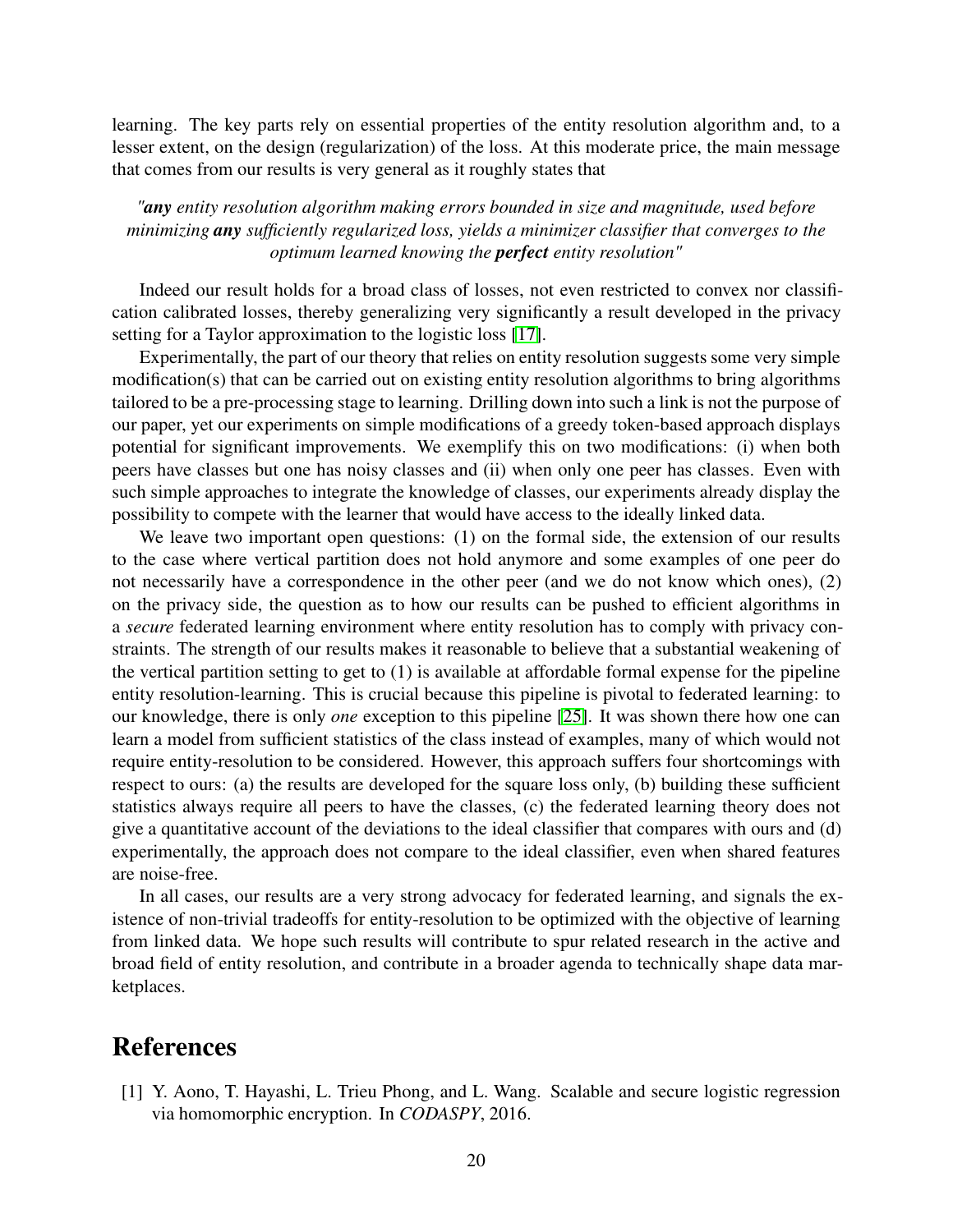- <span id="page-20-12"></span><span id="page-20-2"></span>[2] D. Avis. A survey of heuristics for the weighted matching problem. *Networks*, 13:475–493, 1983.
- <span id="page-20-10"></span>[3] P. Bartlett, M. Jordan, and J. D. McAuliffe. Convexity, classification, and risk bounds. *J. of the Am. Stat. Assoc.*, 101:138–156, 2006.
- <span id="page-20-7"></span>[4] P.-L. Bartlett and S. Mendelson. Rademacher and gaussian complexities: Risk bounds and structural results. *JMLR*, 3:463–482, 2002.
- <span id="page-20-6"></span>[5] R. Bhatia. *Matrix Analysis*. Springer, 1997.
- <span id="page-20-14"></span>[6] H.-J. Bierens. *Introduction to the Mathematical and Statistical Foundations of Econometrics*. Cambridge University Press, 2004.
- <span id="page-20-3"></span>[7] C. L. Blake, E. Keogh, and C.J. Merz. UCI repository of machine learning databases, 1998. http://www.ics.uci.edu/∼mlearn/MLRepository.html.
- <span id="page-20-11"></span>[8] P. Christen. *Data matching: concepts and techniques for record linkage, entity resolution, and duplicate detection*. Springer Science & Business Media, 2012.
- <span id="page-20-5"></span>[9] P. Christen and A. Pudjijono. Accurate synthetic generation of realistic personal information. In *PAKDD*, pages 507—-514, 2009.
- <span id="page-20-13"></span>[10] W.-W. Cohen. Integration of heterogeneous databases without common domains using queries based on textual similarity. In *SIGMOD*, pages 201–212, 1998.
- <span id="page-20-0"></span>[11] A. Deligkas, G.-B. Mertzios, and P.-G. Spirakis. The computational complexity of weighted greedy matching. In *AAAI'17*, pages 466–474, 2017.
- [12] M. Djatmiko, S. Hardy, W. Henecka, H. Ivey-Law, M. Ott, G. Patrini, G. Smith, B. Thorne, and D. Wu. Privacy-preserving entity resolution and logistic regression on encrypted data. In *ICML workshop on Private and Secure ML*, 2017.
- <span id="page-20-8"></span>[13] P.-M. Esperança, L.-J.-M. Aslett, and C.-C. Holmes. Encrypted accelerated least squares regression. In *20*th *AISTATS*, pages 334–343, 2017.
- <span id="page-20-1"></span>[14] A. Gascón, P. Schoppmann, B. Balle, M. Raykova, J. Doerner, S. Zahur, and D. Evans. Privacy-preserving distributed linear regression on high-dimensional data. *PoPET*, 2017.
- <span id="page-20-9"></span><span id="page-20-4"></span>[15] L. Getoor and A. Machanavajjhala. Entity resolution for big data. In *19*th *KDD*, page 1527, 2013.
- [16] I. Giacomelli, S. Jha, C.-D. Page, and K. Yoon. Privacy-preserving ridge regression on distributed data. *IACR Cryptology ePrint Archive*, 2017:707, 2017.
- <span id="page-20-15"></span>[17] S. Hardy, W. Henecka, H. Ivey-Law, R. Nock, G. Patrini, G. Smith, and B. Thorne. Private federated learning on vertically partitioned data via entity resolution and additively homomorphic encryption. *CoRR*, abs/1711.10677, 2017.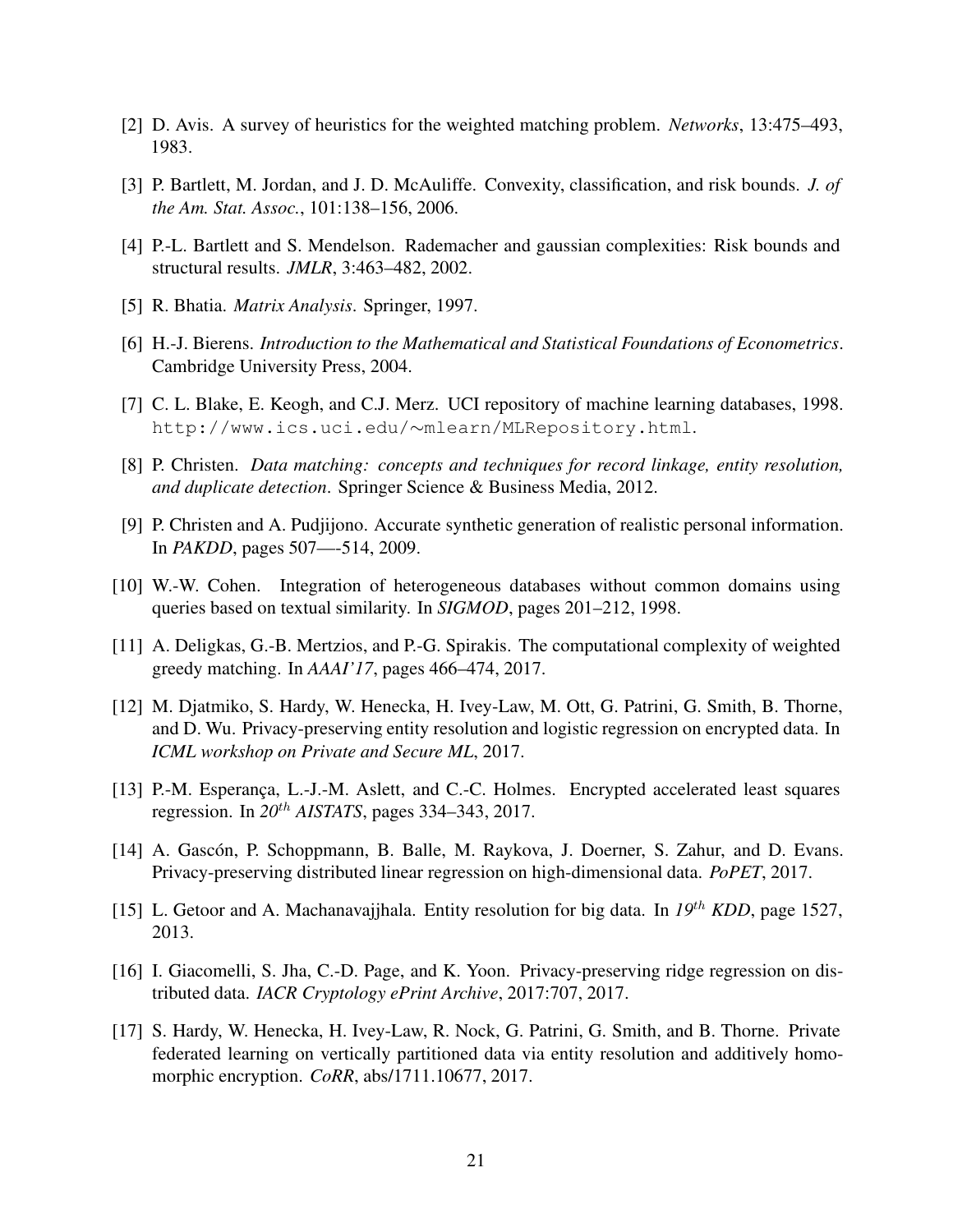- <span id="page-21-11"></span><span id="page-21-5"></span>[18] M.-A. Hernández and S.-J. Stolfo. Real-world data is dirty: Data cleansing and the merge/purge problem. *DMKD*, 2:9–37, 1998.
- <span id="page-21-1"></span>[19] S. Kakade, K. Sridharan, and A. Tewari. On the complexity of linear prediction: Risk bounds, margin bounds, and regularization. In *NIPS\*21*, pages 793–800, 2008.
- [20] J. Konečný, H.-B. McMahan, F.-X. Yu, P. Richtarik, A.-T. Suresh, and D. Bacon. Federated learning: Strategies for improving communication efficiency. In *NIPS Workshop on Private Multi-Party Machine Learning*, 2016.
- <span id="page-21-12"></span>[21] N. Koudas, S. Sarawagi, and D. Srivastava. Record linkage: similarity measures and algorithms. In *Proc. of the ACM SIGMOD International Conference on Management of Data*, pages 802–803, 2006.
- <span id="page-21-14"></span><span id="page-21-10"></span>[22] H.-W. Kuhn. The Hungarian method for the assignment problem. *Naval Research Logistics Quarterly*, 2:83—-97, 1955.
- [23] V. Nikolaenko, U. Weinsberg, S. Ioannidis, M. Joye, D. Boneh, and N. Taft. Privacypreserving ridge regression on hundreds of millions of records. In *IEEE Symposium on Security and Privacy*, pages 334–348, 2013.
- <span id="page-21-8"></span><span id="page-21-3"></span>[24] R. Nock and F. Nielsen. Bregman divergences and surrogates for learning. *IEEE Trans.PAMI*, 31:2048–2059, 2009.
- [25] G. Patrini, R. Nock, S. Hardy, and T. Caetano. Fast learning from distributed datasets without entity matching. In *IJCAI*, 2016.
- <span id="page-21-9"></span><span id="page-21-4"></span>[26] G. Patrini, R. Nock, P. Rivera, and T. Caetano. (Almost) no label no cry. In *NIPS\*27*, 2014.
- <span id="page-21-13"></span>[27] M.-D. Reid and R.-C. Williamson. Composite binary losses. *JMLR*, 11, 2010.
- [28] R. E. Schapire and Y. Singer. Improved boosting algorithms using confidence-rated predictions. *MLJ*, 37:297–336, 1999.
- <span id="page-21-6"></span>[29] R. Schnell. Efficient private record linkage of very large datasets. In *59*th *World Statistics Congress*, 2013.
- <span id="page-21-2"></span>[30] B. van Rooyen, A. Menon, and R.-C. Williamson. Learning with symmetric label noise: The importance of being unhinged. In *NIPS\*28*, 2015.
- <span id="page-21-7"></span><span id="page-21-0"></span>[31] D. Wells. The rise of the data marketplace. Eckerson group, 2017. http://go.podiumdata.com/hubfs/EckersonGroup\_Podium\_DW\_RiseofDataMarketp
- [32] W.-E. Winkler. Record linkage. In *Handbook of Statistics*, pages 351–380. Elsevier, 2009.
- [33] Wei Xie, Yang Wang, Steven M. Boker, and Donald E. Brown. Privlogit: Efficient privacypreserving logistic regression by tailoring numerical optimizers. *CoRR*, 2016.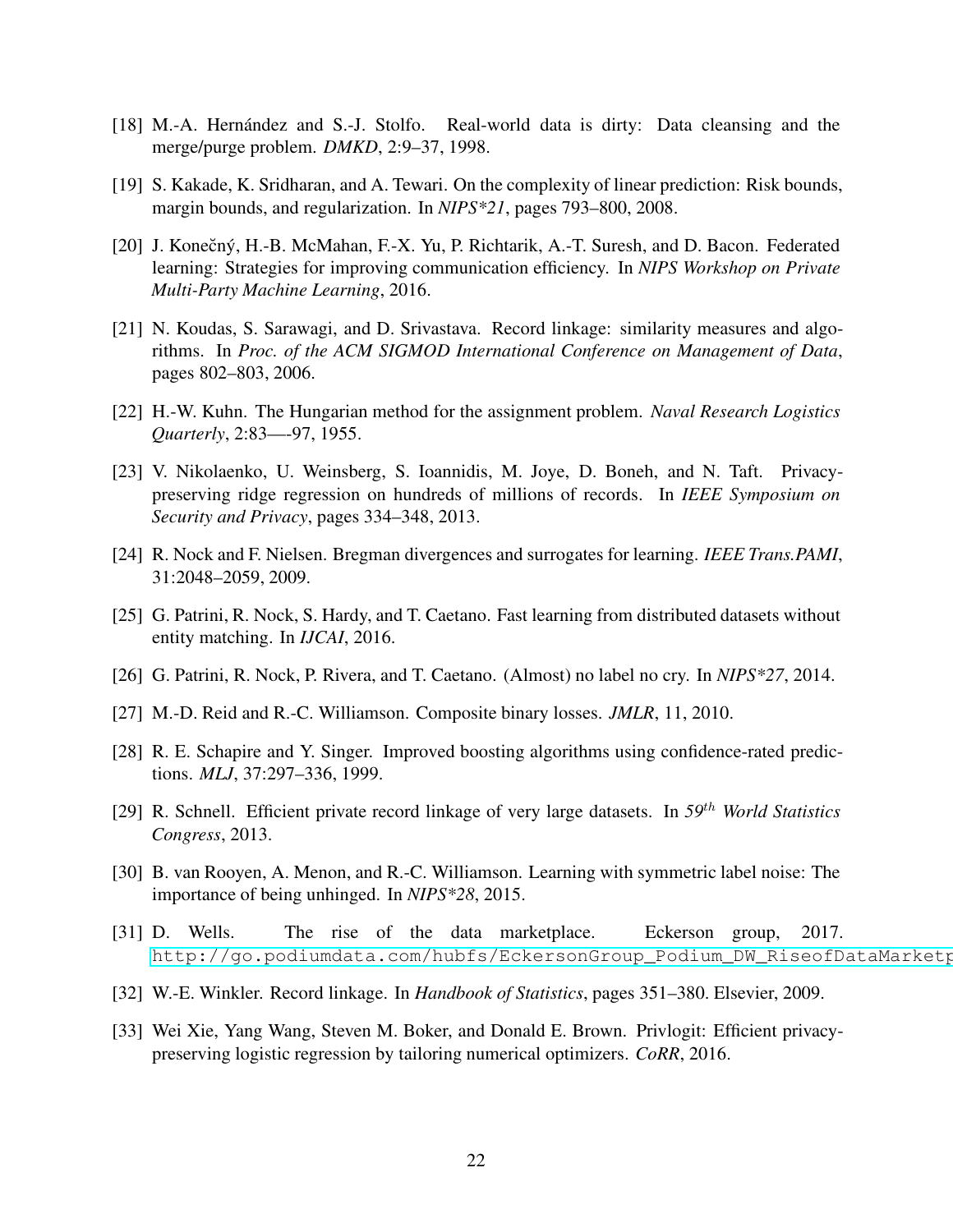| Domain                                | Noise $p$  | "Ideal"        |                | GREEDYER[as is $ +\overline{C} +C +\tilde{C} $ |                |                |                |                |                |                 |                  |                |                |                |                |                |
|---------------------------------------|------------|----------------|----------------|------------------------------------------------|----------------|----------------|----------------|----------------|----------------|-----------------|------------------|----------------|----------------|----------------|----------------|----------------|
|                                       |            |                | as is          | $+\overline{c}(k)$                             |                |                |                | $+C$           |                |                 | $+\tilde{C}(p')$ |                |                |                |                |                |
|                                       |            |                |                | $\mathbf{1}$                                   | $\overline{2}$ | $\rm 5$        | 10             |                | 0.01           | 0.02            | 0.03             | 0.04           | 0.05           | 0.10           | 0.15           | 0.20           |
| magic                                 | 0.05       | 21.14          | 21.15          | 21.08                                          | 21.08          | 21.06          | 21.11          | 21.15          | 21.04          | 21.10           | 21.08            | 21.19          | 21.21          | 21.65          | 122.28         | 22.70          |
|                                       | 0.1        | 21.14          | 21.19          | 21.42                                          | 21.53          | 21.21          | 21.17          | 21.08          | 21.21          | 21.08           | 21.17            | 21.18          | 21.33          | $*21.82$       | $*22.57$       | $*23.58$       |
|                                       | 0.3        | 21.16          | 21.14          | 21.26                                          | 21.33          | 21.14          | 21.16          | 21.14          | 21.06          | 21.16           | 21.24            | *21.62         | 21.72          | $*22.34$       | ** 23.75       | **25.31        |
|                                       | 0.05       | 27.62          | 25.16          | 25.31                                          | 25.36          | 25.31          | 25.14          | 25.85          | 25.82          | 27.26           | 27.28            | 27.66          | 28.02          | 29.23          | $*30.31$       | 31.04          |
| page                                  | 0.1        | 27.17          | 26.11          | 26.03                                          | 25.43          | 24.65          | 24.61          | 25.63          | 26.63          | 26.31           | 26.55            | 26.48          | 27.39          | 27.96          | $*31.32$       | 34.59          |
|                                       | 0.3        | 27.66          | 24.83          | $*26.43$                                       | 26.18          | 25.79          | 25.14          | $*25.87$       | 25.67          | 26.24           | 26.49            | 26.82          | 26.65          | 28.10          | 29.21          | 33.44          |
|                                       | 0.05       | 26.93          | 25.95          | 25.00                                          | 28.31          | 24.95          | 26.40          | 26.92          | 24.50          | 25.45           | 22.55            | 24.05          | 24.48          | 23.07          | 23.05          | 25.90          |
| sonar                                 | 0.1<br>0.3 | 26.88          | 26.45          | 25.45<br>26.45                                 | 28.38<br>24.55 | 24.52<br>24.98 | 27.45<br>25.02 | 26.88<br>25.50 | 24.98<br>23.59 | 27.40           | 25.48            | 26.50          | 28.40          | 25.02<br>25.50 | 29.33          | 25.55          |
|                                       | 0.05       | 26.02<br>26.08 | 25.05<br>26.58 | 26.20                                          | 26.32          | 26.45          | 26.58          | 26.77          | 26.45          | 22.14<br>26.83  | 22.62<br>26.20   | 24.07<br>26.45 | 24.55<br>26.33 | 26.64          | 27.02<br>28.20 | 26.90<br>28.77 |
| winered                               | 0.1        | 26.57          | 26.76          | 27.26                                          | 27.26          | 26.82          | 27.57          | 27.01          | 26.82          | 26.82           | 26.76            | 26.39          | 26.88          | 26.76          | 27.95          | 28.64          |
|                                       | 0.3        | 26.58          | 27.58          | 27.01                                          | 27.20          | 27.64          | 26.89          | 26.89          | 26.83          | 26.70           | 27.01            | 26.64          | 26.83          | 26.76          | 26.82          | 27.08          |
|                                       | 0.05       | 45.18          | 45.05          | 44.43                                          | 44.99          | 43.88          | 44.16          | 45.16          | 45.29          | 45.59           | 45.72            | 45.62          | 45.84          | 46.46          | 46.47          | 46.50          |
| eeg                                   | 0.1        | 45.79          | 45.92          | 45.47                                          | 45.61          | 45.20          | 45.80          | 45.79          | 45.83          | 46.03           | 45.74            | 46.19          | 46.45          | 43.96          | 43.42          | 43.99          |
|                                       | 0.3        | 45.19          | 46.10          | 46.08                                          | 46.58          | 46.68          | 46.60          | 45.18          | 45.40          | 45.45           | 45.96            | 45.02          | 45.61          | 45.07          | 45.07          | 45.04          |
|                                       | 0.05       | 8.03           | 8.40           | 8.08                                           | 8.18           | 8.70           | 8.62           | 8.17           | 8.05           | 8.05            | 8.14             | 8.23           | $*8.95$        | 10.84          | $*12.85$       | 15.41          |
| phishing $H$                          | 0.1        | 7.92           | 8.35           | 8.23                                           | 8.16           | 8.36           | 8.51           | 7.92           | *7.76          | 8.01            | 8.21             | 8.72           | 8.76           | *9.61          | **12.86        | 15.29          |
|                                       | 0.3        | 7.96           | 8.90           | 9.15                                           | 8.91           | 9.01           | 8.86           | 8.39           | $*8.09$        | $*8.17$         | 8.46             | 8.67           | 9.05           | *11.49         | ** 13.5        | 15.46          |
|                                       | 0.05       | 30.58          | 30.34          | 30.30                                          | 30.28          | 30.36          | 30.31          | 30.60          | 30.65          | 30.65           | 30.69            | 30.65          | 30.85          | 30.30          | 30.69          | 30.30          |
| winewhite                             | 0.1        | 30.99          | 31.11          | 30.91                                          | 30.97          | 30.97          | 30.85          | 30.75          | 30.95          | 31.03           | 31.26            | 31.03          | 31.11          | 31.58          | 31.60          | 31.95          |
|                                       | 0.3        | 30.95          | 32.79          | 31.44                                          | 31.36          | 31.31          | 31.16          | 30.97          | *31.19         | 31.17           | 30.89            | *31.07         | 30.99          | 31.48          | 32.01          | 32.97          |
|                                       | 0.05       | 3.00           | 3.71           | 3.43                                           | 3.57           | 3.57           | 3.43           | $*2.43$        | 2.57           | 3.29            | 3.29             | 3.14           | 3.57           | 3.43           | 3.57           | 3.00           |
| breast-wisc                           | 0.1        | 3.00           | 3.86           | 3.86                                           | 3.43           | 3.29           | 4.29           | 3.15           | 3.29           | 3.00            | 3.29             | 3.00           | 3.72           | 4.01           | 4.29           | 5.30           |
|                                       | 0.3        | 2.71           | 6.29           | 5.58                                           | 5.72           | 5.57           | $*4.86$        | $*3.28$        | $*3.43$        | $*3.43$         | $*3.85$          | $*3.86$        | $*4.14$        | $*4.43$        | 4.86           | 6.01           |
|                                       | 0.05       | 43.00          | 49.00          | 43.00                                          | 33.00          | 41.00          | 44.00          | 42.00          | 43.00          | 52.00           | 50.00            | 52.00          | 52.00          | 43.00          | 48.00          | 55.00          |
| fertility                             | 0.1        | 43.00          | 41.00          | 41.00                                          | 47.00          | 42.00          | 52.00          | 45.00          | 44.00          | 44.00           | 50.00            | 47.00          | 44.00          | 53.00          | 47.00          | 55.00          |
|                                       | 0.3        | 46.00          | 50.00          | 55.00                                          | 58.00          | 49.00          | 59.00          | 49.00          | 49.00          | 54.00           | 50.00            | 54.00          | 54.00          | 53.00          | 55.00          | 43.00          |
|                                       | 0.05       | 2.77           | 13.26          | 13.71                                          | 13.92          | 12.83          | 13.92          | $*7.95$        | $*7.65$        | $*7.43$         | $*7.80$          | $*7.72$        | $*8.31$        | $^{\ast}9.98$  | 12.82          | 14.93          |
| banknote                              | 0.1        | 2.77           | 14.94          | 14.79                                          | 14.50          | 15.23          | 14.79          | $*11.88$       | $*11.51$       | 12.68           | $*12.31$         | 12.53          | 13.63          | 14.72          | 16.25          | 17.27          |
|                                       | 0.3        | 2.91           | 12.89          | 13.84                                          | 12.74          | 12.39          | 12.97          | 10.06          | 10.64          | 11.15           | 10.78            | 11.73          | 12.03          | 13.55          | 14.69          | 16.91          |
|                                       | 0.05       | 23.26<br>23.26 | 23.26          | 23.26                                          | 23.26<br>41.46 | 23.26<br>36.91 | 23.26          | 23.26<br>23.26 | 23.26<br>23.26 | 23.26           | 23.26<br>23.26   | 23.26<br>23.26 | 23.26          | 23.26          | 23.26          | 23.26          |
| creditcard                            | 0.1<br>0.3 | 23.26          | 41.87<br>42.49 | 40.66<br>41.19                                 | 42.03          | 38.82          | 36.89<br>36.51 | $*23.26$       | 23.26          | 23.26<br>123.26 | $*24.72$         | $*25.01$       | 26.19<br>32.28 | 42.65<br>40.87 | 43.08<br>41.75 | 44.36<br>40.89 |
|                                       | 0.05       | 21.80          | 23.51          | 23.60                                          | 22.94          | 23.03          | 24.17          | 21.62          | 21.90          | 21.72           | 21.72            | 22.19          | 22.19          | 22.28          | 22.38          | 23.51          |
| qsar                                  | 0.1        | 21.51          | 23.22          | 23.02                                          | 23.40          | 23.78          | 23.31          | 22.27          | 21.79          | 21.70           | 21.99            | 21.79          | 21.89          | 22.36          | 22.75          | 22.75          |
|                                       | 0.3        | 21.81          | 22.85          | 23.13                                          | 22.19          | 23.13          | 22.27          | 22.19          | 22.28          | 22.28           | 21.81            | 21.71          | 21.90          | 22.00          | 22.66          | 22.76          |
|                                       | 0.05       | 39.57          | 36.10          | 33.82                                          | 34.09          | 34.89          | 34.36          | 39.03          | *39.84         | 39.71           | 38.77            | $*38.64$       | 37.44          | 34.89          | $*33.43$       | 35.03          |
| transfusion $H$                       | 0.1        | 39.72          | 35.83          | 36.09                                          | 35.95          | 33.55          | 33.28          | $*40.38$       | $*38.92$       | $*37.57$        | 36.89            | 34.88          | 34.89          | 33.16          | $*33.82$       | 34.63          |
|                                       | 0.3        | 38.37          | 35.55          | 35.83                                          | 34.08          | 34.89          | 34.89          | $*38.65$       | $*37.98$       | $*37.44$        | 37.04            | 37.17          | 35.97          | 35.62          | 35.03          | 34.89          |
|                                       | 0.05       | 38.64          | 34.65          | 34.77                                          | 34.76          | 34.22          | 34.89          | 38.23          | 36.90          | 37.43           | 34.90            | 33.96          | 34.23          | 33.17          | 34.63          | 33.57          |
| transfusion <sub><math>I</math></sub> | 0.1        | 39.02          | 35.15          | 34.75                                          | 35.29          | 35.16          | 34.48          | 37.16          | 38.09          | 38.09           | 37.17            | 36.36          | 33.68          | 33.55          | 33.55          | 33.41          |
|                                       | 0.3        | 39.29          | 34.09          | 33.41                                          | 35.16          | 34.76          | 34.63          | $*39.29$       | $*38.77$       | $*37.82$        | 35.82            | $*37.02$       | 35.82          | 35.56          | 34.08          | 32.48          |
|                                       | 0.05       | 12.45          | 17.57          | 18.03                                          | 18.23          | 17.75          | 18.00          | $*12.71$       | $*12.68$       | **12.71         | 13.06            | $*13.02$       | "13.35         | 14.81          | $*15.90$       | 17.38          |
| firmteacher                           | 0.1        | 12.39          | 21.03          | 21.06                                          | 21.29          | 21.51          | 21.54          | **12.89        | $*12.71$       | **12.73         | $*12.72$         | **13.14        | **13.36        | **14.82        | $*16.98$       | $*18.06$       |
|                                       | 0.3        | 12.35          | 20.45          | *21.12                                         | $*21.16$       | 20.32          | 20.34          | **12.54        | $*12.45$       | $*12.42$        | **12.73          | **12.81        | **13.00        | **14.54        | $*16.05$       | 17.44          |
|                                       | 0.05       | 11.95          | 19.04          | 19.34                                          | 19.61          | 20.19          | 19.34          | 14.51          | 14.23          | 16.49           | 14.79            | 16.48          | 14.80          | 17.63          | 19.35          | 19.35          |
| ionosphere                            | 0.1        | 10.28          | 16.25          | 14.54                                          | 15.13          | 15.96          | 16.54          | 13.42          | 14.56          | 15.41           | 15.68            | 15.39          | 15.68          | 15.39          | 15.97          | 16.26          |
|                                       | 0.3        | 10.84          | 17.95          | 19.38                                          | *22.50         | 20.23          | 17.93          | $*13.97$       | *13.40         | 13.70           | 14.55            | 15.98          | 17.38          | 15.68          | 18.24          | 18.23          |
|                                       | 0.05       | 7.97           | 14.80          | 14.82                                          | 14.99          | 15.02          | 14.98          | $*$ *7.91      | $*8.27$        | **8.44          | **8.45           | **8.61         | ** 8.83        | **9.94         | $^*10.16$      | 11.18          |
| phishing <sub>L</sub>                 | 0.1        | 7.89           | 11.11          | 11.11                                          | 11.11          | 11.11          | 11.11          | **8.02         | **7.92         | **7.82          | $*7.82$          | **7.91         | $*8.11$        | **8.50         | **9.32         | $*10.65$       |
|                                       | 0.3        | 7.91           | 13.73          | 13.73                                          | 13.73          | 13.73          | 13.73          | $*8.29$        | $*8.51$        | **8.47          | $*$ 8.44         | $*8.60$        | **8.80         | **9.16         | **9.81         | 10.54          |

<span id="page-22-0"></span>Table 2: Results (test errors) comparing, for three values of the shared features noise  $(p)$ , the various approaches built on top of GREEDYER to "Ideal". Domains are listed in the same order as in Table [1.](#page-16-0) Grey shaded cells are the results of "Ideal" and GREEDYER (indicated "as is"). Blue shaded cells denote results that are better (but not necessarily statistically better) than "Ideal". Red text denote results that are statistically outperformed by GREEDYER; green text denote results of GREEDYER[+ $\overline{C}$  | + $C$  | + $\tilde{C}$ ] statistically better than greedyER. One star (\*) indicated p-value in  $(10^{-6}, 10^{-2}]$ , two stars (\*\*) indicated *p*-value  $\leq 10^{-6}$  (best viewed in color).

|       |       | $p' = 0$ $p' = 0.01$ $p' = 0.02$ $p' = 0.03$ $p' = 0.04$ $p' = 0.05$ $p' = 0.1$ $p' = 0.15$ $p' = 0.2$ |  |  |  |
|-------|-------|--------------------------------------------------------------------------------------------------------|--|--|--|
| 0.068 | 0.086 | $0.218$ $0.359$ $0.362$ $0.513$ $0.891$ $1.113$ $0.913$                                                |  |  |  |

<span id="page-22-1"></span>Table 3: Minimal immunity margin on domain magic ( $p = 0.3$ ) for GREEDYER+ $\tilde{c}$ .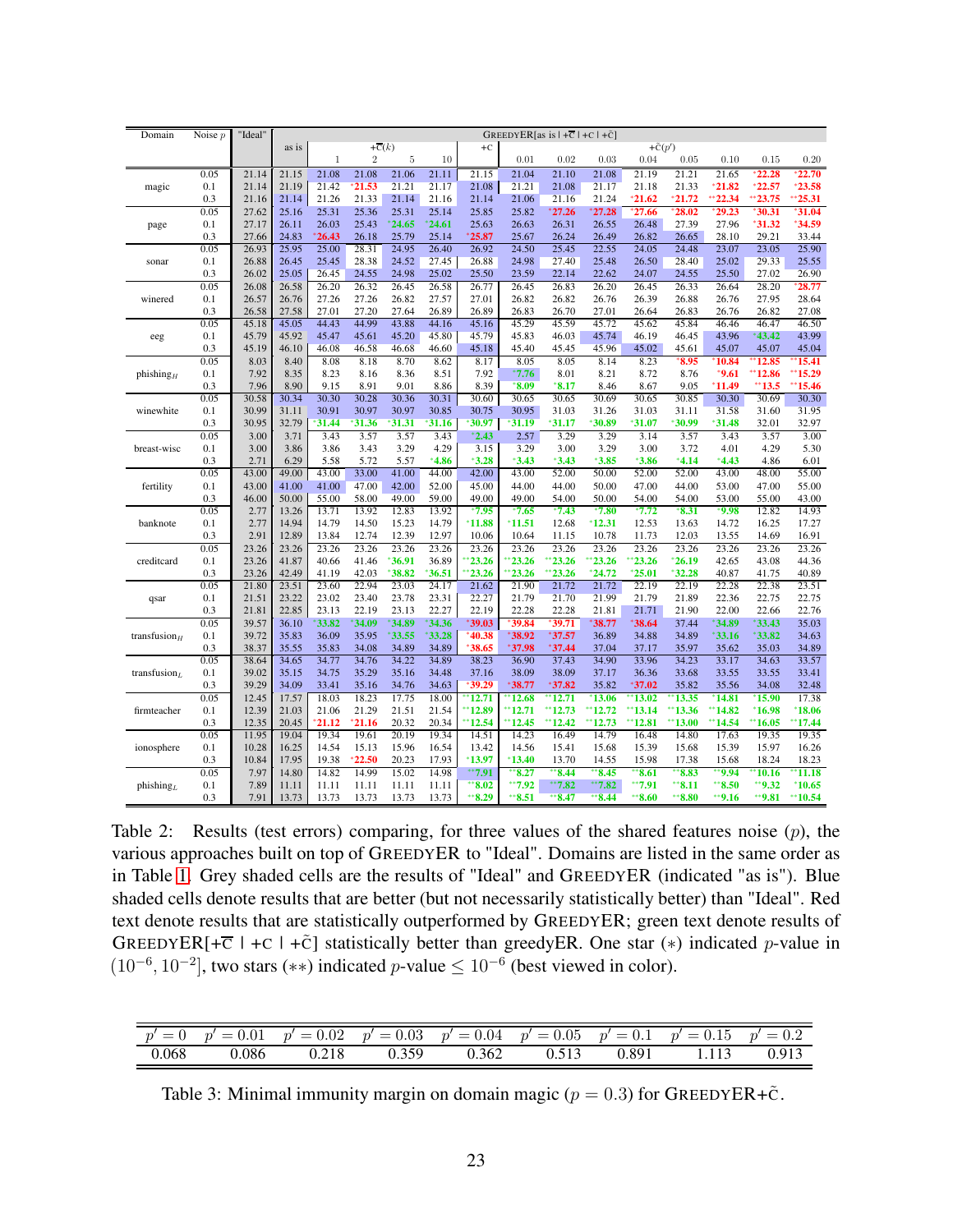# <span id="page-23-0"></span>10 Appendix: table of contents

| Proof of Theorem 3 | $\mathbb{P}$ g 25 |
|--------------------|-------------------|
| Proof of Lemma 4   | $\mathbf{Pg}$ 28  |
| Proof of Theorem 6 | $\mathbb{P}$ g 28 |
|                    | Pg48              |
|                    | $\mathbf{p}$ g 49 |
|                    | $\_\$ {Pg} 51     |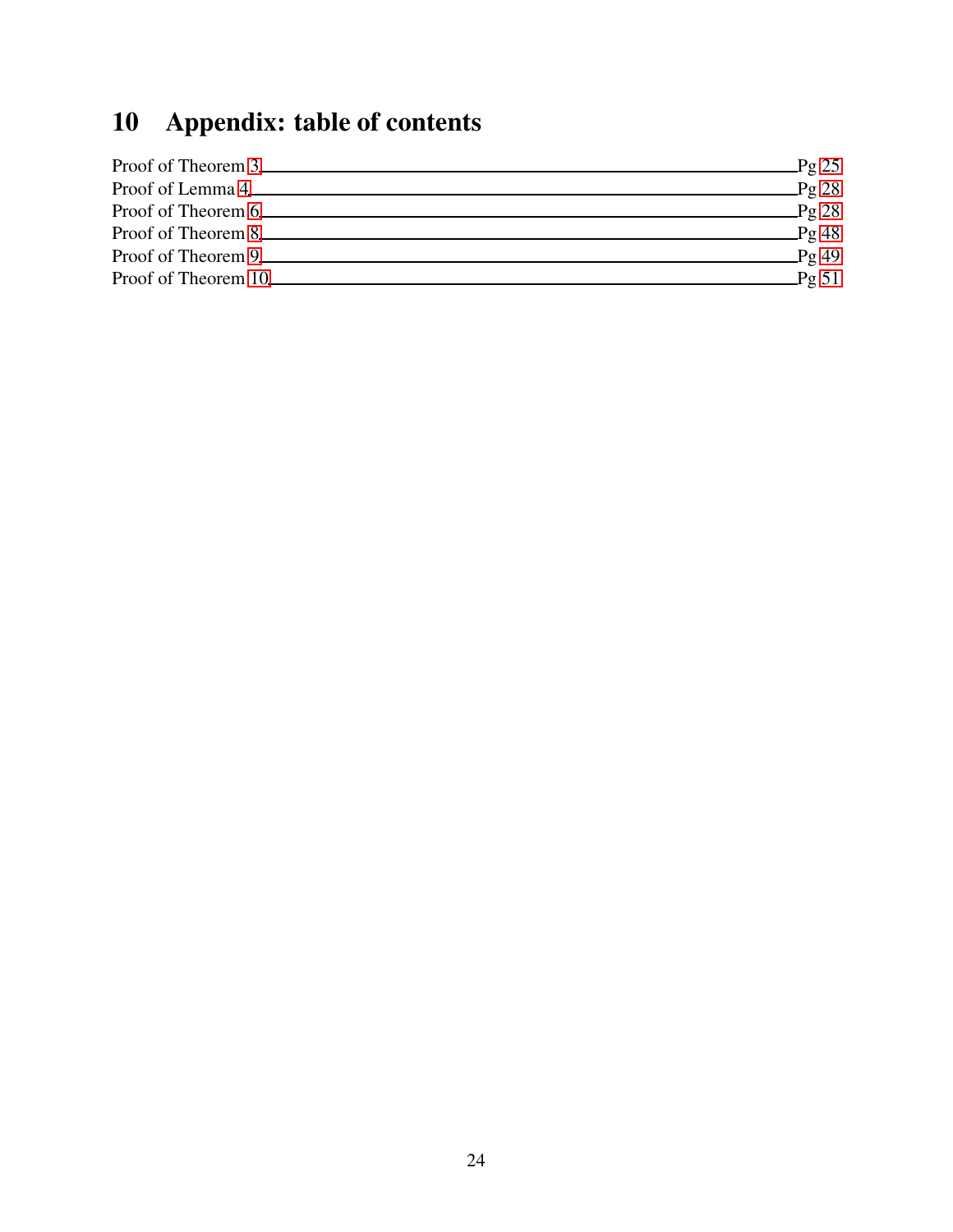#### <span id="page-24-0"></span>10.1 Proof of Theorem [3](#page-7-0)

We proceed in two steps, first assuming that  $F$  is convex and then relaxing the assumption.

Case 1 — F convex. In order not to laden our notations, we fold  $\gamma$  and  $\Gamma_F$  in the regularizer and consider without loss of generality any convex Ridge regularized loss  $\ell_F(\hat{S}, \theta; \Gamma_F) = L + R$  with  $R = \boldsymbol{\theta}^\top \Gamma_F \boldsymbol{\theta}$  and

<span id="page-24-1"></span>
$$
L \doteq \frac{1}{m} \cdot \sum_{i} F(y_i \boldsymbol{\theta}^\top \hat{\boldsymbol{x}}_i) , \qquad (31)
$$

for some convex twice differentiable  $F$ . We first focus on the approximation of  $L$  via a Taylor loss. We perform a local Taylor-Lagrange expansion of each  $F(y_i \theta^{\top} \hat{x}_i)$  in eq. [\(31\)](#page-24-1) around 0 and obtain that there exists  $c_1, c_2, ..., c_m \in F''(\mathbb{I}(\Theta_*)) \subseteq \mathbb{R}_+$  such that

<span id="page-24-4"></span>
$$
L = F(0) + \frac{F'(0)}{m} \cdot \sum_{i} y_i \boldsymbol{\theta}^\top \hat{\boldsymbol{x}}_i + J \tag{32}
$$

where  $\mathbb{I} = [-\hat{X}_* \Theta_*, \hat{X}_* \Theta_*]$  (since  $|y_i \theta^{\top} \hat{x}_i| \leq \hat{X}_* \Theta_*$  by Cauchy-Schwartz inequality) and  $J =$  $(1/2m) \cdot \sum_i c_i(y_i \theta^\top \hat{x}_i)^2$ . Here, we have assumed that there exists some  $\Theta_* > 0$  such that  $\|\theta\|_2 \leq$  $\Theta_*$ ; we shall see that such a bound  $\Theta_*$  indeed exists for the  $\theta$  which interests us. Let

$$
c' = \frac{\sum_{i} c_i (y_i \boldsymbol{\theta}^\top \hat{\boldsymbol{x}}_i)^2}{\sum_{i} (y_i \boldsymbol{\theta}^\top \hat{\boldsymbol{x}}_i)^2} \ . \tag{33}
$$

It trivially follows that  $c' \in F''(\mathbb{I})$  and

$$
J = \frac{c'}{2m} \cdot \sum_{i} (y_i \boldsymbol{\theta}^\top \hat{\boldsymbol{x}}_i)^2
$$
 (34)

What we thus get is that for any  $\forall \hat{S}, \theta$ , there exists  $c \in (1/2) \cdot F''(\mathbb{I}) \subseteq \mathbb{R}_+$  such that

$$
L = F(0) + \frac{F'(0)}{m} \cdot \sum_{i} y_i \boldsymbol{\theta}^\top \hat{\boldsymbol{x}}_i + \frac{c}{m} \cdot \sum_{i} (y_i \boldsymbol{\theta}^\top \hat{\boldsymbol{x}}_i)^2 , \qquad (35)
$$

and we also observe that L is convex. We now consider the choice  $c = c^*$  obtained for

<span id="page-24-2"></span>
$$
\boldsymbol{\theta}^* = \arg\min_{\boldsymbol{\theta}} \ell_F(\hat{S}, \boldsymbol{\theta}; \Gamma_F) \tag{36}
$$

Let us denote  $\ell^{\mathsf{T}^*}$  the particular Taylor loss obtained, which therefore matches  $\ell_F(\hat{S}, \theta; \Gamma_F)$  for the choice  $\theta = \theta^*$ . We now design the regularizer of the Taylor loss to ensure that its *optimum* is also achieved by  $\theta^*$ . It is not hard to check that the optimum of the Ridge regularized Taylor loss  $\ell^{T^*}(\hat{S}, \theta; \Gamma_T), \dot{\theta}^\circ$ , satisfies:

<span id="page-24-3"></span>
$$
c^*\hat{\mathbf{X}}\hat{\mathbf{X}}^\top \boldsymbol{\theta}^\circ + 2m\Gamma_T \boldsymbol{\theta}^\circ = -F'(0)\boldsymbol{\mu}_{\hat{S}} , \qquad (37)
$$

where  $\mu_{\hat{S}} = \sum_i y_i \hat{x}_i$  is the mean operator [\[26\]](#page-21-9). Let us find the equivalent expression for loss  $\ell_F$ via a series of Taylor-Lagrange expansions, letting  $z_i = y_i \theta^*$   $\hat{x}_i$  for short:

$$
\forall i \in [m], \exists c_i' \in F''(\mathbb{I}) : F(z_i) = F(0) + F'(0)z_i + \frac{c_i'}{2}z_i^2.
$$
 (38)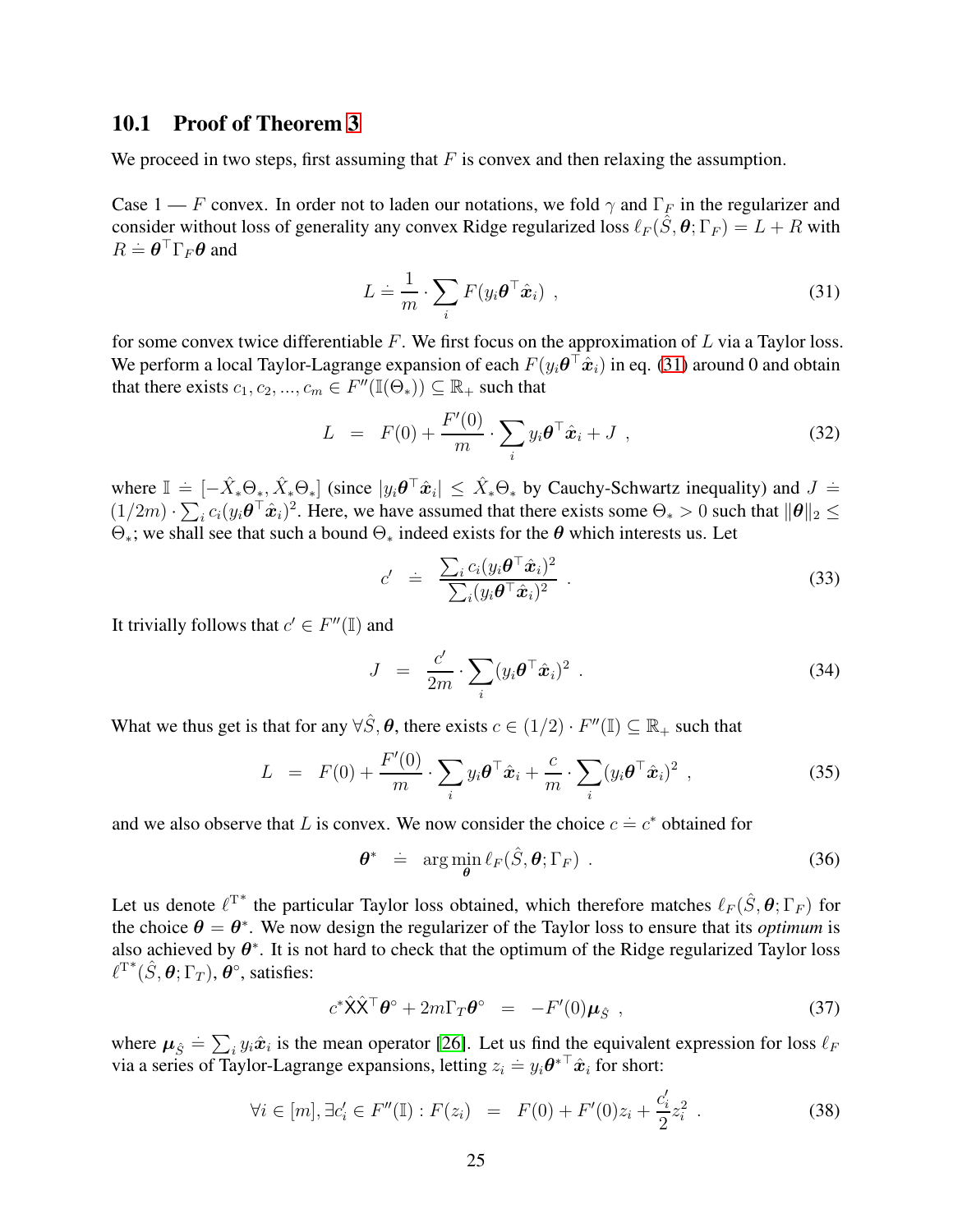Define  $c \in \mathbb{R}^m_+$  the vector with  $c_i = c'_i/2$ . It follows that because of eq. [\(36\)](#page-24-2),  $\theta^*$  satisfies  $\sum_i c_i(\boldsymbol{\theta}^{*\top}\hat{\boldsymbol{x}}_i)\hat{\boldsymbol{x}}_i + 2m\Gamma_F\boldsymbol{\theta}^* = -F'(0)\boldsymbol{\mu}_{\hat{S}},$  or more concisely,

<span id="page-25-0"></span>
$$
\hat{\mathsf{X}}\mathrm{Diag}(\boldsymbol{c})\hat{\mathsf{X}}^{\top}\boldsymbol{\theta}^* + 2m\Gamma_F\boldsymbol{\theta}^* = -F'(0)\boldsymbol{\mu}_{\hat{S}}.
$$
\n(39)

Now, we want  $\bm{\theta}^\circ=\bm{\theta}^*$ , which imposes from eqs [\(37\)](#page-24-3) and [\(39\)](#page-25-0),  $c^*\hat{\bm{\mathsf{X}}} \hat{\bm{\mathsf{X}}}^\top \bm{\theta}^* + 2m\Gamma_T\bm{\theta}^* = \hat{\bm{\mathsf{X}}} \text{Diag}(\bm{c}) \hat{\bm{\mathsf{X}}}^\top \bm{\theta}^* +$  $2m\Gamma_F\theta^*$ , or equivalently, after simplifying,

<span id="page-25-1"></span>
$$
\Gamma_T \theta^* = \kappa \theta^* + \Gamma_F \theta^*, \qquad (40)
$$

where

$$
\mathbf{K} \quad \doteq \quad \hat{\mathbf{X}} \left( \frac{1}{2m} (\text{Diag}(\mathbf{c} - c^* \mathbf{1})) \right) \hat{\mathbf{X}}^{\top} \tag{41}
$$

is symmetric but not necessarily positive definite. We clearly have  $\theta^{\top} \kappa \theta \ge -\hat{X}^2_* \sup F''(\mathbb{I})/2$  for any unit  $\theta$ . So, if we fix

$$
\Gamma_T = \kappa + \Gamma_F \tag{42}
$$

after picking  $\Gamma_F$  such that its smallest eigenvalue satisfies, for some fixed  $\lambda^{\circ} > 0$ ,

<span id="page-25-2"></span>
$$
\lambda_1^{\uparrow}(\Gamma_F) \geq \lambda^{\circ} + \frac{\hat{X}_*^2}{2} \sup F''(\mathbb{I}) \tag{43}
$$

then we shall have eq. [\(40\)](#page-25-1) ensured with  $\Gamma_T$  symmetric positive definite with  $\lambda_1^{\uparrow}$  $\int_1^{\uparrow} (\Gamma_T) \geq \lambda^{\circ}$ . We can also remark that eq. [\(39\)](#page-25-0) yields, because  $\hat{X}$ Diag(c) $\hat{X}^{\dagger}$  is positive semi-definite,

$$
\|\boldsymbol{\theta}^*\|_2 \leq \frac{|F'(0)|\hat{X}_*}{2\lambda_1^{\uparrow}(\Gamma_F)}, \qquad (44)
$$

so we can posit  $\Theta_* \doteq |F'(0)| \hat{X}_*/(2\lambda_1^{\uparrow})$  $T_1(\Gamma_F)$  and in fact we can pick

$$
\mathbb{I} \quad \doteq \quad \frac{|F'(0)|\hat{X}_*^2}{2\lambda_1^{\uparrow}(\Gamma_F)} \cdot [-1,1] \quad . \tag{45}
$$

For any finite  $\lambda^\circ$ ,  $\hat{X}_*$ , let us define

<span id="page-25-3"></span>
$$
\mathbb{J}(\lambda^{\circ}, \hat{X}_*) \quad \doteq \quad \left\{ z \in \mathbb{R} : z \ge \lambda^{\circ} + \frac{\hat{X}_*^2}{2} \sup F'' \left( \lim_{z' \to z} \frac{|F'(0)| \hat{X}_*^2}{2z'} \cdot [-1, 1] \right) \right\} \cap \mathbb{R}_+ \quad (46)
$$

Picking  $\lambda_1^{\uparrow}$  ${}_{1}^{+}(\Gamma_{F})$  in  $\mathbb{J}(\lambda^{\circ}, \hat{X}_{*})$  guarantees that it satisfies eq. [\(43\)](#page-25-2). Let ue denote for short  $\mathbb{J}'$  to be the leftmost set in the intersection in eq.  $(46)$ . Because the argument of  $F''$  is the same for any  $\pm z$ , if there exists any  $z < 0$  in  $\mathbb{J}'$ , then  $-z$  is also in  $\mathbb{J}'$ . We remark that because  $|F'(0)| \ll \infty$ , the argument set of  $F''(.)$  converges to  $\{0\}$  with  $z \to \pm \infty$ ; since  $F''$  is continuous and  $|F''(0)| =$  $F''(0) \ll \infty$  by assumption, we get that  $\mathbb{J}'$  is non-empty, and so  $\mathbb{J}' \cap \mathbb{R}_+$  is non-empty, thus

$$
\mathbb{J}(\lambda^{\circ}, \hat{X}_*) \neq \emptyset. \tag{47}
$$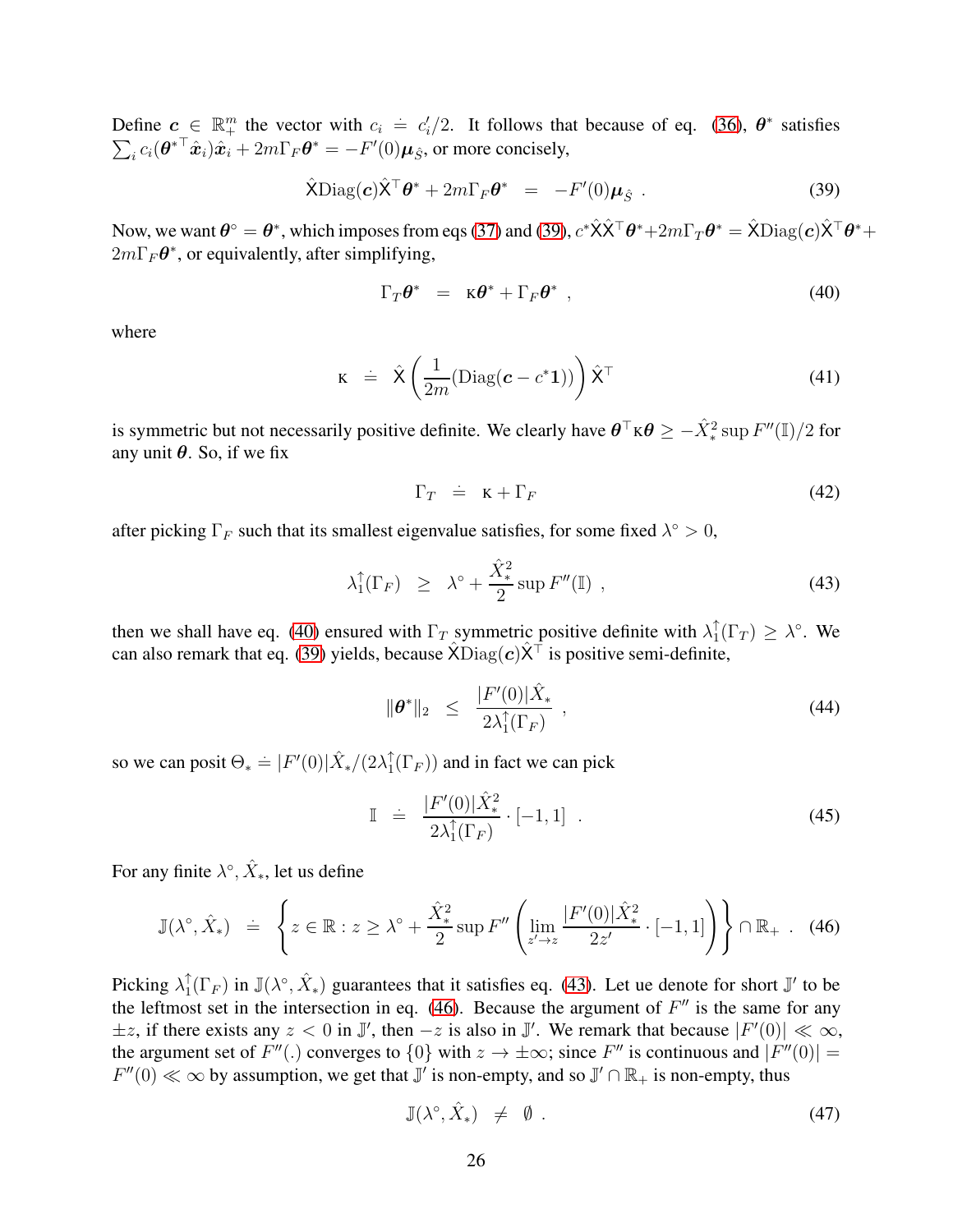So, let us define

<span id="page-26-0"></span>
$$
\lambda^* \doteq \inf \mathbb{J}(\lambda^\circ, \hat{X}_*) \ (\ge 0) \tag{48}
$$

removing the dependence of  $\lambda^*$  in  $\lambda^\circ$ ,  $\hat{X}_*$  for clarity. To summarize, for any  $\lambda^\circ > 0$  and any Ridge regularized loss  $\ell_F(\hat{S}, \theta; \Gamma_F)$  satisfying  $F \in C^2$ ,  $|F'(0)|$ ,  $F''(0) \ll \infty$  and  $\lambda_1^{\uparrow}$  $\int_1^{\hat{\tau}}(\Gamma_F) \geq \lambda^*$  where  $\lambda^*$ is finite and defined in eq. [\(48\)](#page-26-0), there exists a Taylor loss  $\ell^{T^*}(\hat{S}, \theta; \Gamma_T)$  such that

- 1.  $\ell_F(\hat{S}, \theta^*; \Gamma_F) = \ell^{T^*}(\hat{S}, \theta^*; \Gamma_T)$  where  $\theta^* = \arg \min_{\theta} \ell_F(\hat{S}, \theta; \Gamma_F)$ ;
- $2. \ \arg\min_{\bm{\theta}} \ell_F(\hat{S}, \bm{\theta}; \Gamma_F) = \arg\min_{\bm{\theta}} \ell^{\mathrm{T}^*}(\hat{S}, \bm{\theta}; \Gamma_T);$
- 3.  $\lambda_1^{\uparrow}$  ${}_{1}^{\uparrow}(\Gamma_{T}) \geq \lambda^{\circ}.$

We also check that  $a = F(0), b = F'(0)$ , and we get the statement of the Theorem when F is convex.

Case 2 — F not convex. When F is not convex, we still have for any  $\theta^* \in \mathcal{C}$  because F is twice differentiable,

$$
\ell_F(\hat{S}, \boldsymbol{\theta}^*; \Gamma_F) = \ell_F(\hat{S}, 0; \Gamma_F) + \boldsymbol{\theta}^{*T} \nabla_{\boldsymbol{\theta}} \ell_F(\hat{S}, \boldsymbol{\theta}; \Gamma_F)_{|\boldsymbol{\theta} = \mathbf{0}} + \frac{1}{2} \cdot \boldsymbol{\theta}^{*T} \nabla \nabla_{\boldsymbol{\theta}} \ell_F(\hat{S}, \boldsymbol{\theta}; \Gamma_F)_{|\boldsymbol{\theta} = \mathbf{u}} \boldsymbol{\theta}^{\sharp} \boldsymbol{\theta})
$$

for some  $u = t \cdot \theta^*$  with  $t \in [0, 1]$ , where  $\nabla \nabla$  denote the Hessian, given by

$$
\nabla \nabla_{\theta} \ell_F(\hat{S}, \theta; \Gamma_F)_{|\theta = u} = \sum_i F''(y_i \mathbf{u}^\top \hat{\mathbf{x}}_i) \cdot \hat{\mathbf{x}}_i \hat{\mathbf{x}}_i^\top + 2\Gamma_F , \qquad (50)
$$

positive semi-definite since  $\theta^* \in \mathcal{C}$ . F being  $C^2$ , F'' being continuous,  $\theta^*$  is a local minimum of the loss in an open neighborhood  $N(\theta^*)$  of  $\theta^*$ . We still can build the equivalent Taylor loss and first its L part as in eq. [\(32\)](#page-24-4). However, L is *not* necessarily convex this time. The Hessian of the Taylor loss *regularized* is now

$$
\nabla \nabla_{\theta} \ell^{T^*}(\hat{S}, \theta; \Gamma_T) = c^* \sum_i \hat{x}_i \hat{x}_i^{\top} + 2\Gamma_T , \qquad (51)
$$

and so to obtain a convex regularized Taylor loss, it is sufficient to ensure, for some fixed  $\lambda^{\circ} > 0$ ,

$$
2\lambda_1^{\uparrow}(\Gamma_T) \geq \lambda^{\circ} + \hat{X}_*^2 \sup F''(\mathbb{I}) , \qquad (52)
$$

which is exactly ineq. [\(43\)](#page-25-2) with its argument  $\lambda^{\circ}$  halved. So, the regularized Taylor loss is in fact convex, and the only other modification is to now ensure  $|F''(0)| \ll \infty$  since F can be concave in 0.

**Remark**: in all that follows, we assume without loss of generality that the mean operator  $\mu_{\hat{S}} \neq 0$ , which implies, from eqs [\(37\)](#page-24-3) and [\(39\)](#page-25-0) that 0 cannot be a critical point of the losses.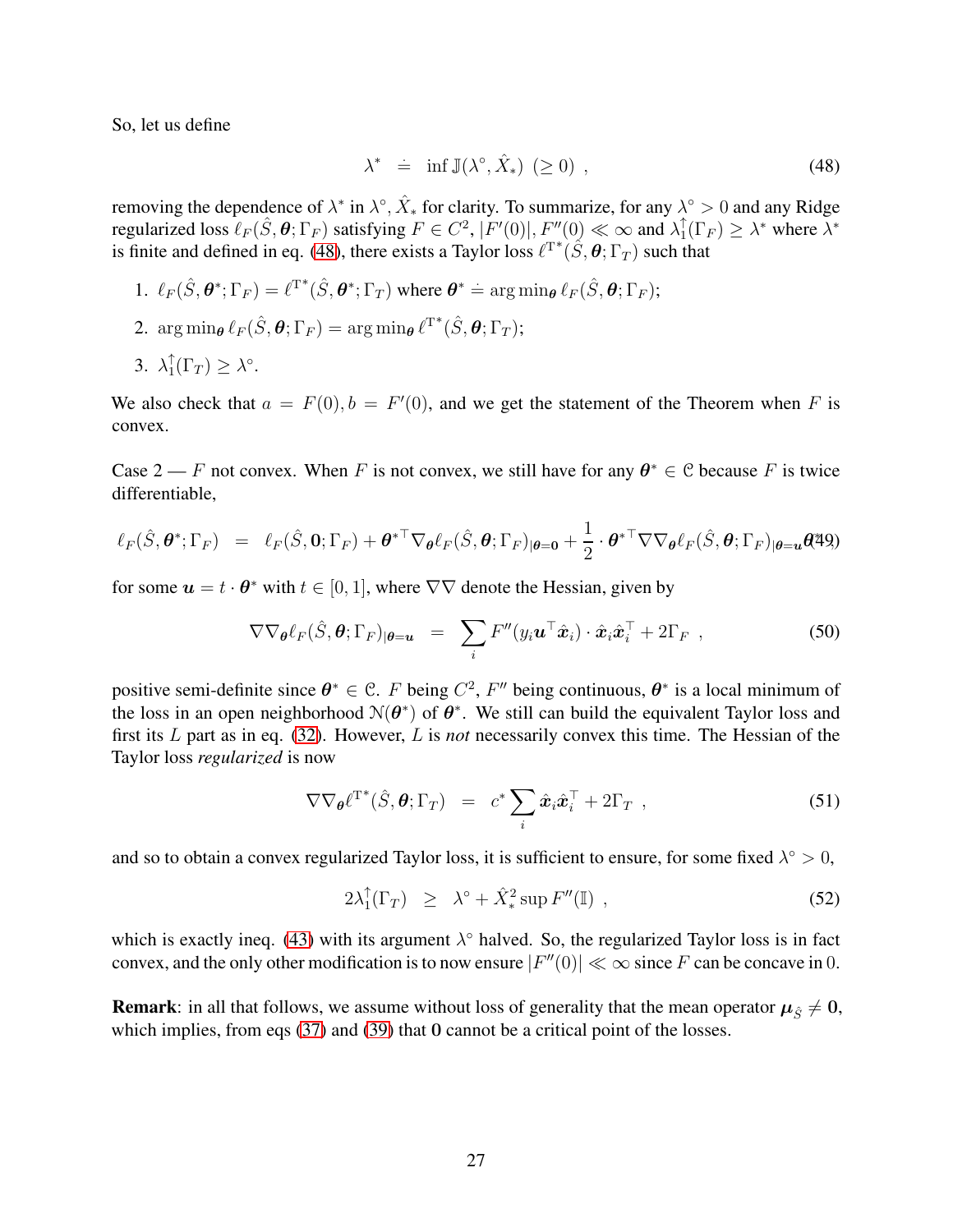### <span id="page-27-0"></span>10.2 Proof of Lemma [4](#page-7-2)

Since  $\psi$  is strictly convex differentiable, its convex conjugate is  $\psi^*(z) = z\psi'^{-1}(z) - \psi(\psi'^{-1}(z))$ , from which we easily get  $F''_{\psi}(z) = 1/(b_{\psi}\psi''(\psi'^{-1}(-z)))$ . Because  $\psi'$  is concave on [0, 1/2],  $\psi''$  is decreasing on [0, 1/2] and therefore increasing on [1/2, 1], achieving its minimum for  $\psi'^{-1}(-z)$  = 1/2, which gives  $-z = \psi'(1/2) = 0$  and  $z = 0$  for the arg max of  $F''_{\psi}(z)$ . Hence,  $\mathbb{J}(\lambda^{\circ}, \hat{X}_*)$ becomes more explicit:

$$
\mathbb{J}(\lambda^{\circ}, \hat{X}_*) = \left\{ z \in \mathbb{R}_+ : z \ge \lambda^{\circ} + \frac{F''_{\psi}(0)\hat{X}_*^2}{2} \right\} ,\qquad(53)
$$

so we can just pick

$$
\lambda^* \quad \doteq \quad \lambda^\circ + \frac{F''_{\psi}(0)\hat{X}^2_*}{2} \tag{54}
$$

<span id="page-27-1"></span>as claimed.

### 10.3 Proof of Theorem [6](#page-9-0)

The proof is obtained in three steps: we first define additional assumptions useful for the proof, then prove a helper Theorem of independent interest, and finally prove Theorem [6.](#page-9-0) We remind that the Taylor loss we are concerned with (main file, Section [3\)](#page-6-0) is

<span id="page-27-3"></span>
$$
\ell_{F(0),F'(0),c}^{\mathrm{T}}(\hat{S}_t,\boldsymbol{\theta};\gamma,\Gamma) ,
$$
\n(55)

with  $c \neq 0$  and  $t = 0, 1, ..., T$ .

#### 10.3.1 Related notations and additional properties

**Definition 12** The mean operator associated to  $\hat{S}_t$  is  $\mathbb{R}^d \ni \mu_t \doteq \sum_i y_i \cdot \hat{x}_{ti}$ .

The mean operator is a sufficient statistics for the class in linear models [\[26\]](#page-21-9). We can make at this point a remark that is going to be crucial in our results, and obvious from its definition: the mean operator is *invariant* to permutations made within classes, *i.e.*  $\mu_T = \mu_0$  if  $P_*$  factorizes as two permutations, one affecting the positive class only, and the other one affecting the negative class only. Since the optimal classifier for the Taylor loss is a linear mapping of the mean operator (Lemma [15](#page-30-0) below), our bounds will appear significantly better when P<sup>∗</sup> factorizes in such a convenient way.

We now show an additional property of our notations in (main file, Section [2\)](#page-3-0).

<span id="page-27-4"></span>**Lemma 13** *The following holds for any*  $t \geq 1$ *:* 

<span id="page-27-5"></span><span id="page-27-2"></span>
$$
(\hat{\boldsymbol{x}}_{tu_{\mathsf{A}}(t)})_{\mathsf{B}} = (\boldsymbol{x}_{u_{\mathsf{B}}(t)})_{\mathsf{B}} , \qquad (56)
$$

$$
(\hat{\boldsymbol{x}}_{tv_{\mathsf{A}}(t)})_{\mathsf{B}} = (\boldsymbol{x}_{v_{\mathsf{B}}(t)})_{\mathsf{B}} . \qquad (57)
$$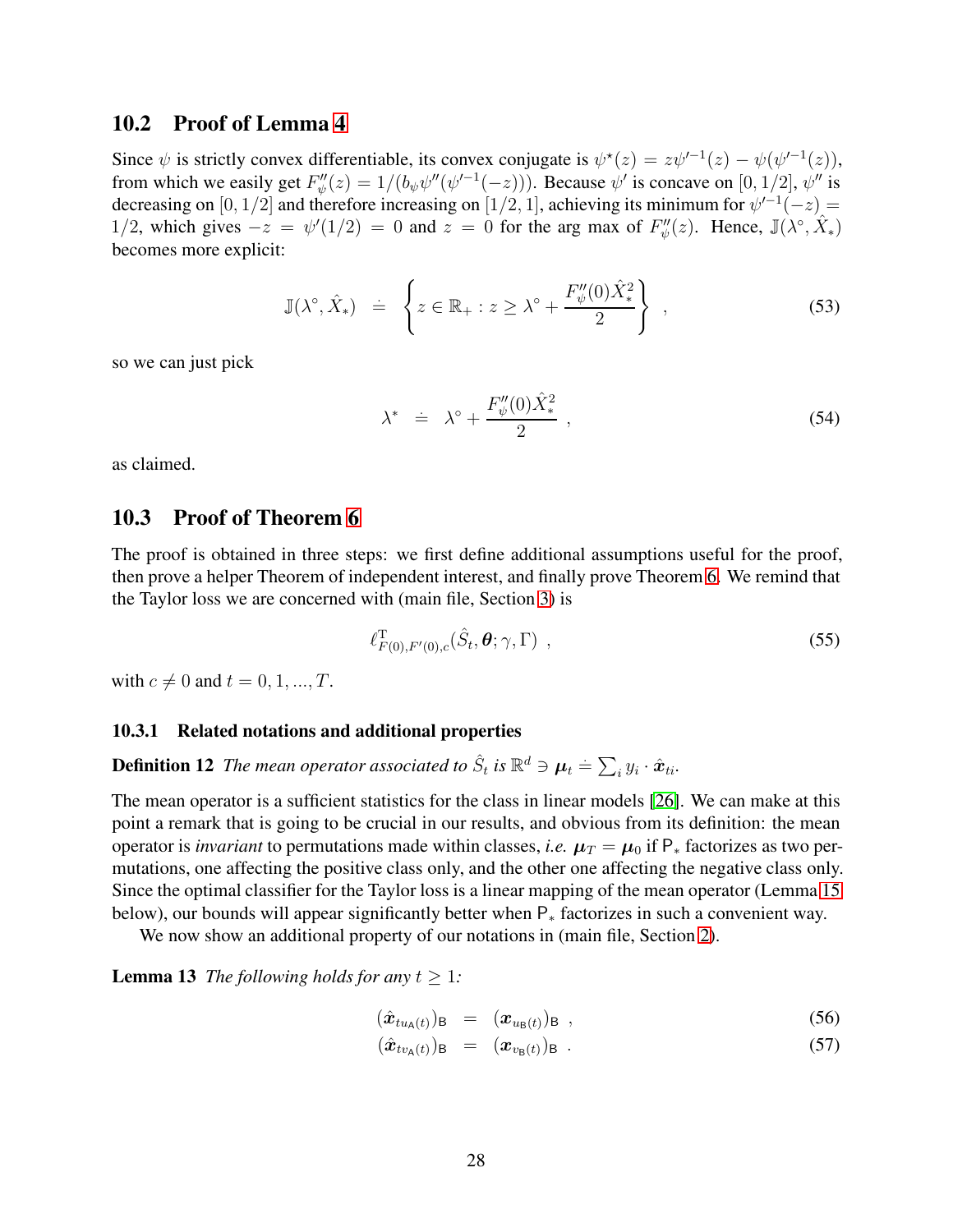**Example 14** Denote for short  $\{0,1\}^{m \times m} \ni \Theta_{u,v} = \mathbf{1}_u \mathbf{1}_v^{\top} + \mathbf{1}_v \mathbf{1}_u^{\top} - \mathbf{1}_v \mathbf{1}_v^{\top} - \mathbf{1}_u \mathbf{1}_u^{\top}$  (symmetric) such that  $\mathbf{1}_u$  is the  $u^{th}$  canonical basis vector of  $\mathbb{R}^n$ *. For*  $t = 1$ *, it follows* 

<span id="page-28-1"></span>
$$
u_{\mathsf{B}}(1) = v_{\mathsf{A}}(1) , \qquad (58)
$$

$$
v_{\mathsf{B}}(1) = u_{\mathsf{A}}(1) \tag{59}
$$

*Thus, it follows:*

<span id="page-28-0"></span>
$$
\begin{array}{lll} &\chi_{\mathsf{A}}\Theta_{u_{\mathsf{A}}(1),v_{\mathsf{A}}(1)}\hat{\chi}_{1\mathsf{B}}^{\top}\\ &=& (\pmb{x}_{u_{\mathsf{A}}(1)})_{\mathsf{A}}(\pmb{x}_{1v_{\mathsf{A}}(1)})_{\mathsf{B}}^{\top} + (\pmb{x}_{v_{\mathsf{A}}(1)})_{\mathsf{A}}(\pmb{x}_{1u_{\mathsf{A}}(1)})_{\mathsf{B}}^{\top} - (\pmb{x}_{v_{\mathsf{A}}(1)})_{\mathsf{A}}(\pmb{x}_{1v_{\mathsf{A}}(1)})_{\mathsf{B}}^{\top} - (\pmb{x}_{u_{\mathsf{A}}(1)})_{\mathsf{A}}(\pmb{x}_{1u_{\mathsf{A}}(1)})_{\mathsf{B}}^{\top}\\ &=& (\pmb{x}_{u_{\mathsf{A}}(1)})_{\mathsf{A}}(\pmb{x}_{v_{\mathsf{B}}(1)})_{\mathsf{B}}^{\top} + (\pmb{x}_{v_{\mathsf{A}}(1)})_{\mathsf{A}}(\pmb{x}_{u_{\mathsf{B}}(1)})_{\mathsf{B}}^{\top} - (\pmb{x}_{v_{\mathsf{A}}(1)})_{\mathsf{A}}(\pmb{x}_{v_{\mathsf{B}}(1)})_{\mathsf{B}}^{\top} - (\pmb{x}_{u_{\mathsf{A}}(1)})_{\mathsf{A}}(\pmb{x}_{u_{\mathsf{B}}(1)})_{\mathsf{B}}^{\top} & (60)\\ &=& (\pmb{x}_{u_{\mathsf{A}}(1)})_{\mathsf{A}}(\pmb{x}_{u_{\mathsf{A}}(1)})_{\mathsf{B}}^{\top} + (\pmb{x}_{v_{\mathsf{A}}(1)})_{\mathsf{A}}(\pmb{x}_{v_{\mathsf{A}}(1)})_{\mathsf{B}}^{\top} - (\pmb{x}_{v_{\mathsf{A}}(1)})_{\mathsf{A}}(\pmb{x}_{u_{\mathsf{A}}(1)})_{\mathsf{B}}^{\top} - (\pmb{x}_{u_{\mathsf{A}}(1)})_{\mathsf{A}}(\pmb{x}_{v_{\mathsf{A}}(1)})_{\mathsf{B}}^{\top} & (61)\end{array}
$$

$$
= (x_{u_{A}(1)} - x_{v_{A}(1)})_{A} (x_{u_{A}(1)} - x_{v_{A}(1)})_{B}^{\top}.
$$
\n(62)

*In eq. [\(60\)](#page-28-0), we have used eqs [\(56, 57\)](#page-27-2) and in eq. [\(61\)](#page-28-0), we have used eqs [\(58, 59\)](#page-28-1).*

Key matrices — The proof of our helper Theorem is relatively heavy in linear algebra notations: for example, it involves  $T$  double applications of Sherman-Morrison's inversion Lemma. We now define a series of matrices and vectors that will be most useful to simplify notations and proofs. Letting  $\nu' = 2m\gamma/c$  (where  $\gamma$  is the parameter of the Ridge regularization in our Taylor loss and  $c \neq 0$  is defined in eq. [\(55\)](#page-27-3)), we first define the matrix we will use most often:

$$
\mathbf{v}_t = \left(\text{sign}(c) \cdot \hat{\mathbf{X}}_t \hat{\mathbf{X}}_t^\top + \nu' \cdot \Gamma\right)^{-1}, t = 0, 1, ..., T,
$$
 (63)

where  $\Gamma$  is the Ridge regularization parameter matrix in eq. [\(55\)](#page-27-3). Another matrix  $U_t$ , quantifies precisely the local mistake made by each elementary permutation. To define it, we first let (for  $t = 1, 2, ..., T$ :

$$
\boldsymbol{a}_t = (\boldsymbol{x}_{u_{\mathsf{A}}(t)} - \boldsymbol{x}_{v_{\mathsf{A}}(t)})_{\mathsf{A}}, \qquad (64)
$$

$$
\boldsymbol{b}_t = (\boldsymbol{x}_{u_{\mathsf{B}}(t)} - \boldsymbol{x}_{v_{\mathsf{B}}(t)})_{\mathsf{B}} \tag{65}
$$

Also, let (for  $t = 1, 2, ..., T$ )

$$
\boldsymbol{a}_t^+ \quad \dot{=} \quad \left[ \frac{(\boldsymbol{x}_{u_{\mathsf{A}}(t)} - \boldsymbol{x}_{v_{\mathsf{A}}(t)})_{\mathsf{A}}}{\mathbf{0}} \right] \in \mathbb{R}^d \enspace , \tag{66}
$$

$$
\boldsymbol{b}_t^+ \quad \dot{=} \quad \left[ \begin{array}{cc} 0 \\ \hline (\boldsymbol{x}_{u_{\mathsf{B}}(t)} - \boldsymbol{x}_{v_{\mathsf{B}}(t)})_{\mathsf{B}} \end{array} \right] \in \mathbb{R}^d \enspace , \tag{67}
$$

and finally (for  $t = 1, 2, ..., T$ ),

$$
c_{0,t} \doteq \boldsymbol{a}_t^{+^\top} \mathbf{v}_{t-1} \boldsymbol{a}_t^+ \t\t(68)
$$

$$
c_{1,t} = \boldsymbol{a}_t^+{}^\top \boldsymbol{v}_{t-1} \boldsymbol{b}_t^+ \t\t(69)
$$

$$
c_{2,t} \quad \doteq \quad \boldsymbol{b}_t^{+ \top} \mathbf{v}_{t-1} \boldsymbol{b}_t^{+} \tag{70}
$$

We now define  $U_t$  as the following block matrix for  $t = 1, 2, ..., T$ :

$$
\mathbf{u}_t = \frac{1}{(1-\text{sign}(c)\cdot c_{1,t})^2 - c_{0,t}c_{2,t}} \cdot \left[ \frac{c_{2,t} \cdot \boldsymbol{a}_t \boldsymbol{a}_t^\top}{(1-\text{sign}(c)\cdot c_{1,t}) \cdot \boldsymbol{b}_t \boldsymbol{a}_t^\top} \middle| \frac{(1-\text{sign}(c)\cdot c_{1,t}) \cdot \boldsymbol{a}_t \boldsymbol{b}_t^\top}{c_{0,t} \cdot \boldsymbol{b}_t \boldsymbol{b}_t^\top} \right]
$$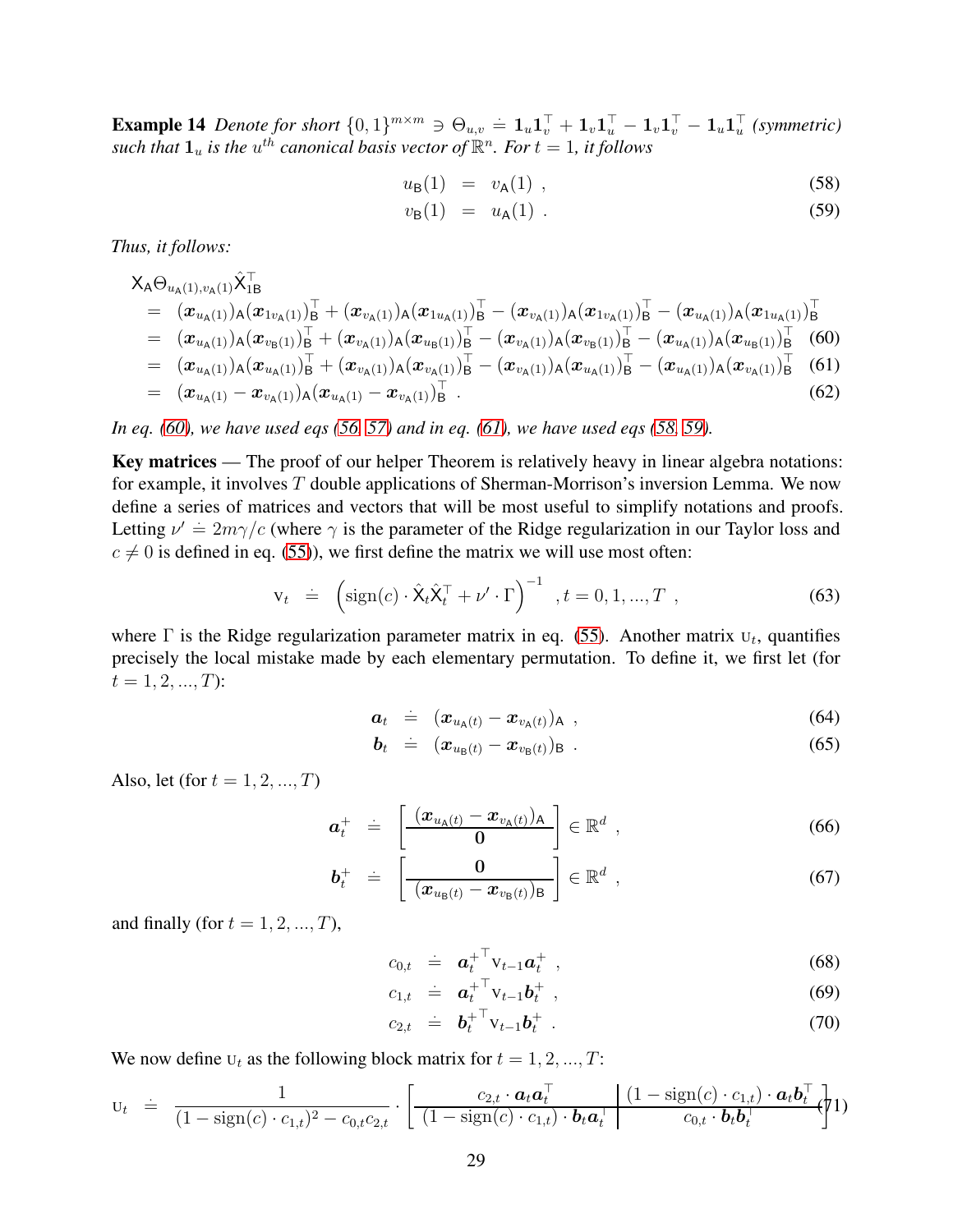

<span id="page-29-1"></span>Figure 6: Summary of our key notations on matrices and vectors, and dependencies. The dashed arrow means indexes do not match (eq. [\(75\)](#page-29-0)).

 $U_t$  can be computed only when  $(1 - \text{sign}(c) \cdot c_{1,t})^2 \neq c_{0,t}c_{2,t}$ . This shall be the subject of the *invertibility* assumption below. Hereafter, we suppose without loss of generality that  $b_t \neq 0$ , since otherwise permutations would make no mistakes on the shuffle part.

There is one important thing to remark on  $U_t$ : it is defined from the indices  $u_A(t)$  and  $v_A(t)$  in A that are affected by  $P_t$ . Hence,  $U_1$  collects the two first such indices (see Figure [2\)](#page-5-0). We also define matrix  $\Lambda_t$  as follows:

<span id="page-29-3"></span>
$$
\Lambda_t = -\frac{F'(0)}{|c|} \cdot \mathbf{v}_t \mathbf{u}_{t+1} \quad t = 0, 1, ..., T - 1 \quad , \tag{72}
$$

where parameters  $c, F'(0)$  are those defined in the Taylor loss in eq. [\(55\)](#page-27-3). To finish up with matrices, we define a doubly indexed matrices that shall be crucial to our proofs,  $H_{i,j}$  for  $0 \leq j \leq j$  $i \leq T$ :

$$
\mathbf{H}_{i,j} \quad \dot{=} \quad \left\{ \begin{array}{ccc} \prod_{k=j}^{i-1} (\mathbf{I}_d + \Lambda_k) & \text{if} & 0 \le j < i \\ \mathbf{I}_d & \text{if} & j = i \end{array} \right. \tag{73}
$$

Key vectors — we let

<span id="page-29-2"></span>
$$
\varepsilon_t = \mu_{t+1} - \mu_t, \ t = 0, 1, ..., T - 1 \t{, \t(74)}
$$

which is the difference between two successive mean operators, and

<span id="page-29-0"></span>
$$
\lambda_t = -\frac{F'(0)}{|c|} \cdot \mathbf{v}_{t+1} \varepsilon_t, t = 0, 1, ..., T-1.
$$
 (75)

Figure [6](#page-29-1) summarizes our key notations in this Section. We are now ready to proceed through the proof of our key helper Theorem.

#### 10.3.2 Helper Theorem

In this Section, we first show (Theorem [17](#page-32-0) below) that under lightweight assumptions to ensure the existence of  $V_t$ , the difference between two successive optimal classifiers in the progressive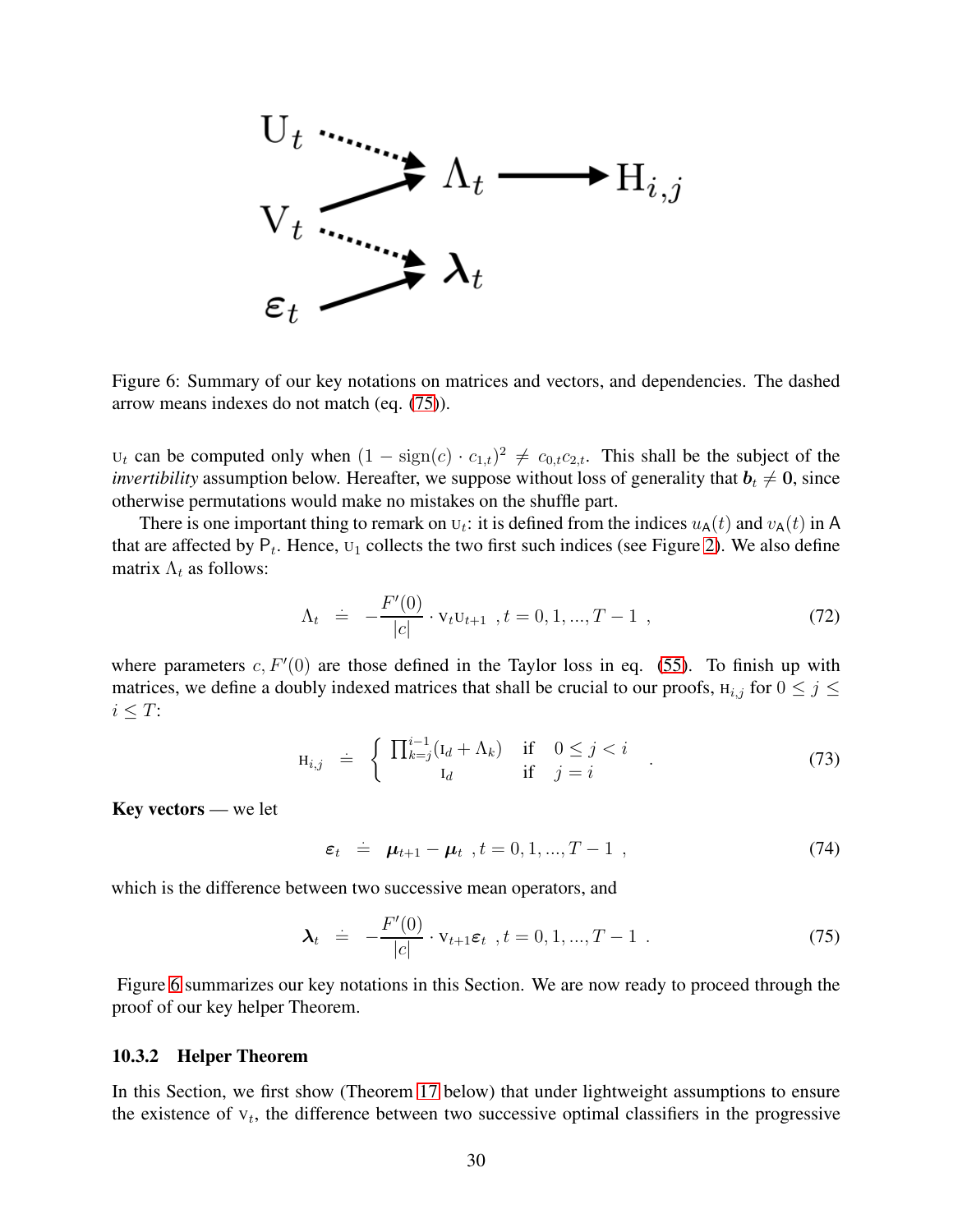computation of the overall permutation matrix that generates the errors is *exactly* given by:

$$
\begin{array}{rcl}\n\boldsymbol{\theta}_{t+1}^* - \boldsymbol{\theta}_t^* &=& \nu \cdot \mathbf{v}_t \mathbf{u}_{t+1} \boldsymbol{\theta}_t^* + \nu \cdot \mathbf{v}_{t+1} \boldsymbol{\varepsilon}_t \\
&=& \Lambda_t \boldsymbol{\theta}_t^* + \boldsymbol{\lambda}_t \quad \forall t \ge 0 \quad ,\n\end{array} \tag{76}
$$

where  $\Lambda_t$ ,  $\varepsilon_t$ ,  $\lambda_t$  are defined in eqs [\(74,](#page-29-2) [72,](#page-29-3) [75\)](#page-29-0) and  $\nu$  is defined in Lemma [15](#page-30-0) below. This holds regardless of the permutation matrices in the sequence.

We start by the trivial solutions to the minimization of a convex Taylor loss  $\ell^T_{F(0),F'(0),c}(\hat{S}_t,\bm{\theta};\gamma,\Gamma)$ for all  $t = 1, 2, ..., T$ .

**Lemma 15** The minimum of any convex Taylor loss  $\ell_{F(0),F'(0),c}^T(\hat{S}_t, \theta; \gamma, \Gamma)$ , for  $c \in \mathbb{R}_*$ , is

<span id="page-30-0"></span>
$$
\theta_t^* = \nu \cdot \left( \text{sign}(c) \cdot \hat{\mathbf{X}}_t \hat{\mathbf{X}}_t^\top + \nu' \cdot \Gamma \right)^{-1} \mu(\hat{S})_t
$$
  
=  $\nu \cdot \mathbf{V}_t \mu_t$ , (77)

*with*

$$
\nu = -\frac{F'(0)}{|c|},
$$
  
\n
$$
\nu' = \frac{2m\gamma}{|c|},
$$
\n(78)

*meeting*  $\nu, \nu' \neq 0$ .

**Proof** We reformulate eq. [\(37\)](#page-24-3):  $\theta_t^*$  satisfies:

$$
c\hat{\mathbf{X}}_t \hat{\mathbf{X}}_t^\top \boldsymbol{\theta}_t^* + 2m\gamma \cdot \Gamma \boldsymbol{\theta}_t^* = -F'(0) \cdot \boldsymbol{\mu}_t , \qquad (79)
$$

giving  $\theta_t^* = -F'(0) \cdot (c\hat{X}_t \hat{X}_t^\top + 2m\gamma \cdot \Gamma)^{-1} \mu_t = \nu \cdot \left( \text{sign}(c) \cdot \hat{X}_t \hat{X}_t^\top + \nu' \cdot \Gamma \right)^{-1} \mu(\hat{S})_t$ , as claimed.

<span id="page-30-2"></span>**Lemma 16** *Suppose*  $V_{t-1}$  *exists. Then*  $V_t$  *exists if the following holds:* 

$$
\begin{cases}\n\text{sign}(c) \cdot c_{1,t} \neq 1, \\
(1 - \text{sign}(c) \cdot c_{1,t})^2 \neq c_{0,t}c_{2,t}.\n\end{cases}
$$
\n(80)

**Proof** Throughout the proof, we let

$$
\varsigma = \text{sign}(c) \tag{81}
$$

for short. We know that  $\hat{X}_t$  is obtained from  $\hat{X}_{t-1}$  after permuting the shuffle part of observations at indexes  $u_A(t)$  and  $v_A(t)$  in  $\hat{X}_{(t-1)B}$  by  $P_t$  (see Figure [2\)](#page-5-0). So,

<span id="page-30-1"></span>
$$
\hat{\mathbf{X}}_{t\mathbf{B}} = \hat{\mathbf{X}}_{(t-1)\mathbf{B}} + \hat{\mathbf{X}}_{(t-1)\mathbf{B}} (\mathbf{P}_t - \mathbf{I}_n)
$$
\n
$$
= \hat{\mathbf{X}}_{(t-1)\mathbf{B}} + \hat{\mathbf{X}}_{(t-1)\mathbf{B}} (\mathbf{1}_{u_{\mathbf{A}}(t)} \mathbf{1}_{v_{\mathbf{A}}(t)}^\top + \mathbf{1}_{v_{\mathbf{A}}(t)} \mathbf{1}_{u_{\mathbf{A}}(t)}^\top - \mathbf{1}_{v_{\mathbf{A}}(t)} \mathbf{1}_{v_{\mathbf{A}}(t)}^\top - \mathbf{1}_{u_{\mathbf{A}}(t)} \mathbf{1}_{u_{\mathbf{A}}(t)}^\top), \quad (82)
$$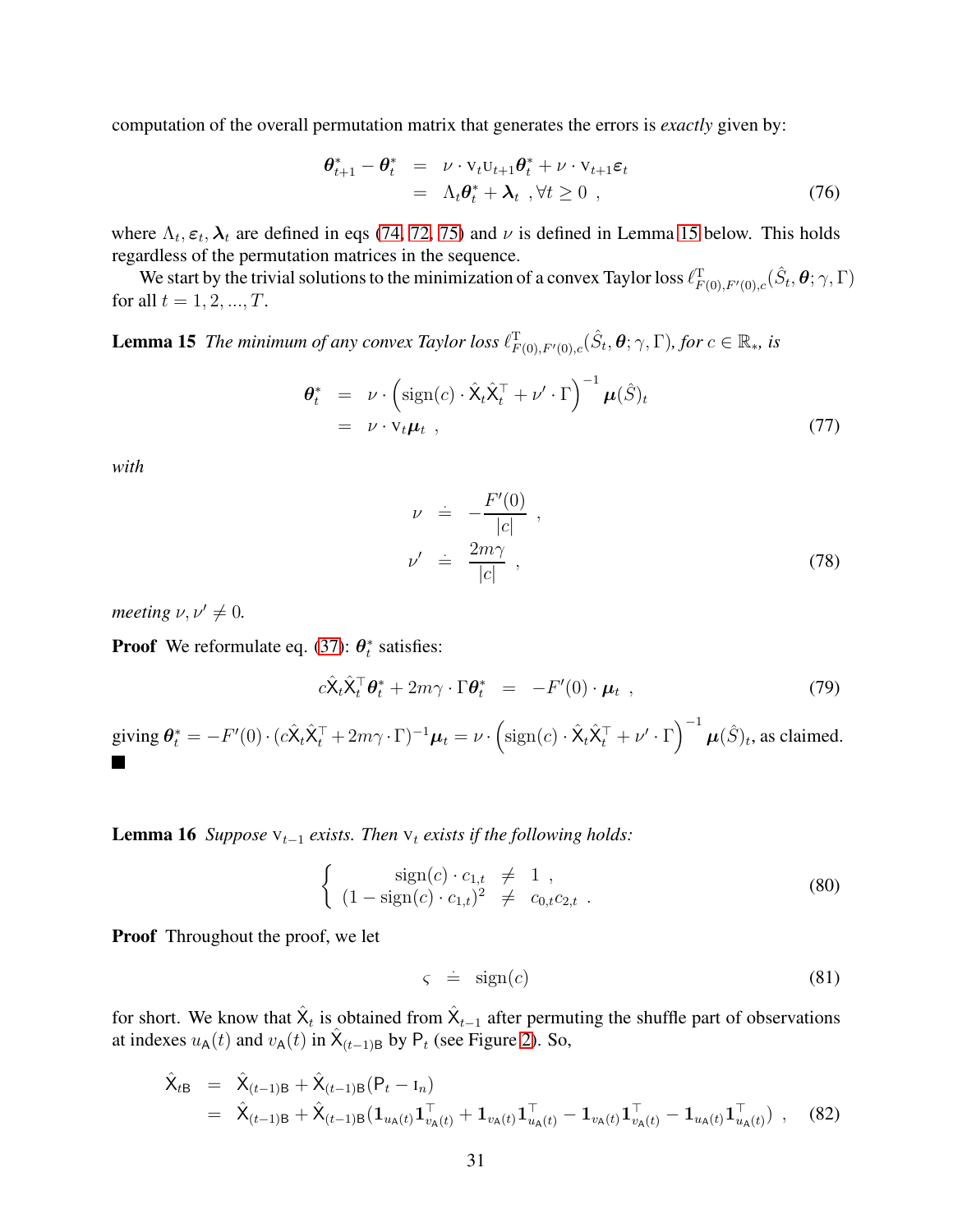where  $\mathbf{1}_u \in \mathbb{R}^n$  is the  $u^{th}$  canonical basis vector. We also have

$$
\hat{\mathbf{X}}_{t}\hat{\mathbf{X}}_{t}^{\top} = \begin{bmatrix} \mathbf{X}_{A}\mathbf{X}_{A}^{\top} \quad \mathbf{X}_{A}\hat{\mathbf{X}}_{tB}^{\top} \\ \overline{\mathbf{X}}_{tB}\mathbf{X}_{A}^{\top} \quad \overline{\mathbf{X}}_{tB}\hat{\mathbf{X}}_{tB}^{\top} \end{bmatrix} \n= \begin{bmatrix} \mathbf{X}_{A}\mathbf{X}_{A}^{\top} \quad \mathbf{X}_{tB}\hat{\mathbf{X}}_{tB}^{\top} \\ \overline{\mathbf{X}}_{tB}\mathbf{X}_{A}^{\top} \quad \overline{\mathbf{X}}_{(t-1)B}P_{t}P_{t}^{\top}\overline{\mathbf{X}}_{(t-1)B}^{\top} \\ \overline{\mathbf{X}}_{tB}\mathbf{X}_{A}^{\top} \quad \overline{\mathbf{X}}_{(t-1)B}\hat{\mathbf{X}}_{(t-1)B}^{\top} \end{bmatrix} ,
$$
\n(83)

because the inverse of a permutation matrix is its transpose. We recall that  $X_A$  does not change throughout permutations, only  $X_B$  does. Hence,

$$
\hat{\mathbf{X}}_t \hat{\mathbf{X}}_t^\top = \hat{\mathbf{X}}_{t-1} \hat{\mathbf{X}}_{t-1}^\top + \begin{bmatrix} 0 & \mathbf{X}_A (\hat{\mathbf{X}}_{tB} - \mathbf{X}_{(t-1)B})^\top \\ (\hat{\mathbf{X}}_{tB} - \mathbf{X}_{(t-1)B}) \mathbf{X}_A^\top & 0 \end{bmatrix}
$$
\n
$$
= \hat{\mathbf{X}}_{t-1} \hat{\mathbf{X}}_{t-1}^\top + \begin{bmatrix} 0 & \mathbf{X}_A \Theta_{u_A(t), v_A(t)} \hat{\mathbf{X}}_{(t-1)B}^\top \\ \hat{\mathbf{X}}_{(t-1)B} \Theta_{u_A(t), v_A(t)} \mathbf{X}_A^\top & 0 \end{bmatrix},
$$
\n(84)

 $\text{with } \Theta_{u_{\mathsf{A}}(t),v_{\mathsf{A}}(t)} = \mathbf{1}_{u_{\mathsf{A}}(t)}\mathbf{1}_{v_{\mathsf{A}}(t)}^{\top} + \mathbf{1}_{v_{\mathsf{A}}(t)}\mathbf{1}_{u_{\mathsf{A}}(t)}^{\top} - \mathbf{1}_{v_{\mathsf{A}}(t)}\mathbf{1}_{v_{\mathsf{A}}(t)}^{\top} - \mathbf{1}_{u_{\mathsf{A}}(t)}\mathbf{1}_{u_{\mathsf{A}}(t)}^{\top}$  (symmetric, see eq. [\(82\)](#page-30-1) and example [14\)](#page-27-4). Now, remark that

<span id="page-31-0"></span>
$$
\mathsf{X}_{\mathsf{A}}\Theta_{u_{\mathsf{A}}(t),v_{\mathsf{A}}(t)}\hat{\mathsf{X}}_{(t-1)\mathsf{B}}^{\top} \n= \mathsf{X}_{\mathsf{A}}(\mathbf{1}_{u_{\mathsf{A}}(t)}\mathbf{1}_{v_{\mathsf{A}}(t)}^{\top} + \mathbf{1}_{v_{\mathsf{A}}(t)}\mathbf{1}_{u_{\mathsf{A}}(t)}^{\top} - \mathbf{1}_{v_{\mathsf{A}}(t)}\mathbf{1}_{v_{\mathsf{A}}(t)}^{\top} - \mathbf{1}_{u_{\mathsf{A}}(t)}\mathbf{1}_{u_{\mathsf{A}}(t)}^{\top})\hat{\mathsf{X}}_{t\mathsf{B}}^{\top} \n= (x_{u_{\mathsf{A}}(t)})_{\mathsf{A}}(x_{tv_{\mathsf{A}}(t)})_{\mathsf{B}}^{\top} + (x_{v_{\mathsf{A}}(t)})_{\mathsf{A}}(x_{tu_{\mathsf{A}}(t)})_{\mathsf{B}}^{\top} - (x_{v_{\mathsf{A}}(t)})_{\mathsf{A}}(x_{tv_{\mathsf{A}}(t)})_{\mathsf{B}}^{\top} - (x_{u_{\mathsf{A}}(t)})_{\mathsf{A}}(x_{tu_{\mathsf{A}}(t)})_{\mathsf{B}}^{\top} \n= (x_{u_{\mathsf{A}}(t)})_{\mathsf{A}}(x_{v_{\mathsf{B}}(t)})_{\mathsf{B}}^{\top} + (x_{v_{\mathsf{A}}(t)})_{\mathsf{A}}(x_{u_{\mathsf{B}}(t)})_{\mathsf{B}}^{\top} - (x_{v_{\mathsf{A}}(t)})_{\mathsf{A}}(x_{v_{\mathsf{B}}(t)})_{\mathsf{B}}^{\top} - (x_{u_{\mathsf{A}}(t)})_{\mathsf{A}}(x_{u_{\mathsf{B}}(t)})_{\mathsf{B}}^{\top} (85) \n= -((x_{u_{\mathsf{A}}(t)})_{\mathsf{A}} - (x_{v_{\mathsf{A}}(t)})_{\mathsf{A}})((x_{u_{\mathsf{B}}(t)})_{\mathsf{B}} - (x_{v_{\mathsf{B}}(t)})_{\mathsf{B}}^{\top})^{\top} \n= -(x_{u_{\mathsf{A}}(t)}
$$

Eq. [\(85\)](#page-31-0) holds because of Lemma [13.](#page-27-5) We finally get

<span id="page-31-2"></span>
$$
\hat{\mathbf{X}}_t \hat{\mathbf{X}}_t^\top = \hat{\mathbf{X}}_{t-1} \hat{\mathbf{X}}_{t-1}^\top - \varsigma \cdot \boldsymbol{a}_t^+ \boldsymbol{b}_t^{+ \top} - \varsigma \cdot \boldsymbol{b}_t^+ \boldsymbol{a}_t^{+ \top} , \qquad (87)
$$

and so we have

$$
\mathbf{v}_t = \left( \mathbf{v}_{t-1}^{-1} - \varsigma \cdot \boldsymbol{a}_t^+ \boldsymbol{b}_t^{+ \top} - \varsigma \cdot \boldsymbol{b}_t^+ \boldsymbol{a}_t^{+ \top} \right)^{-1} \tag{88}
$$

We analyze when  $v_t$  can be computed. First notice that assuming  $v_{t-1}$  exists implies its inverse also exists, and so

<span id="page-31-1"></span>
$$
\det(\mathbf{v}_{t-1}^{-1} - \varsigma \cdot \mathbf{a}_t^+ \mathbf{b}_t^{+T}) = \det(\mathbf{v}_{t-1}^{-1}) \det(\mathbf{I}_d - \varsigma \cdot \mathbf{v}_{t-1} \mathbf{a}_t^+ \mathbf{b}_t^{+T})
$$
  
\n
$$
= \det(\mathbf{v}_{t-1}^{-1})(1 - \varsigma \cdot \mathbf{b}_t^{+T} \mathbf{v}_{t-1} \mathbf{a}_t^{+})
$$
  
\n
$$
= \det(\mathbf{v}_{t-1}^{-1})(1 - \varsigma \cdot c_{1,t}), \qquad (89)
$$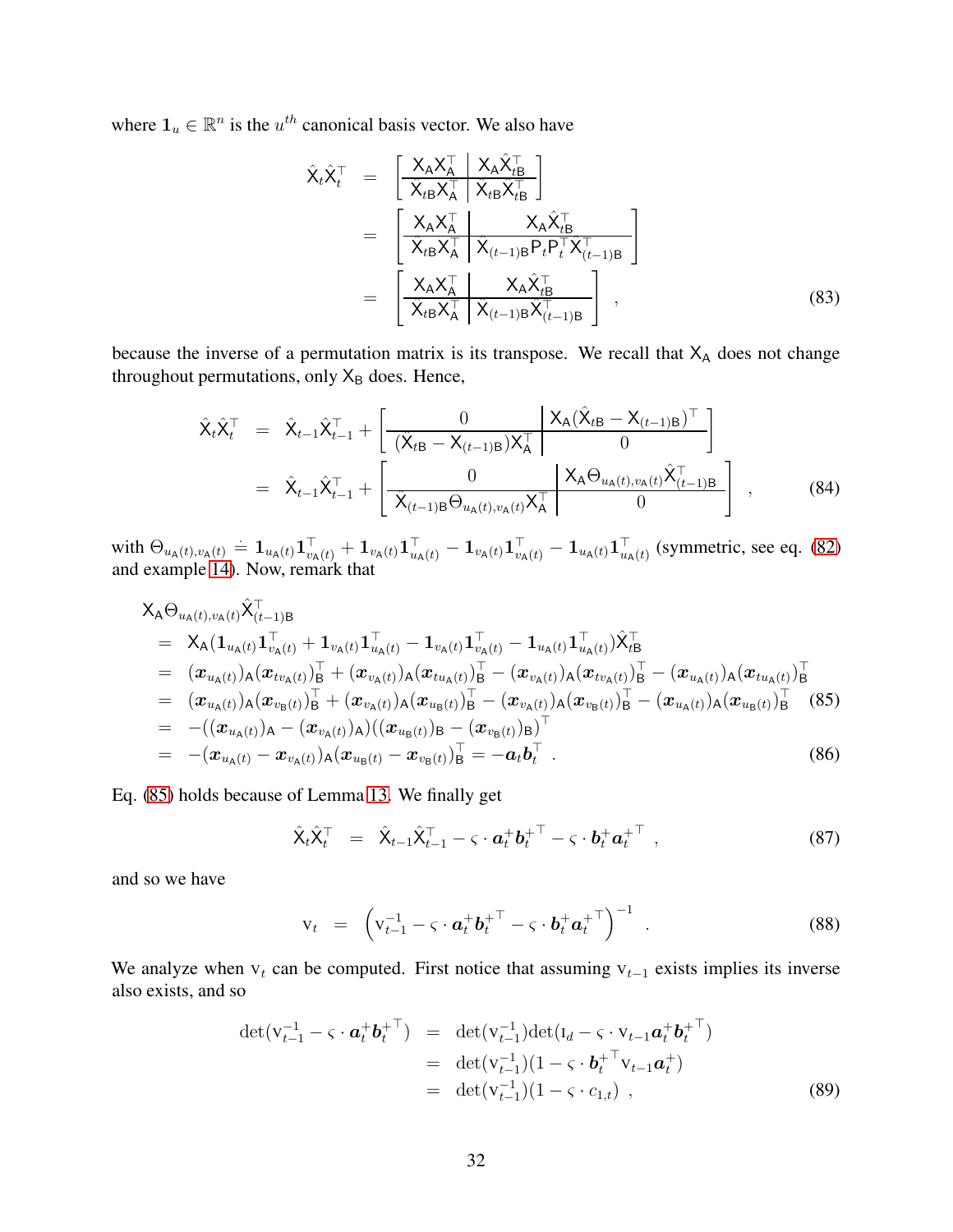where the middle identity comes from Sylvester's determinant formula. So, if in addition  $1 - \varsigma \cdot$  $c_{1,t} \neq 0$ , then

<span id="page-32-1"></span>
$$
\det \left( \mathbf{v}_{t-1}^{-1} - \varsigma \cdot \boldsymbol{a}_t^+ \boldsymbol{b}_t^{+ \top} - \varsigma \cdot \boldsymbol{b}_t^+ \boldsymbol{a}_t^{+ \top} \right)
$$
\n
$$
= \det(\mathbf{v}_{t-1}^{-1} - \varsigma \cdot \boldsymbol{a}_t^+ \boldsymbol{b}_t^{+ \top}) \det \left( \mathbf{I}_d - \varsigma \cdot \left( \mathbf{v}_{t-1}^{-1} - \varsigma \cdot \boldsymbol{a}_t^+ \boldsymbol{b}_t^{+ \top} \right) \boldsymbol{b}_t^+ \boldsymbol{a}_t^{+ \top} \right)
$$
\n
$$
= \det(\mathbf{v}_{t-1}^{-1})(1 - \varsigma \cdot c_{1,t}) \det \left( \mathbf{I}_d - \varsigma \cdot \left( \mathbf{v}_{t-1}^{-1} - \varsigma \cdot \boldsymbol{a}_t^+ \boldsymbol{b}_t^{+ \top} \right)^{-1} \boldsymbol{b}_t^+ \boldsymbol{a}_t^{+ \top} \right) \tag{90}
$$

$$
= \det(\mathbf{v}_{t-1}^{-1})(1-\varsigma \cdot c_{1,t}) \left(1-\varsigma \cdot \mathbf{a}_t^{+^{\top}} \left(\mathbf{v}_{t-1}^{-1}-\varsigma \cdot \mathbf{a}_t^{+} \mathbf{b}_t^{+^{\top}}\right)^{-1} \mathbf{b}_t^{+}\right) \tag{91}
$$

$$
= \det(\mathbf{v}_{t-1}^{-1})(1-\varsigma \cdot c_{1,t}) \left(1-\varsigma \cdot \mathbf{a}_t^{+^{\top}} \left(\mathbf{v}_{t-1} + \frac{\varsigma}{1-\varsigma \cdot \mathbf{b}_t^{+^{\top}} \mathbf{v}_{t-1} \mathbf{a}_t^{+}} \cdot \mathbf{v}_{t-1} \mathbf{a}_t^{+} \mathbf{b}_t^{+^{\top}} \mathbf{v}_{t-1}\right) \mathbf{b}_t^{\top} \mathbf{c}_t^{\top}
$$
  
= \det(\mathbf{v}\_{t-1}^{-1})(1-\varsigma \cdot c\_{1,t}) \left(1-\varsigma \cdot c\_{1,t} - \varsigma^2 \cdot \frac{c\_{0,t}c\_{2,t}}{1-\varsigma \cdot c\_{1,t}}\right)

$$
= \det(\mathbf{v}_{t-1}^{-1})(1 - \varsigma \cdot c_{1,t}) \left(1 - \varsigma \cdot c_{1,t} - \varsigma^2 \cdot \frac{c_{0,t}c_{2,t}}{1 - \varsigma \cdot c_{1,t}}\right)
$$
  

$$
= \frac{(1 - \varsigma \cdot c_{1,t})^2 - c_{0,t}c_{2,t}}{\det(\mathbf{v}_{t-1})}.
$$
 (93)

Here, eq. [\(90\)](#page-32-1) comes from eq. [\(89\)](#page-31-1). Eq. [\(91\)](#page-32-1) is another application of Sylvester's determinant formula. Eq. [\(91\)](#page-32-1) is Sherman-Morrison formula and the last equation uses the fact that  $\varsigma^2 = 1$ . We immediately conclude on Lemma [16.](#page-30-2)

If we now assume without loss of generality that  $v_0$  exists — which boils down to taking  $\gamma$  >  $0, \Gamma \succ 0$  —, then we get the existence of the complete sequence of matrices  $V_t$  (and thus the existence of the sequence of optimal classifiers  $\theta_0^*, \theta_1^*, ...$  provided the following **invertibility** condition is satisfied.

(invertibility) For any  $t \ge 1$ ,  $(1 - \text{sign}(c) \cdot c_{1,t})^2 \notin \{0, c_{0,t}c_{2,t}\}.$ 

We shall check later (Corollary [24\)](#page-42-0) that the invertibility condition indeed holds in our setting.

Theorem 17 *Suppose the invertibility assumption holds. Then we have:*

$$
\frac{1}{\nu} \cdot (\boldsymbol{\theta}_{t+1}^* - \boldsymbol{\theta}_t^*) = \mathbf{v}_t \mathbf{v}_{t+1} \boldsymbol{\theta}_t^* + \mathbf{v}_{t+1} \boldsymbol{\varepsilon}_t , \forall t \ge 0 ,
$$

*where*  $\varepsilon_t$  *is defined in eq.* [\(74\)](#page-29-2)*.* 

Proof Throughout the proof, we let

<span id="page-32-0"></span>
$$
\varsigma = \text{sign}(c) \tag{94}
$$

for short. We have from Lemma [15,](#page-30-0) for any  $t \geq 1$ ,

$$
\frac{1}{\nu} \cdot (\boldsymbol{\theta}_t^* - \boldsymbol{\theta}_{t-1}^*) = \mathbf{v}_t \boldsymbol{\mu}_t - \mathbf{v}_{t-1} \boldsymbol{\mu}_{t-1} \n= \Delta_{t-1} \boldsymbol{\mu}_{t-1} + \mathbf{v}_t \boldsymbol{\varepsilon}_{t-1} ,
$$
\n(95)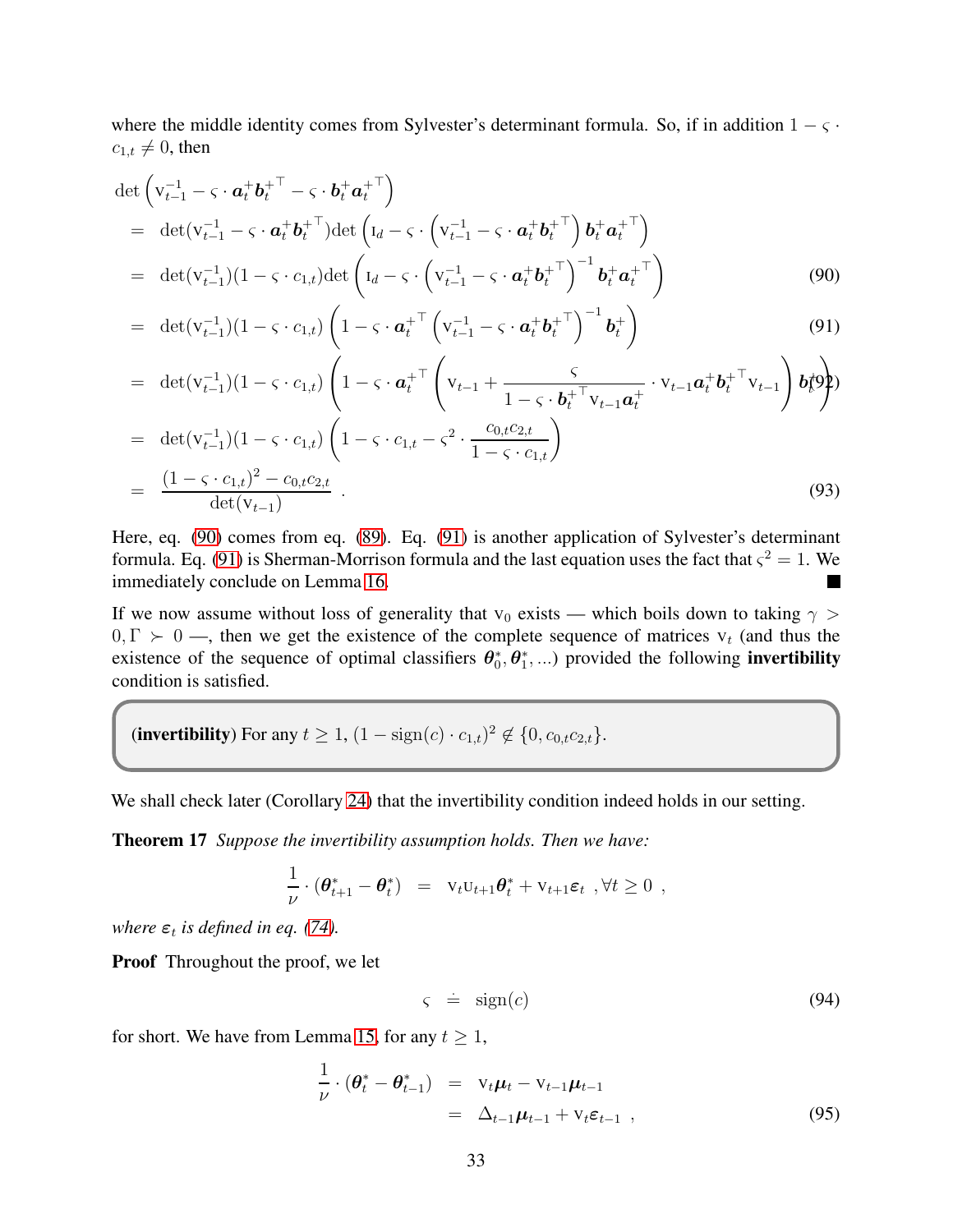with  $\Delta_t = v_{t+1} - v_t$ . It comes from eq. [\(87\)](#page-31-2),

$$
\Delta_{t-1} = \left( \hat{X}_{t-1} \hat{X}_{t-1}^{\top} + \nu' \cdot \Gamma - \varsigma \cdot \boldsymbol{a}_t^+ \boldsymbol{b}_t^{+ \top} - \varsigma \cdot \boldsymbol{b}_t^+ \boldsymbol{a}_t^{+ \top} \right)^{-1} - \mathrm{v}_t \tag{96}
$$

To simplify this expression, we need two consecutive applications of Sherman-Morrison's inversion formula:

<span id="page-33-0"></span>
$$
\begin{split}\n&\left(\hat{\mathbf{X}}_{t-1}\hat{\mathbf{X}}_{t-1}^{\top} + \nu' \cdot \Gamma - \varsigma \cdot \boldsymbol{a}_t^+ \boldsymbol{b}_t^{+ \top} - \varsigma \cdot \boldsymbol{b}_t^+ \boldsymbol{a}_t^{+ \top}\right)^{-1} \\
&= \left(\hat{\mathbf{X}}_{t-1}\hat{\mathbf{X}}_{t-1}^{\top} + \nu' \cdot \Gamma - \varsigma \cdot \boldsymbol{a}_t^+ \boldsymbol{b}_t^{+ \top}\right)^{-1} + \frac{\varsigma}{1 - \varsigma \cdot \boldsymbol{a}_t^{+ \top} \left(\hat{\mathbf{X}}_{t-1}\hat{\mathbf{X}}_{t-1}^{\top} + \nu' \cdot \Gamma - \varsigma \cdot \boldsymbol{a}_t^+ \boldsymbol{b}_t^{+ \top}\right)^{-1} \boldsymbol{b}_t^{+} \cdot \mathbf{Q}_t^{\top}\n\end{split}
$$

with

$$
\mathbf{Q}_t = \left( \hat{\mathbf{X}}_{t-1} \hat{\mathbf{X}}_{t-1}^\top + \nu' \cdot \Gamma - \varsigma \cdot \boldsymbol{a}_t^+ \boldsymbol{b}_t^{+ \top} \right)^{-1} \boldsymbol{b}_t^+ \boldsymbol{a}_t^{+ \top} \left( \hat{\mathbf{X}}_{t-1} \hat{\mathbf{X}}_{t-1}^\top + \nu' \cdot \Gamma - \varsigma \cdot \boldsymbol{a}_t^+ \boldsymbol{b}_t^{+ \top} \right)^{-1} , \tag{98}
$$

and

<span id="page-33-1"></span>
$$
\left(\hat{X}_{t-1}\hat{X}_{t-1}^{\top} + \nu' \cdot \Gamma - \varsigma \cdot \boldsymbol{a}_t^+ \boldsymbol{b}_t^{+ \top}\right)^{-1} = \mathbf{V}_{t-1} + \frac{\varsigma}{1 - \varsigma \cdot \boldsymbol{b}_t^{+ \top} \mathbf{V}_{t-1} \boldsymbol{a}_t^{+}} \cdot \mathbf{V}_{t-1} \boldsymbol{a}_t^{+} \boldsymbol{b}_t^{+ \top} \mathbf{V}_{t-1} \tag{99}
$$

Let us define the following shorthand:

$$
\Sigma_t \doteq \mathbf{v}_{t-1} + \frac{\varsigma}{1 - \varsigma \cdot \boldsymbol{b}_t^{+ \top} \mathbf{v}_{t-1} \boldsymbol{a}_t^{+}} \cdot \mathbf{v}_{t-1} \boldsymbol{a}_t^{+} {\boldsymbol{b}_t^{+ \top} \mathbf{v}_{t-1}} \tag{100}
$$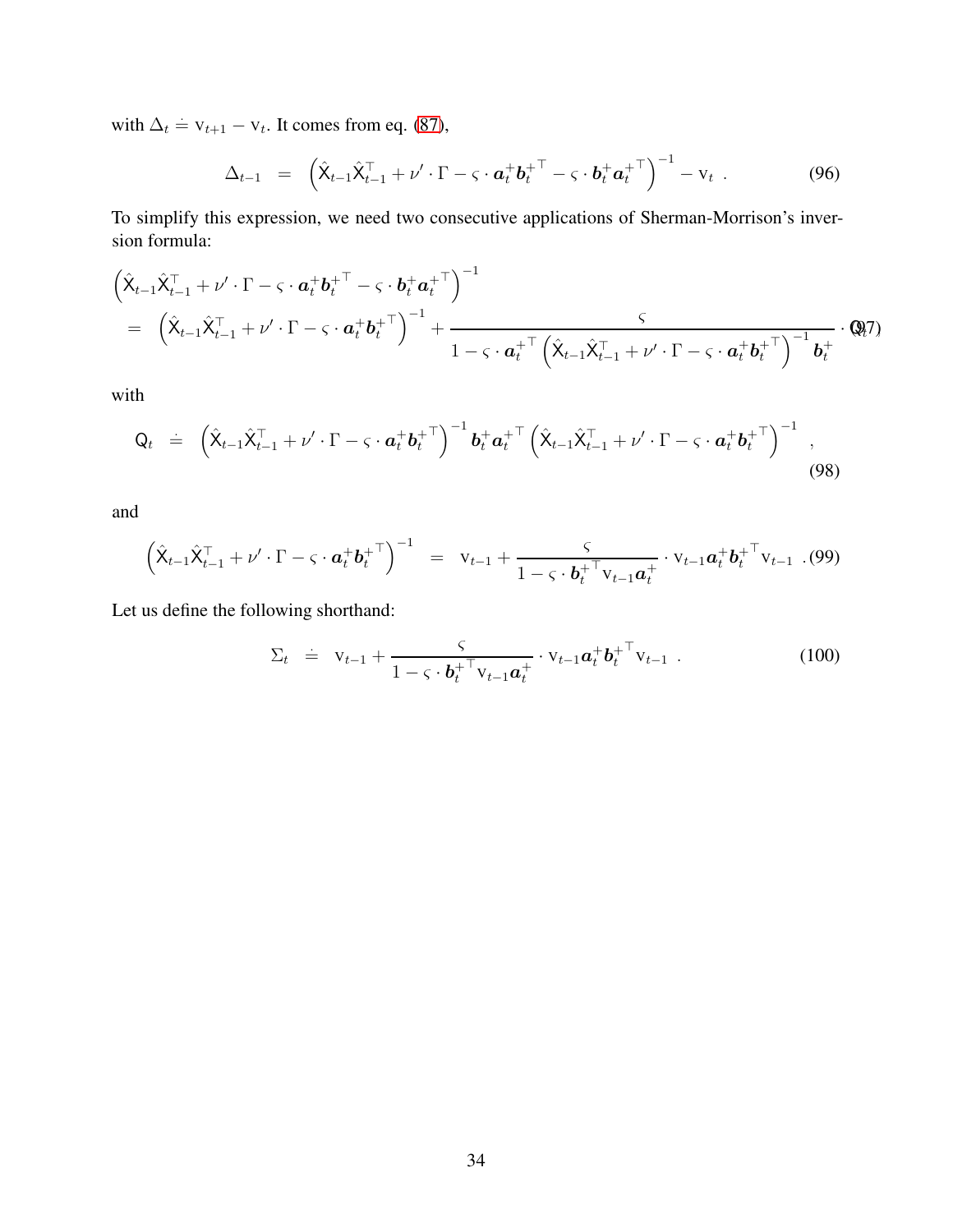Then, plugging together eqs. [\(97\)](#page-33-0) and [\(99\)](#page-33-1), we get:

$$
\left(\hat{\mathbf{X}}_{t-1}\hat{\mathbf{X}}_{t-1}^{\top} + \nu' \cdot \Gamma - \varsigma \cdot \mathbf{a}_{t}^{+} \mathbf{b}_{t}^{+ \top} - \varsigma \cdot \mathbf{b}_{t}^{+} \mathbf{a}_{t}^{+ \top} \right)^{-1}
$$
\n
$$
= \mathbf{v}_{t-1} + \frac{\varsigma}{1 - \varsigma \cdot \mathbf{a}_{t}^{+ \top} \mathbf{v}_{t-1} \mathbf{a}_{t}^{+} + \mathbf{b}_{t}^{+ \top} \mathbf{v}_{t-1}} + \frac{\varsigma}{1 - \varsigma \cdot \mathbf{a}_{t}^{+ \top} \mathbf{v}_{t-1} \mathbf{a}_{t}^{+} + \mathbf{b}_{t}^{+ \top} \mathbf{v}_{t-1}}}{1 - \varsigma \cdot \mathbf{a}_{t}^{+ \top} \mathbf{v}_{t-1} \mathbf{b}_{t}^{+} - \frac{\mathbf{a}_{t}^{+ \top} \mathbf{v}_{t-1} \mathbf{a}_{t}^{+} \mathbf{b}_{t}^{+ \top} \mathbf{v}_{t-1}}{1 - \varsigma \cdot c_{1,t}} - \frac{\varsigma}{1 - \varsigma \cdot c_{1,t}} \cdot \mathbf{v}_{t-1} \mathbf{a}_{t}^{+} \mathbf{b}_{t}^{+ \top} \mathbf{v}_{t-1}} + \frac{\varsigma}{1 - \varsigma \cdot c_{1,t} - \frac{c_{0,t}c_{2,t}}{1 - \varsigma \cdot c_{1,t}} \cdot \frac{\varsigma}{1 - \varsigma \cdot c_{1,t}} - \frac{\varsigma}{1 - \varsigma \cdot c_{1,t}} - \frac{\varsigma}{1 - \varsigma \cdot c_{1,t}} - \frac{\varsigma}{1 - \varsigma \cdot c_{1,t}} - \frac{\varsigma}{1 - \varsigma \cdot c_{1,t}} - \frac{\varsigma}{1 - \varsigma \cdot c_{1,t}} - \frac{\varsigma}{1 - \varsigma \cdot c_{1,t}} - \frac{\varsigma}{1 - \varsigma \cdot c_{1,t}} - \frac{\varsigma}{1 - \varsigma \cdot c_{1,t}} - \frac{\varsigma}{1 - \varsigma \cdot c_{1,t}} - \frac{\varsigma}{1 - \varsigma \cdot c_{1,t}} - \frac{\varsigma}{1 - \varsigma \cdot c_{1,t}} - \frac{\varsigma}{1 - \varsigma \cdot c_{1,t}} - \frac{\varsigma}{1 - \varsigma \cdot c_{1
$$

So,

$$
\frac{1}{\nu} \cdot (\boldsymbol{\theta}_t^* - \boldsymbol{\theta}_{t-1}^*) = \Delta_{t-1} \boldsymbol{\mu}_{t-1} + \mathbf{v}_t \boldsymbol{\varepsilon}_{t-1}
$$
\n
$$
= \mathbf{v}_{t-1} \mathbf{u}_t \mathbf{v}_{t-1} \boldsymbol{\mu}_{t-1} + \mathbf{v}_t \boldsymbol{\varepsilon}_{t-1}
$$
\n
$$
= \mathbf{v}_{t-1} \mathbf{u}_t \boldsymbol{\theta}_{t-1}^* + \mathbf{v}_t \boldsymbol{\varepsilon}_{t-1} \tag{102}
$$

<span id="page-34-0"></span> $\blacksquare$ 

as claimed (end of the proof of Theorem [17\)](#page-32-0).

All that remains to do now is to unravel the relationship in Theorem [17](#page-32-0) and quantify the exact variation  $\theta^*_T - \theta^*_0$  as a function of  $\theta^*_0$  (which is the error-free optimal classifier), holding for any permutation P∗. We therefore suppose that the invertibility assumption holds.

**Theorem 18** *Suppose the invertibility assumption holds. For any*  $T \geq 1$ *,* 

$$
\boldsymbol{\theta}_T^* - \boldsymbol{\theta}_0^* = (\mathbf{H}_{T,0} - \mathbf{I}_d) \boldsymbol{\theta}_0^* + \sum_{t=0}^{T-1} \mathbf{H}_{T,t+1} \boldsymbol{\lambda}_t.
$$
 (103)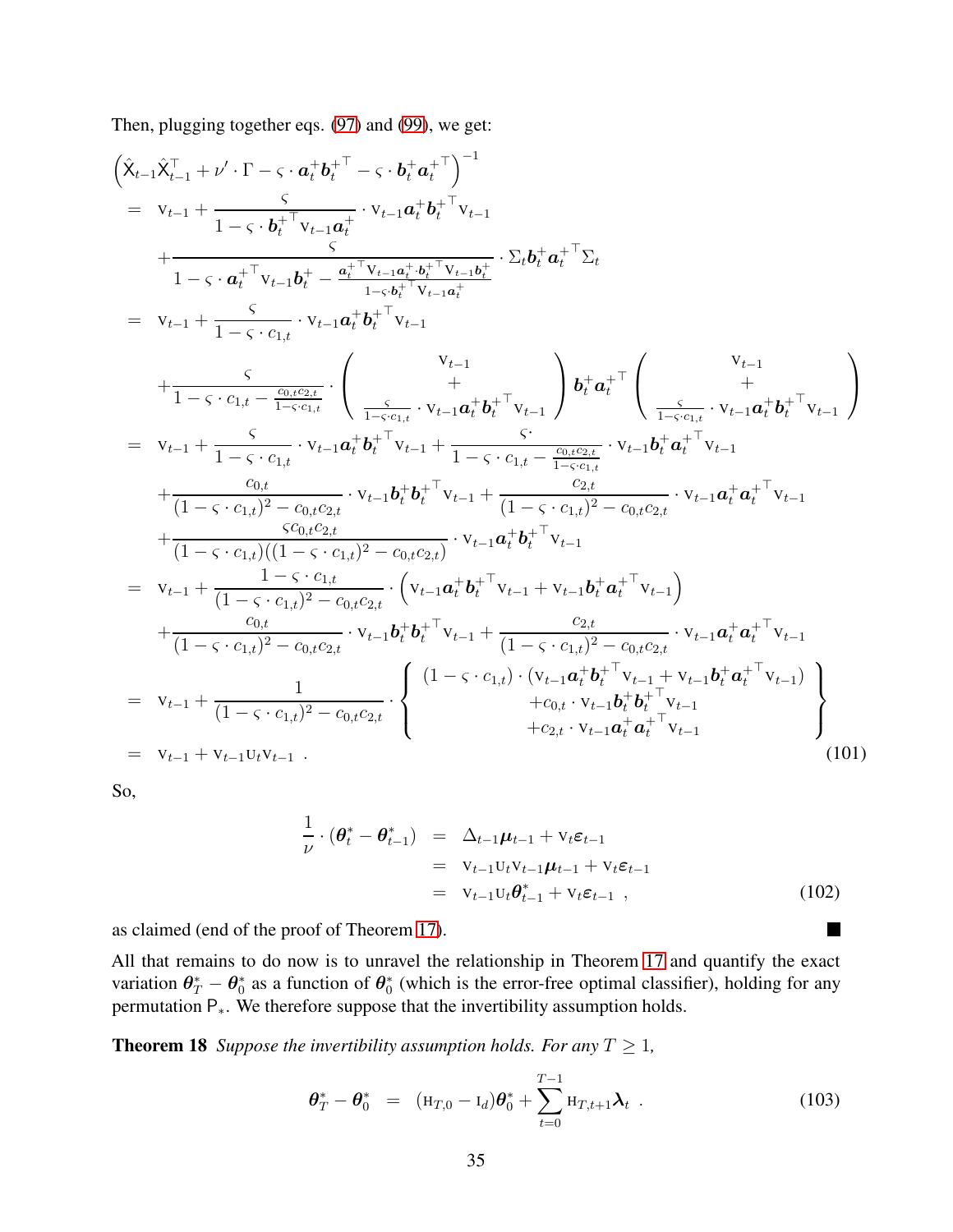**Proof** We recall first that we have from Theorem [17,](#page-32-0)  $\theta_{t+1}^* - \theta_t^* = \Lambda_t \theta_t^* + \lambda_t$ ,  $\forall t \ge 0$ . Equivalently,

$$
\boldsymbol{\theta}_{t+1}^* = (\mathbf{I}_d + \Lambda_t) \boldsymbol{\theta}_t^* + \boldsymbol{\lambda}_t. \qquad (104)
$$

Unravelling, we easily get  $\forall T \geq 1$ ,

$$
\theta_T^* = \prod_{t=0}^{T-1} (\mathbf{I}_d + \Lambda_t) \theta_0^* + \lambda_{T-1} + \sum_{j=0}^{T-2} \prod_{t=j+1}^{T-1} (\mathbf{I}_d + \Lambda_t) \lambda_j
$$
  
=  $\mathbf{H}_{T,0} \theta_0^* + \sum_{t=0}^{T-1} \mathbf{H}_{T,t+1} \lambda_t$ , (105)

which yields the statement of Theorem [18.](#page-34-0)

Since it applies to every permutation matrix, Theorem [18](#page-34-0) applies to *every* entity resolution algo-rithm. Theorem [18](#page-34-0) gives us a interesting expression for the deviation  $\theta^*_T - \theta^*_0$  which can be used to derive bounds on the distance between the two classifiers. We apply it now to derive one such bound.

#### 10.3.3 Finalizing the proof of Theorem [6](#page-9-0)

We first need an intermediate technical Lemma. Let  $\mu({a_i}) = (1/m) \cdot \sum_i a_i$  denote for short the average of set  $\{a_i\}_{i=1}^m$  with  $a_i \geq 0, \forall i$ . Let  $\gamma' \geq 0$  be *any* real such that:

<span id="page-35-3"></span><span id="page-35-1"></span>
$$
\frac{\mu^2(\{a_i\})}{\mu(\{a_i^2\})} \le (1 - \gamma') \ . \tag{106}
$$

Remark that the result is true for  $\gamma' = 0$  since  $\mu({a_i}^2) - \mu^2({a_i})$  is just the variance of  ${a_i}$ , which is non-negative. Remark also that we must have  $\gamma' \leq 1$ .

**Lemma 19**  $\sum_i ((1-\varepsilon)a_i - q)^2 \ge \gamma'(1-\varepsilon)^2 \sum_i a_i^2$ ,  $\forall \varepsilon \le 1, q \in \mathbb{R}$ .

Proof Remark that

<span id="page-35-2"></span>
$$
\sqrt{(1-\gamma')\mu(\{a_i^2\})} = \inf_{k\geq 0} \frac{1}{2} \cdot \left(k + \frac{1}{k} \cdot (1-\gamma')\mu(\{a_i^2\})\right) , \qquad (107)
$$

so we have:

<span id="page-35-0"></span>
$$
\mu(\lbrace a_i \rbrace) \leq \sqrt{(1-\gamma')\mu(\lbrace a_i^2 \rbrace)}
$$
\n(108)

$$
\leq \frac{q}{2(1-\varepsilon)} + \frac{(1-\gamma')(1-\varepsilon)}{2q} \cdot \mu(\lbrace a_i^2 \rbrace) \tag{109}
$$

Ineq. [\(108\)](#page-35-0) holds because of ineq. [\(106\)](#page-35-1) and ineq. [\(108\)](#page-35-0) holds because of eq. [\(107\)](#page-35-2) and substituting  $k = q/(1 - \varepsilon) \ge 0$ . After reorganising, we obtain:

$$
nq^{2} - 2(1 - \varepsilon)q \sum_{i} a_{i} + (1 - \gamma')(1 - \varepsilon)^{2} \sum_{i} a_{i}^{2} \geq 0 , \qquad (110)
$$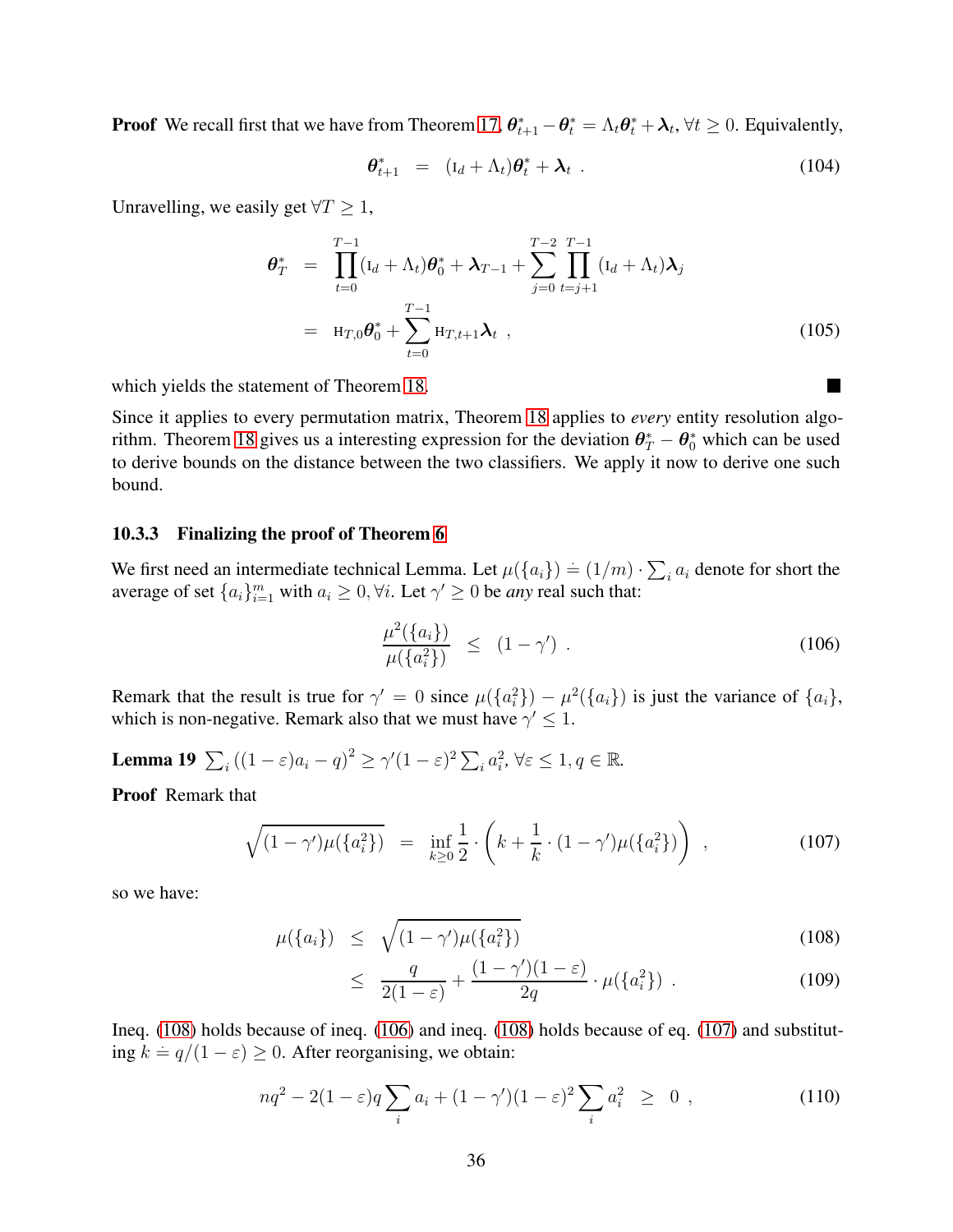and so we obtain the inequality of:

$$
\sum_{i} ((1 - \varepsilon)a_i - q)^2 = nq^2 - 2(1 - \varepsilon)q \sum_{i} a_i + (1 - \varepsilon)^2 \sum_{i} a_i^2
$$
  
 
$$
\geq \gamma'(1 - \varepsilon)^2 \sum_{i} a_i^2 , \qquad (111)
$$

which allows to conclude the proof of Lemma [19.](#page-35-3)

Let

$$
\gamma'(\mathsf{X}, \mathbf{w}) = 1 - \frac{\mu^2(\{\varpi(\mathbf{x}_i, \mathbf{w})\}_{i=1}^m)}{\mu(\{\varpi^2(\mathbf{x}_i, \mathbf{w})\}_{i=1}^m)},
$$
\n(112)

where we recall that  $\mu(\{a_i\}_{i=1}^m)$  is the average in set  $\{a_i\}$ . It is easy to remark that  $\gamma'(\mathsf{X},\mathbf{w}) \in [0,1]$ and it can be used in Lemma [19](#page-35-3) for the choice

<span id="page-36-0"></span>
$$
\{a_i\} = \{\varpi(\boldsymbol{x}_i, \boldsymbol{w})\}_{i=1}^m . \qquad (113)
$$

 $\blacksquare$ 

It is also not hard to see that as long as there exists two  $x_i$  in X with a different *direction*, we shall have  $\gamma'(\mathsf{X}, \mathbf{w}) > 0, \forall \mathbf{w}$ .

Following [\[5\]](#page-20-7), for any symmetric matrix M, we let  $\lambda^{\downarrow}(M)$  (resp.  $\lambda^{\uparrow}(M)$ ) denote the vector of eigenvalues arranged in decreasing (resp. increasing) order. So,  $\lambda_1^{\downarrow}$  $\chi_1^{\downarrow}(\mathbf{M})$  (resp.  $\lambda_1^{\uparrow}$  $I_1^{\uparrow}(M)$  denotes the maximal (resp. minimal) eigenvalue of M.

**Lemma 20** *For any set*  $S = \{a_i\}_{i=1}^m$ , let  $\mu(S)$  *and*  $\sigma(S)$  *denote the mean and standard deviation of* S. If  $P_t$  is  $(\varepsilon, \tau)$ -accurate, let us define,  $\forall i \in \{-1, 1\}$  and  $\boldsymbol{w} \in \mathbb{R}^d$ ,

$$
M_{\min}(i, \boldsymbol{w}) \doteq \begin{cases} (1-\varepsilon)^2 \sigma^2 (\{\varpi(\boldsymbol{x}_i, \boldsymbol{w})\}_{i=1}^n) & \text{if } i=+1, \\ -(1+\varepsilon)^2 \mu (\{\varpi^2(\boldsymbol{x}_i, \boldsymbol{w})\}_{i=1}^n) - \tau^2 & \text{otherwise} \end{cases}, \qquad (114)
$$

 $and M_{\max}(i, \boldsymbol{w}) \doteq -M_{\min}(-i, \boldsymbol{w})$ . Also,  $M_{\min}(i) \doteq \inf_{\boldsymbol{w}} M_{\min}(i, \boldsymbol{w})$  and  $M_{\max}(i) \doteq \sup_{\boldsymbol{w}} M_{\max}(i, \boldsymbol{w})$ . Then the eigenspectrum of  $v_t$  is bounded as indicated:

<span id="page-36-1"></span>
$$
\lambda_1^{\downarrow}(\mathbf{v}_t) \leq \frac{1}{m} \cdot \frac{1}{M_{\min}(\text{sign}(c)) + \frac{2\gamma}{|c|} \lambda_1^{\uparrow}(\Gamma)}, \qquad (115)
$$

$$
\lambda_1^{\uparrow}(\mathbf{v}_t) \geq \frac{1}{m} \cdot \frac{1}{M_{\max}(\text{sign}(c)) + \frac{2\gamma}{|c|} \lambda_1^{\uparrow}(\Gamma)},
$$
\n(116)

*where* c *is defined in Lemma [15.](#page-30-0)*

**Remark**: both  $M_{\text{min}}$  and  $M_{\text{max}}$  are in fact of order  $X_*^2$  in absolute value. **Proof** If  $P_t$  is  $(\epsilon, \tau)$ -accurate, it comes from the triangle inequality

$$
|\hat{\boldsymbol{x}}_{ti}^{\top}\boldsymbol{w}| = |\boldsymbol{x}_i^{\top}\boldsymbol{w} + (\boldsymbol{x}_{ti_B} - \boldsymbol{x}_{i_B})^{\top}\boldsymbol{w}_B|
$$
  
\n
$$
\geq |\boldsymbol{x}_i^{\top}\boldsymbol{w}| - |(\boldsymbol{x}_{ti_B} - \boldsymbol{x}_{i_B})^{\top}\boldsymbol{w}_B|
$$
  
\n
$$
\geq (1 - \varepsilon)|\boldsymbol{x}_i^{\top}\boldsymbol{w}| - \tau||\boldsymbol{w}||_2,
$$
 (117)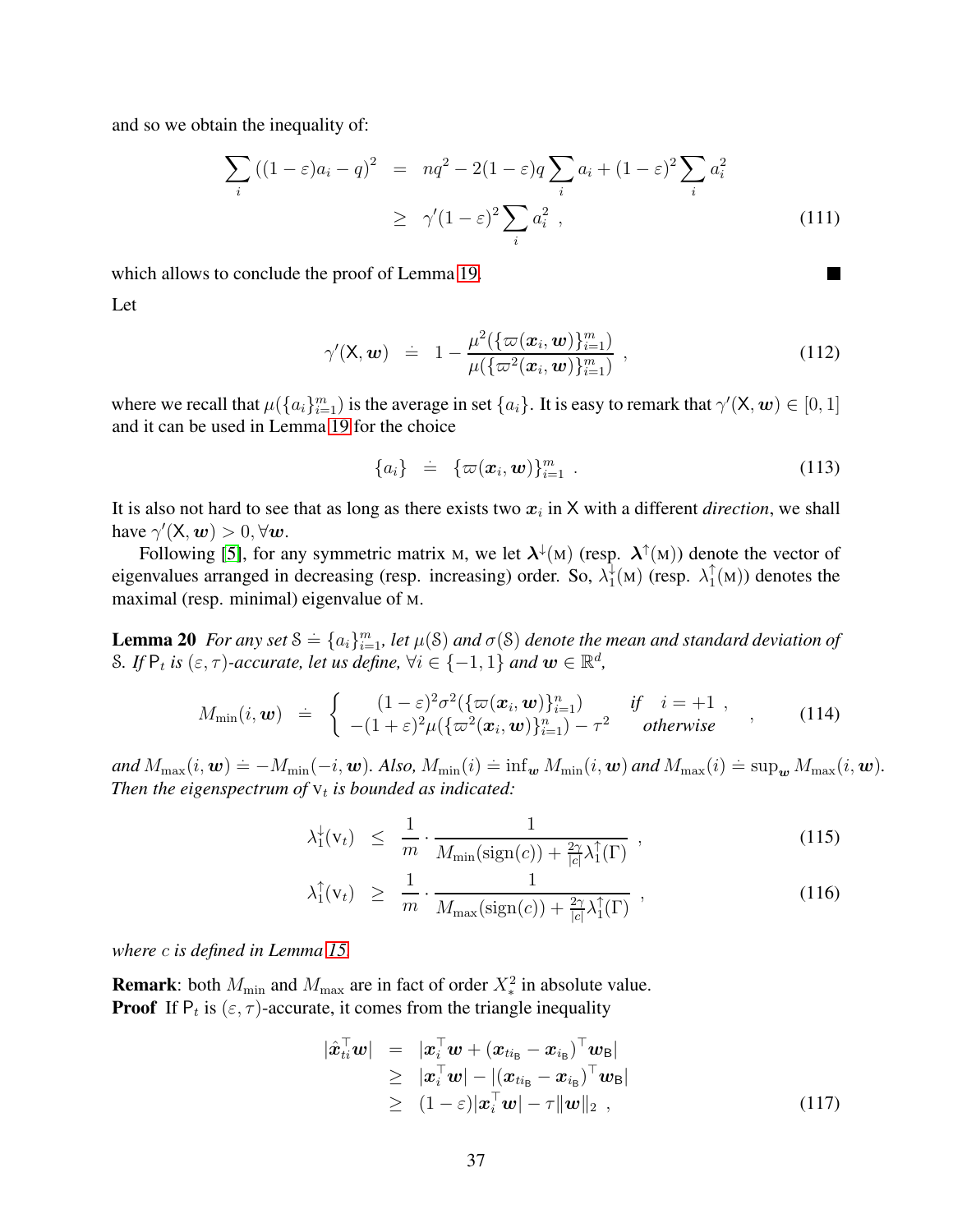and also

$$
\begin{array}{rcl}\n|\hat{\boldsymbol{x}}_{ti}^{\top}\boldsymbol{w}| & = & |\boldsymbol{x}_i^{\top}\boldsymbol{w} + (\boldsymbol{x}_{ti_B} - \boldsymbol{x}_{i_B})^{\top}\boldsymbol{w}_B| \\
& \leq & |\boldsymbol{x}_i^{\top}\boldsymbol{w}| + |(\boldsymbol{x}_{ti_B} - \boldsymbol{x}_{i_B})^{\top}\boldsymbol{w}_B| \\
& \leq & (1+\varepsilon)|\boldsymbol{x}_i^{\top}\boldsymbol{w}| + \tau ||\boldsymbol{w}||_2 \end{array} \tag{118}
$$

so

<span id="page-37-0"></span> $\overline{\phantom{a}}$ 

$$
\hat{\boldsymbol{x}}_{ti}^{\top}\boldsymbol{w}\vert \in [(1-\varepsilon)|\boldsymbol{x}_i^{\top}\boldsymbol{w}| - \tau\|\boldsymbol{w}\|_2, (1+\varepsilon)|\boldsymbol{x}_i^{\top}\boldsymbol{w}| + \tau\|\boldsymbol{w}\|_2] \quad , \forall i \in [m], \forall t \ge 1 \quad . \tag{119}
$$

Using [\(119\)](#page-37-0) and Lemma [19](#page-35-3) with  $q = \tau$  and  $a_i = ||x_i||_2 |\cos(x_i, w)|$ , we obtain the last inequality of:

<span id="page-37-1"></span>
$$
\begin{aligned}\n\|\hat{\mathbf{X}}_t^\top \mathbf{w}\|_2^2 &= \sum_i (\hat{\mathbf{x}}_i^\top \mathbf{w})^2 \\
&\geq \sum_i ((1-\varepsilon)|\mathbf{x}_i^\top \mathbf{w}| - \tau \|\mathbf{w}\|_2)^2 \\
&= \|\mathbf{w}\|_2^2 \cdot \sum_i ((1-\varepsilon)\varpi(\mathbf{x}_i, \mathbf{w}) - \tau)^2 \\
&\geq \|\mathbf{w}\|_2^2 (1-\varepsilon)^2 \cdot \gamma'(\mathsf{X}, \mathbf{w}) \sum_i \varpi^2(\mathbf{x}_i, \mathbf{w}) \,,\n\end{aligned} \tag{120}
$$

but we also have,  $\forall w \in \mathbb{R}^d$ ,

$$
\sigma^2(\{\varpi(\boldsymbol{x}_i,\boldsymbol{w})\}_{i=1}^n) = \mu(\{\varpi^2(\boldsymbol{x}_i,\boldsymbol{w})\}) - \mu^2(\{\varpi(\boldsymbol{x}_i,\boldsymbol{w})\})
$$
  
\n
$$
= \left(1 - \frac{\mu^2(\{\varpi(\boldsymbol{x}_i,\boldsymbol{w})\})}{\mu(\{\varpi^2(\boldsymbol{x}_i,\boldsymbol{w})\})}\right) \cdot \mu(\{\varpi^2(\boldsymbol{x}_i,\boldsymbol{w})\})
$$
  
\n
$$
= \left(1 - \frac{\mu^2(\{\varpi(\boldsymbol{x}_i,\boldsymbol{w})\})}{\mu(\{\varpi^2(\boldsymbol{x}_i,\boldsymbol{w})\})}\right) \cdot \frac{1}{m} \cdot \sum_i \varpi^2(\boldsymbol{x}_i,\boldsymbol{w})
$$
  
\n
$$
= \frac{1}{m} \cdot \gamma'(\mathsf{X},\boldsymbol{w}) \sum_i \varpi^2(\boldsymbol{x}_i,\boldsymbol{w}) , \qquad (121)
$$

so ineq. [\(120\)](#page-37-1) yields

$$
\|\hat{\mathbf{X}}_t^{\top}\mathbf{w}\|_2^2 \geq m \|\mathbf{w}\|_2^2 (1-\varepsilon)^2 \sigma^2 (\{\varpi(\mathbf{x}_i, \mathbf{w})\}_{i=1}^n)) .
$$
 (122)

Using [\(119\)](#page-37-0) also yields

$$
\|\hat{\mathbf{X}}_t^{\top}\mathbf{w}\|_2^2 = \sum_i (\hat{\mathbf{x}}_i^{\top}\mathbf{w})^2
$$
  
\n
$$
\leq \|\mathbf{w}\|_2^2 \cdot \sum_i ((1+\varepsilon)\varpi(\mathbf{x}_i, \mathbf{w}) + \tau)^2
$$
  
\n
$$
\leq \|\mathbf{w}\|_2^2 \cdot \left(2(1+\varepsilon)^2 \sum_i \varpi^2(\mathbf{x}_i, \mathbf{w}) + 2m\tau^2\right)
$$
  
\n
$$
= 2m \|\mathbf{w}\|_2^2 \left((1+\varepsilon)^2 \mu \left\{\varpi^2(\mathbf{x}_i, \mathbf{w})\right\}_{i=1}^n\right) + \tau^2\right),
$$
\n(123)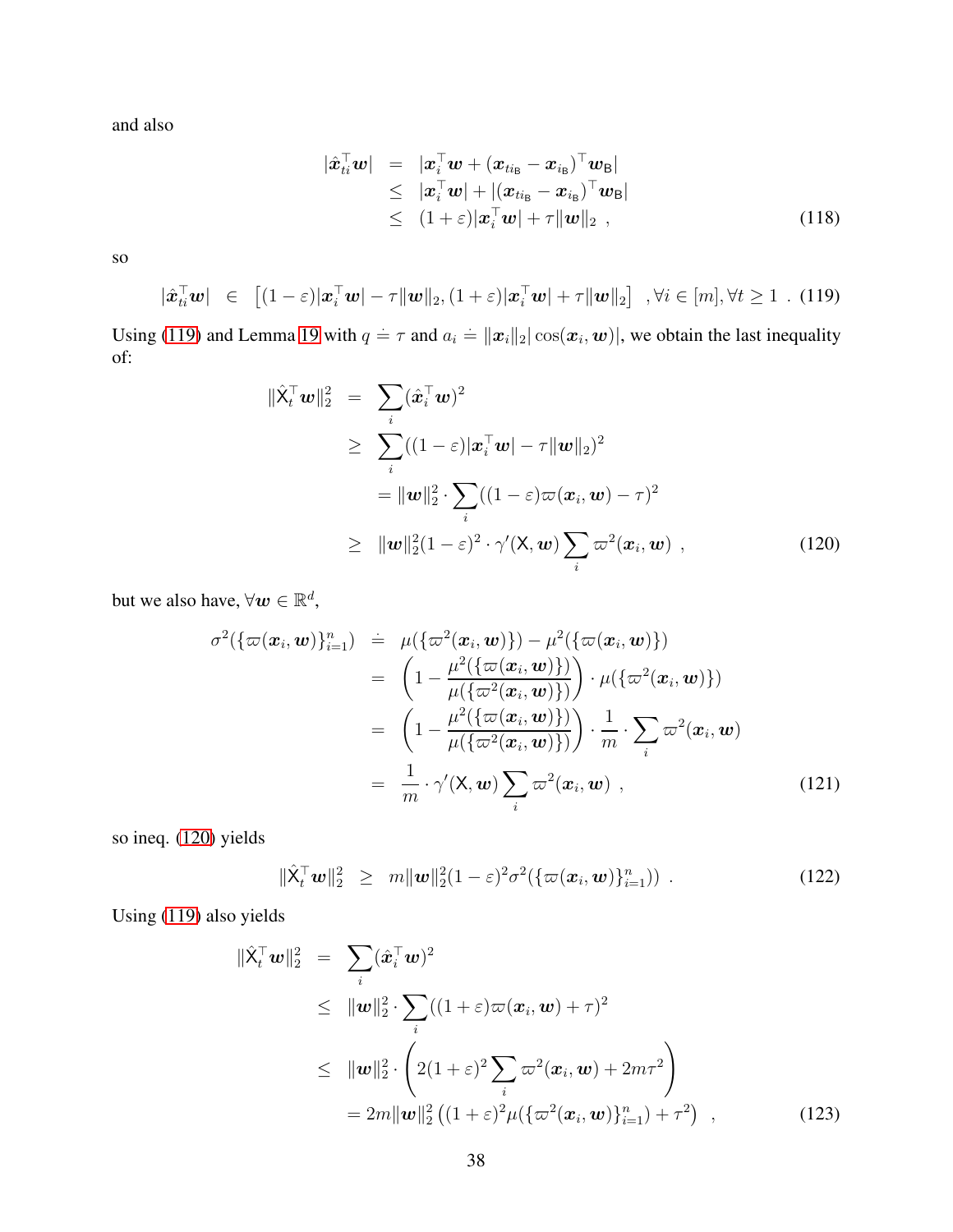because  $(a + b)^2 \le 2a^2 + 2b^2$ . We get that if  $sign(c) = +1$ ,  $\|\hat{\mathsf{X}}_t^{\top} \mathbf{w}\|_2^2 \ \in \ m \|\mathbf{w}\|_2^2 \cdot \left[ (1-\varepsilon)^2 \sigma^2(\{\varpi(\mathbf{x}_i, \mathbf{w})\}_{i=1}^n) , (1+\varepsilon)^2 \mu(\{\varpi^2(\mathbf{x}_i, \mathbf{w})\}_{i=1}^n) + \tau^2 \right]$ , **(124)** while if  $sign(c) = -1$ ,

$$
\|\hat{\mathbf{X}}_t^{\mathsf{T}}\mathbf{w}\|_2^2 \in -m\|\mathbf{w}\|_2^2 \cdot \left[ (1+\varepsilon)^2 \mu(\{\varpi^2(\mathbf{x}_i,\mathbf{w})\}_{i=1}^n) + \tau^2, (1-\varepsilon)^2 \sigma^2(\{\varpi(\mathbf{x}_i,\mathbf{w})\}_{i=1}^n)) \right] ,\text{M25}
$$

Now, we define  $\forall i \in \{-1, 1\}$  and  $\boldsymbol{w} \in \mathbb{R}^d$ 

$$
M_{\min}(i, \boldsymbol{w}) \doteq \begin{cases} (1-\varepsilon)^2 \sigma^2 (\{\varpi(\boldsymbol{x}_i, \boldsymbol{w})\}_{i=1}^n) ) & \text{if } i=+1, \\ -(1+\varepsilon)^2 \mu (\{\varpi^2(\boldsymbol{x}_i, \boldsymbol{w})\}_{i=1}^n) - \tau^2 & \text{otherwise} \end{cases}, \qquad (126)
$$

and  $M_{\text{max}}(i, \boldsymbol{w}) = -M_{\text{min}}(-i, \boldsymbol{w})$ . We also let  $M_{\text{min}}(i) = \inf_{\boldsymbol{w}} M_{\text{min}}(i, \boldsymbol{w})$  and  $M_{\text{max}}(i) =$  $\sup_{\bm{w}} M_{\max}(i, \bm{w})$ . Putting this altogether, we obtain that if  $\mathsf{P}_t$  is  $(\varepsilon, \tau)$ -accurate, we have

$$
\lambda_1^{\downarrow}(v_t) = \left( \inf_{\mathbf{w}} \frac{\mathbf{w}^{\top} \left( \text{sign}(c) \hat{\mathbf{X}}_t \hat{\mathbf{X}}_t^{\top} + \nu' \cdot \Gamma \right) \mathbf{w}}{\|\mathbf{w}\|_2^2} \right)^{-1}
$$
\n
$$
\leq \frac{1}{m \inf_{\mathbf{w}} M_{\min}(\text{sign}(c), \mathbf{w}) + \nu' \lambda_1^{\uparrow}(\Gamma)}
$$
\n
$$
= \frac{1}{m} \cdot \frac{1}{M_{\min}(\text{sign}(c), \mathbf{w}) + \frac{2\gamma}{|c|} \lambda_1^{\uparrow}(\Gamma)},
$$
\n(127)

and

$$
\lambda_1^{\uparrow}(\mathbf{v}_t) = \begin{pmatrix}\n\text{sup} \frac{\mathbf{w}^{\top} \left(\text{sign}(c) \hat{\mathbf{X}}_t \hat{\mathbf{X}}_t^{\top} + \nu' \cdot \Gamma\right) \mathbf{w}}{\|\mathbf{w}\|_2^2} \\
\text{sum} \frac{1}{m \text{sup}_{\mathbf{w}} M_{\text{max}}(\text{sign}(c), \mathbf{w}) + \nu' \lambda_1^{\uparrow}(\Gamma)} \\
= \frac{1}{m} \cdot \frac{1}{M_{\text{max}}(\text{sign}(c)) + \frac{2\gamma}{|c|} \lambda_1^{\uparrow}(\Gamma)}\n\end{pmatrix}^{-1}
$$
\n(128)

 $\blacksquare$ 

<span id="page-38-1"></span>This ends the proof of Lemma [20.](#page-36-0)

**Lemma [2](#page-38-0)1** Suppose  $(1 - c_{1,t})^2 - c_{0,t}c_{2,t} \neq 0^2$  and  $a_t \neq 0$ . Then  $u_t$  is negative semi-definite iff  $(1 - c_{1,t})^2 - c_{0,t}c_{2,t} < 0$ . Otherwise,  $u_t$  is indefinite. In all cases, for any  $z \in \{\lambda_1^{\downarrow}$  $\frac{1}{1}(\mathbf{U}_t), |\lambda_1^{\uparrow}|$  $_{1}^{T}(U_{t})|\},$ *we have*

$$
z \leq \frac{2 + 3(c_{0,t} + c_{2,t})}{2|(1 - c_{1,t})^2 - c_{0,t}c_{2,t}|} \cdot \max\{\|\boldsymbol{a}_t\|_2^2, \|\boldsymbol{b}_t\|_2^2\} \ . \tag{129}
$$

<span id="page-38-0"></span><sup>2</sup>This is implied by the invertibility assumption.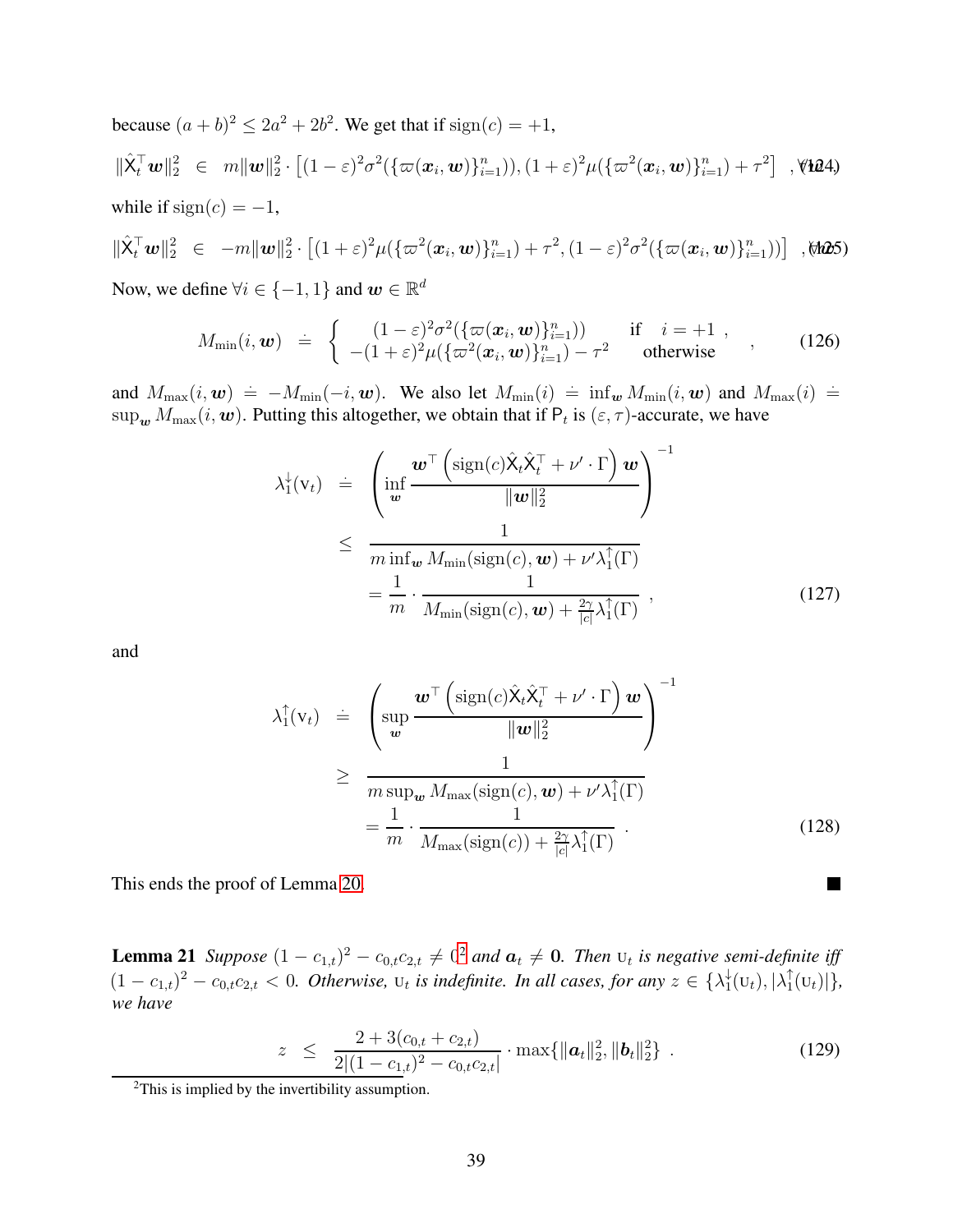**Proof** Consider a block-vector following the column-block partition of  $U_t$ ,

$$
\tilde{x} = \left[\frac{x}{y}\right] \tag{130}
$$

Denote for short  $\zeta \doteq (1 - c_{1,t})^2 - c_{0,t}c_{2,t}$ . We have

$$
\mathbf{U}_t \tilde{\boldsymbol{x}} = \frac{1}{\zeta} \cdot \left[ \frac{(c_{2,t}(\boldsymbol{a}_t^{\top} \boldsymbol{x}) + (1 - c_{1,t})(\boldsymbol{b}_t^{\top} \boldsymbol{y})) \cdot \boldsymbol{a}_t}{((1 - c_{1,t})(\boldsymbol{a}_t^{\top} \boldsymbol{x}) + c_{0,t}(\boldsymbol{b}_t^{\top} \boldsymbol{y})) \cdot \boldsymbol{b}_t} \right]
$$
(131)

We see that the only possibility for  $\tilde{x}$  to be an eigenvector is that  $x \propto a_t$  and  $y \propto b_t$  (including the null vector for at most one vector). We now distinguish two cases.

**Case 1.**  $c_{1,t} = 1$ . In this case,  $U_t$  is block diagonal and so we get two eigenvectors:

$$
\mathbf{U}_{t}\left[\begin{array}{c}\boldsymbol{a}_{t}\\ \hline \mathbf{0}\end{array}\right] = -\frac{1}{c_{0,t}c_{2,t}} \cdot \left[\begin{array}{c|c}\ c_{2,t} \cdot \boldsymbol{a}_{t}\boldsymbol{a}_{t}^{\top} & \mathbf{0} \\
\hline \mathbf{0} & c_{0,t} \cdot \boldsymbol{b}_{t}\boldsymbol{b}_{t}^{\top}\end{array}\right]\left[\begin{array}{c}\boldsymbol{a}\\ \hline \mathbf{0}\end{array}\right] \\
= -\frac{1}{\lambda(\boldsymbol{a}_{t}^{+})} \cdot \left[\begin{array}{c}\boldsymbol{a}_{t}\\ \hline \mathbf{0}\end{array}\right] ,
$$
\n(132)

with (since  $\|\bm{a}_t^+\|_2^2 = \|\bm{a}_t\|_2^2$ ):

$$
\lambda(\boldsymbol{a}_t^+) = \frac{\boldsymbol{a}_t^{+}^\top \mathbf{v}_{t-1} \boldsymbol{a}_t^+}{\|\boldsymbol{a}_t^+\|_2^2} \,, \tag{133}
$$

and

$$
\mathbf{U}_t \left[ \frac{\mathbf{0}}{\mathbf{b}_t} \right] = -\frac{1}{\lambda(\mathbf{b}_t^+)} \cdot \left[ \frac{\mathbf{0}}{\mathbf{b}_t} \right], \lambda(\mathbf{b}_t^+) \doteq \frac{\mathbf{b}_t^{+ \top} \mathbf{V}_{t-1} \mathbf{b}_t^+}{\Vert \mathbf{b}_t^+ \Vert_2^2} \ . \tag{134}
$$

We also remark that  $U_t$  is negative semi-definite.

**Case 2.**  $c_{1,t} \neq 1$ . In this case, let us assume without loss of generality that for some  $\alpha \in \mathbb{R}_*$ ,

$$
\begin{array}{rcl}\n\boldsymbol{x} & = & \alpha \cdot \boldsymbol{a}_t ,\\ \n\boldsymbol{y} & = & \boldsymbol{b}_t .\n\end{array}
$$

In this case, we obtain

$$
U_t \tilde{\mathbf{x}} = \frac{(1 - c_{1,t})(\mathbf{a}_t^{\top} \mathbf{x}) + c_{0,t}(\mathbf{b}_t^{\top} \mathbf{y})}{(1 - c_{1,t})^2 - c_{0,t}c_{2,t}} \cdot \left[ \frac{\frac{c_{2,t}(\mathbf{a}_t^{\top} \mathbf{x}) + (1 - c_{1,t})(\mathbf{b}_t^{\top} \mathbf{y})}{(1 - c_{1,t})(\mathbf{a}_t^{\top} \mathbf{x}) + c_{0,t}(\mathbf{b}_t^{\top} \mathbf{y})} \cdot \mathbf{a}_t}{\mathbf{b}_t} \right]
$$
  
\n
$$
= \frac{\alpha(1 - c_{1,t}) ||\mathbf{a}_t||_2^2 + c_{0,t} ||\mathbf{b}_t||_2^2}{(1 - c_{1,t})^2 - c_{0,t}c_{2,t}} \cdot \left[ \frac{\frac{\alpha c_{2,t} ||\mathbf{a}_t||_2^2 + (1 - c_{1,t}) ||\mathbf{b}_t||_2^2}{\alpha(1 - c_{1,t}) ||\mathbf{a}_t||_2^2 + c_{0,t} ||\mathbf{b}_t||_2^2} \cdot \mathbf{a}_t}{\mathbf{b}_t} \right] = \lambda \cdot \tilde{\mathbf{x}} \quad (135)
$$

and so we obtain the eigenvalue

$$
\lambda = \frac{\alpha (1 - c_{1,t}) ||\boldsymbol{a}_t||_2^2 + c_{0,t} ||\boldsymbol{b}_t||_2^2}{(1 - c_{1,t})^2 - c_{0,t} c_{2,t}},
$$
\n(136)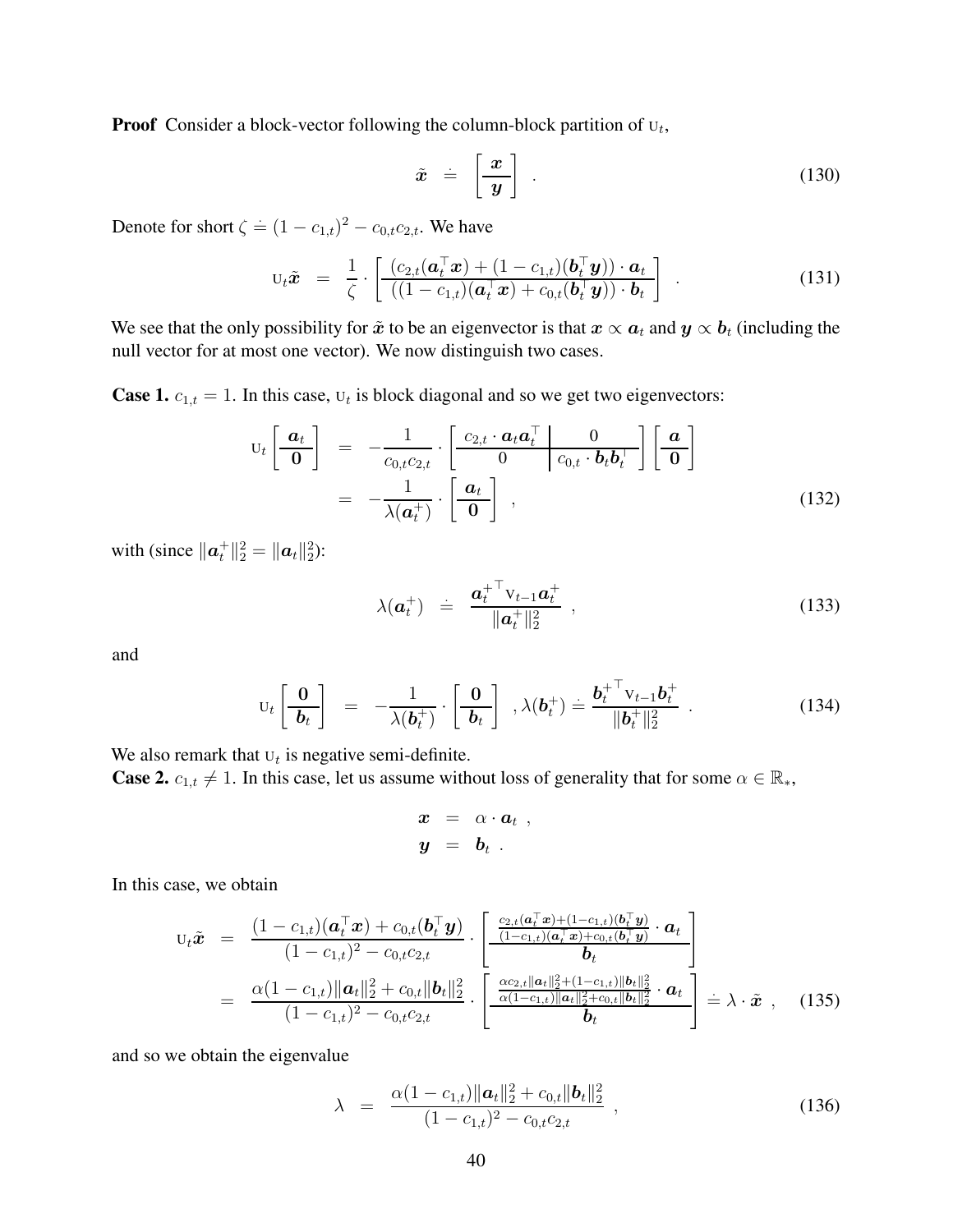and we get from the eigenvector that  $\alpha$  satisfies

$$
\alpha = \frac{\alpha c_{2,t} ||\boldsymbol{a}_t||_2^2 + (1 - c_{1,t}) ||\boldsymbol{b}_t||_2^2}{\alpha (1 - c_{1,t}) ||\boldsymbol{a}_t||_2^2 + c_{0,t} ||\boldsymbol{b}_t||_2^2},
$$
\n(137)

and so

$$
(1 - c_{1,t}) ||\boldsymbol{a}_t||_2^2 \alpha^2 + (c_{0,t} ||\boldsymbol{b}_t||_2^2 - c_{2,t} ||\boldsymbol{a}_t||_2^2) \alpha - (1 - c_{1,t}) ||\boldsymbol{b}_t||_2^2 = 0.
$$
 (138)

We note that the discriminant is

$$
\tau = (c_{0,t} ||\boldsymbol{b}_t||_2^2 - c_{2,t} ||\boldsymbol{a}_t||_2^2)^2 + 4(1 - c_{1,t})^2 ||\boldsymbol{a}_t||_2^2 ||\boldsymbol{b}_t||_2^2,
$$
\n(139)

which is always  $> 0$ . Therefore we always have two roots,

$$
\alpha_{\pm} = \frac{c_{2,t} ||\boldsymbol{a}_t||_2^2 - c_{0,t} ||\boldsymbol{b}_t||_2^2 \pm \sqrt{(c_{0,t} ||\boldsymbol{b}_t||_2^2 - c_{2,t} ||\boldsymbol{a}_t||_2^2)^2 + 4(1 - c_{1,t})^2 ||\boldsymbol{a}_t||_2^2 ||\boldsymbol{b}_t||_2^2}}{2(1 - c_{1,t}) ||\boldsymbol{a}_t||_2^2} \quad .
$$
(140)

yielding two non-zero eigenvalues,

$$
\lambda_{\pm}(\mathbf{u}_t) = \frac{1}{2\zeta} \cdot \left( c_{2,t} ||\mathbf{a}_t||_2^2 + c_{0,t} ||\mathbf{b}_t||_2^2 \pm \sqrt{(c_{0,t} ||\mathbf{b}_t||_2^2 - c_{2,t} ||\mathbf{a}_t||_2^2)^2 + 4(1 - c_{1,t})^2 ||\mathbf{a}_t||_2^2 ||\mathbf{b}_t||_2^2} \right)
$$

Let us analyze the sign of both eigenvalues. For the numerator of  $\lambda$  to be negative, we have equivalently after simplification

$$
(c_{2,t}||\boldsymbol{a}_t||_2^2 + c_{0,t}||\boldsymbol{b}_t||_2^2)^2 \leq (c_{0,t}||\boldsymbol{b}_t||_2^2 - c_{2,t}||\boldsymbol{a}_t||_2^2)^2 + 4(1 - c_{1,t})^2||\boldsymbol{a}_t||_2^2||\boldsymbol{b}_t||_2^2 , \quad (142)
$$

which simplifies in  $c_{0,t}c_{2,t} < (1 - c_{1,t})^2$ , *i.e.*  $\zeta > 0$ . Hence,  $\lambda_{-} < 0$ . which simplifies in  $c_{0,t}c_{2,t} < (1 - c_{1,t})^2$ , *i.e.*  $\zeta > 0$ . Hence,  $\lambda_{-} < 0$ .

Now, for  $\lambda_+$ , it is easy to check that its sign is that of  $\zeta$ . When  $\zeta > 0$ , we have  $\lambda_+ \geq |\lambda_-|$ , and because  $a^2 + b^2 \le (|a| + |b|)^2$ , we get

<span id="page-40-0"></span>
$$
\lambda_1^{\downarrow}(U_t) = \lambda_+ \leq \frac{1}{2} \cdot (c_{2,t} \|\boldsymbol{a}_t\|_2^2 + c_{0,t} \|\boldsymbol{b}_t\|_2^2 + |c_{0,t}| \|\boldsymbol{b}_t\|_2^2 - c_{2,t} \|\boldsymbol{a}_t\|_2^2 + 2(1 - c_{1,t}) \|\boldsymbol{a}_t\|_2 \|\boldsymbol{b}_t\|_2)
$$
  
 
$$
\leq c_{2,t} \|\boldsymbol{a}_t\|_2^2 + c_{0,t} \|\boldsymbol{b}_t\|_2^2 + (1 - c_{1,t}) \|\boldsymbol{a}_t\|_2 \|\boldsymbol{b}_t\|_2 . \tag{143}
$$

Now, remark that because  $v_t$  is positive definite,

$$
c_{0,t} - 2c_{1,t} + c_{2,t} = \mathbf{a}_t^{+T} \mathbf{v}_t \mathbf{a}_t^+ - 2\mathbf{a}_t^{+T} \mathbf{v}_t \mathbf{b}_t^+ + \mathbf{b}_t^{+T} \mathbf{v}_t \mathbf{b}_t^+
$$
  
=  $(\mathbf{a}_t^+ - \mathbf{b}_t^+)^T \mathbf{v}_t (\mathbf{a}_t^+ - \mathbf{b}_t^+)$   
\ge 0 , (144)

showing that  $c_{1,t} \le (c_{0,t} + c_{2,t})/2$ . So we get from ineq. [\(143\)](#page-40-0),

<span id="page-40-1"></span>
$$
\lambda_1^{\downarrow}(U_t) \leq \frac{1}{\zeta} \cdot \left( c_{2,t} \|\boldsymbol{a}_t\|_2^2 + c_{0,t} \|\boldsymbol{b}_t\|_2^2 + \left( 1 + \frac{c_{0,t} + c_{2,t}}{2} \right) \|\boldsymbol{a}_t\|_2 \|\boldsymbol{b}_t\|_2 \right) \leq \frac{1}{\zeta} \cdot \left( 1 + \frac{3}{2} \cdot (c_{0,t} + c_{2,t}) \right) \cdot \max\{\|\boldsymbol{a}_t\|_2^2, \|\boldsymbol{b}_t\|_2^2\} \leq \frac{2 + 3(c_{0,t} + c_{2,t})}{2((1 - c_{1,t})^2 - c_{0,t}c_{2,t})} \cdot \max\{\|\boldsymbol{a}_t\|_2^2, \|\boldsymbol{b}_t\|_2^2\} .
$$
\n(145)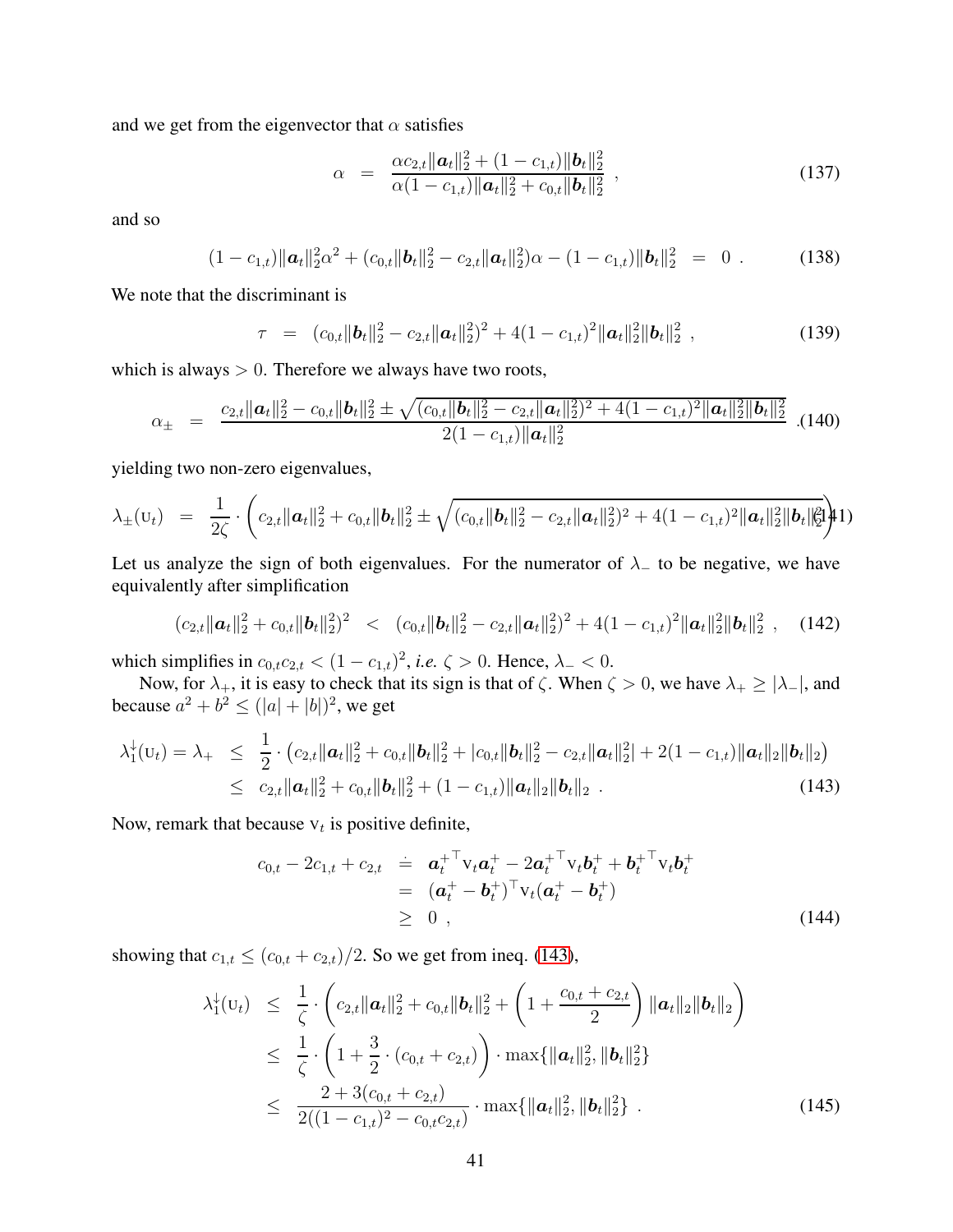When  $\zeta$  < 0, we remark that  $\lambda_+ < \lambda_-$  and so  $U_t$  is negative semi-definite.

Whenever  $c_{1,t} \neq 1$ , it is then easy to check that for any  $z \in \{|\lambda_+|, |\lambda_-|\}$ , ineq. [\(145\)](#page-40-1) brings

$$
z \leq \frac{2 + 3(c_{0,t} + c_{2,t})}{2|(1 - c_{1,t})^2 - c_{0,t}c_{2,t}|} \cdot \max{\{\|\boldsymbol{a}_t\|_2^2, \|\boldsymbol{b}_t\|_2^2\}} \ . \tag{146}
$$

Whenever  $c_{1,t} = 1$  (Case 1.), it is also immediate to check that for any  $z \in \{ |-1/\lambda(\boldsymbol{a}_t^+)|, |-1/\lambda(\boldsymbol{a}_t^+)|, |\boldsymbol{a}_t^-|, |\boldsymbol{a}_t^-|, |\boldsymbol{a}_t^-|, |\boldsymbol{a}_t^-|, |\boldsymbol{a}_t^-|, |\boldsymbol{a}_t^-|, |\boldsymbol{a}_t^-|, |\boldsymbol{a}_t^-|, |\boldsymbol{a}_t^-|, |\boldsymbol{a}_t^-|, |\boldsymbol{a}_t^-|, |\$  $1/\lambda(\boldsymbol{b}^+_t)|\},\$ 

$$
z \leq \max \left\{ \frac{1}{c_{0,t}}, \frac{1}{c_{2,t}} \right\} \cdot \max \{ ||\boldsymbol{a}_t||_2^2, ||\boldsymbol{b}_t||_2^2 \}
$$
  

$$
< \left( 1 + \frac{3}{c_{0,t}} + \frac{3}{c_{2,t}} \right) \cdot \max \{ ||\boldsymbol{a}_t||_2^2, ||\boldsymbol{b}_t||_2^2 \}
$$
  

$$
= \frac{2 + 3(c_{0,t} + c_{2,t})}{2|(1 - c_{1,t})^2 - c_{0,t}c_{2,t}|} \cdot \max \{ ||\boldsymbol{a}_t||_2^2, ||\boldsymbol{b}_t||_2^2 \} .
$$
 (147)

<span id="page-41-3"></span>Once we remark that  $c_{1,t} = 1$  implies  $\zeta < 0$ , we obtain the statement of Lemma [21.](#page-38-1)

**Lemma 22** If  $P_t$  is  $(\varepsilon, \tau)$ -accurate, then the following holds true:

<span id="page-41-0"></span>
$$
\|\boldsymbol{b}_t^+\|_2^2 = \|\boldsymbol{b}_t\|_2^2 \le 2\xi \cdot X_*^2 , \qquad (148)
$$

$$
\|\mathbf{a}_t^+\|_2^2 = \|\mathbf{a}_t\|_2^2 \le 2\xi \cdot X_*^2 , \qquad (149)
$$

*where*  $\xi$  *is defined in eq.* [\(8\)](#page-5-2)*.* 

**Proof** To prove ineq. [\(148\)](#page-41-0), we make two applications of point 2. in the  $(\varepsilon, \tau)$ -accuracy assumption with  $\overline{F} = B$ :

$$
\varpi((\boldsymbol{x}_{u_{\mathsf{B}}(t)} - \boldsymbol{x}_{v_{\mathsf{B}}(t)})_{\mathsf{F}}, \boldsymbol{w}_{\mathsf{F}}) \leq \varepsilon \cdot \max_{i \in \{u_{\mathsf{B}}(t), v_{\mathsf{B}}(t)\}} \varpi(\boldsymbol{x}_i, \boldsymbol{w}) + \tau ,
$$
  

$$
\forall \boldsymbol{w} \in \mathbb{R}^d : \|\boldsymbol{w}\|_2 = 1 .
$$
 (150)

Fix  $\boldsymbol{w} = (1/\|\boldsymbol{x}_{v_{\mathsf{B}}(t)}\|_2) \cdot \boldsymbol{x}_{v_{\mathsf{B}}(t)}$ . We get:

<span id="page-41-1"></span>
$$
\begin{array}{rcl}\n\left| \left( \boldsymbol{x}_{v_{\mathsf{B}}(t)} - \boldsymbol{x}_{u_{\mathsf{B}}(t)} \right)_{\mathsf{B}}^{\top} \boldsymbol{x}_{v_{\mathsf{B}}(t)_{\mathsf{B}}} \right| & \leq & \varepsilon \cdot \max \{ \left| \boldsymbol{x}_{u_{\mathsf{B}}(t)}^{\top} \boldsymbol{x}_{v_{\mathsf{B}}(t)} \right|, \left\| \boldsymbol{x}_{v_{\mathsf{B}}(t)} \right\|_{2}^{2} \} + \tau \cdot \left\| \boldsymbol{x}_{v_{\mathsf{B}}(t)} \right\|_{2} \\
& \leq & \varepsilon \cdot X_{*}^{2} + \tau \cdot X_{*} = \xi \cdot X_{*}^{2} \ .\n\end{array} \tag{151}
$$

Fix  $\boldsymbol{w} = (1/\|\boldsymbol{x}_{u_{\mathsf{B}}(t)}\|_2) \cdot \boldsymbol{x}_{u_{\mathsf{B}}(t)}$ . We get:

<span id="page-41-2"></span>
$$
\begin{array}{rcl}\n\left| \left( \boldsymbol{x}_{u_{\mathsf{B}}(t)} - \boldsymbol{x}_{v_{\mathsf{B}}(t)} \right)_{\mathsf{B}}^{\top} \boldsymbol{x}_{u_{\mathsf{B}}(t)_{\mathsf{B}}} \right| & \leq & \varepsilon \cdot \max \{ \left| \boldsymbol{x}_{u_{\mathsf{B}}(t)}^{\top} \boldsymbol{x}_{v_{\mathsf{B}}(t)} \right|, \left\| \boldsymbol{x}_{u_{\mathsf{B}}(t)} \right\|_{2}^{2} \} + \tau \cdot \left\| \boldsymbol{x}_{u_{\mathsf{B}}(t)} \right\|_{2} \\
& \leq & \varepsilon \cdot X_{*}^{2} + \tau \cdot X_{*} = \xi \cdot X_{*}^{2} \ .\n\end{array} \tag{152}
$$

Folding together ineqs. [\(151\)](#page-41-1) and [\(152\)](#page-41-2) yields

$$
\|(\boldsymbol{x}_{v_{\mathsf{B}}(t)} - \boldsymbol{x}_{u_{\mathsf{B}}(t)})_{\mathsf{B}}\|_{2}^{2} = (\boldsymbol{x}_{v_{\mathsf{B}}(t)} - \boldsymbol{x}_{u_{\mathsf{B}}(t)})_{\mathsf{B}}^{\top}(\boldsymbol{x}_{v_{\mathsf{B}}(t)} - \boldsymbol{x}_{u_{\mathsf{B}}(t)})_{\mathsf{B}}^{\top} \leq |(\boldsymbol{x}_{v_{\mathsf{B}}(t)} - \boldsymbol{x}_{u_{\mathsf{B}}(t)})_{\mathsf{B}}^{\top} \boldsymbol{x}_{v_{\mathsf{B}}(t)_{\mathsf{B}}}| + |(\boldsymbol{x}_{v_{\mathsf{B}}(t)} - \boldsymbol{x}_{u_{\mathsf{B}}(t)})_{\mathsf{B}}^{\top} \boldsymbol{x}_{u_{\mathsf{B}}(t)_{\mathsf{B}}}| \leq 2\zeta \cdot X^{2}_{*}.
$$
\n(153)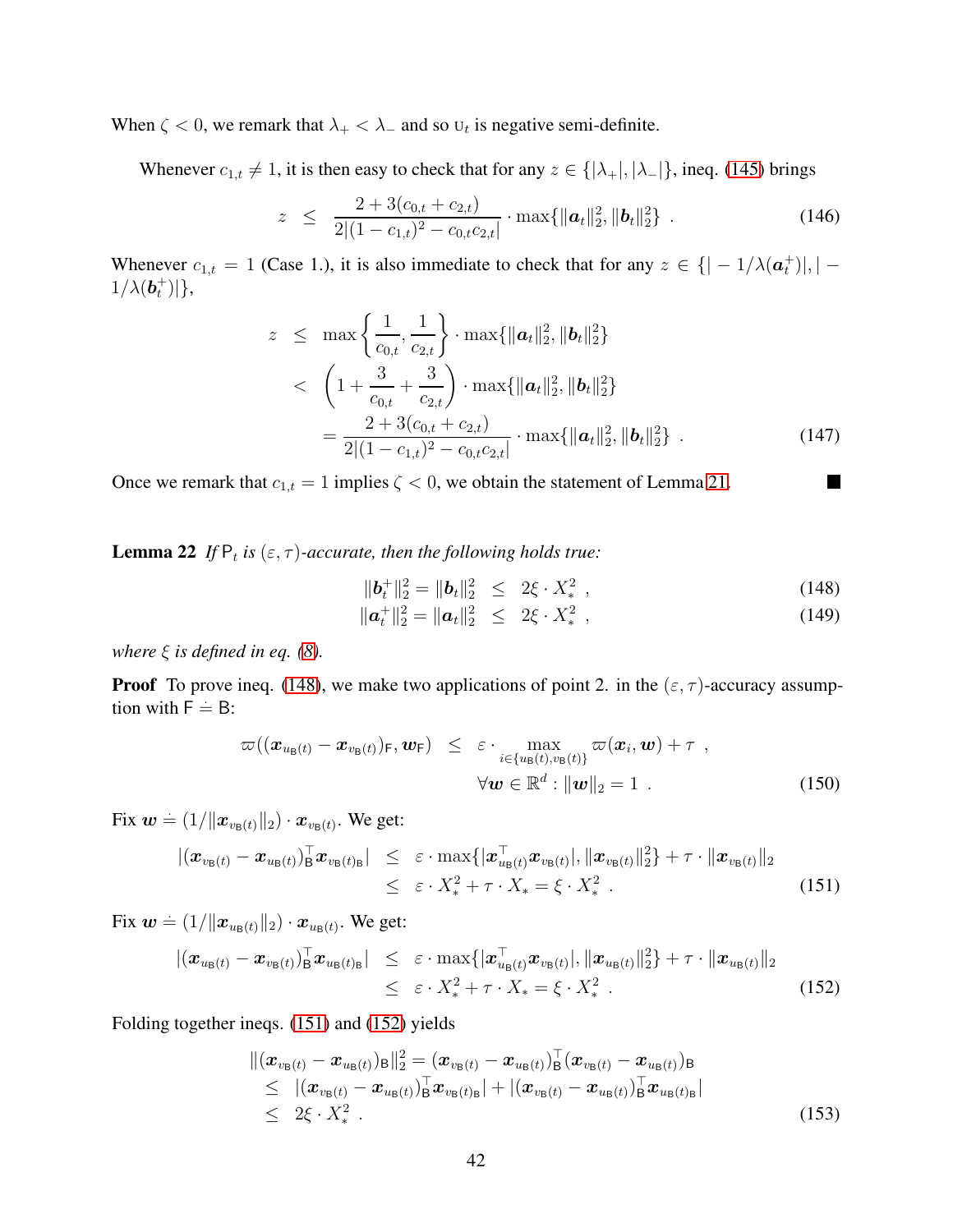We get

$$
\|\boldsymbol{b}_{t}^{+}\|_{2}^{2} = \|\boldsymbol{b}_{t}\|_{2}^{2} = \|(\boldsymbol{x}_{v_{\mathsf{B}}(t)} - \boldsymbol{x}_{u_{\mathsf{B}}(t)})_{\mathsf{B}}\|_{2}^{2} \leq 2\xi \cdot X_{*}^{2} , \qquad (154)
$$

which yields ineq. [\(148\)](#page-41-0). To get ineq. [\(149\)](#page-41-0), we switch  $F = B$  by  $F = A$  in our application of point 2. in the  $(\varepsilon, \tau)$ -accuracy assumption. П

<span id="page-42-1"></span>**Lemma 23** If  $P_t$  is  $(\varepsilon, \tau)$ -accurate and the data-model calibration assumption holds,

$$
c_{i,t} \leq \frac{1}{12}, \forall i \in \{0, 1, 2\} . \tag{155}
$$

Proof We remark that

$$
c_{0,t} \doteq \mathbf{a}_t^{+T} \mathbf{v}_t \mathbf{a}_t^+ \n\leq \lambda_1^{\downarrow}(\mathbf{v}_t) \|\mathbf{a}_t^+\|_2^2 \n\leq 2\lambda_1^{\downarrow}(\mathbf{v}_t)\xi \cdot X_*^2 ,
$$

and for the same reasons,  $c_{2,t} \leq 2\lambda_1^{\downarrow}$  $\frac{1}{1}(v_t)\xi \cdot X_*^2$ . Hence, it comes from the proof of Lemma [21](#page-38-1) that we also have  $c_{2,t} \leq 2\lambda_1^{\downarrow}$  $\frac{1}{1}(v_t)\xi \cdot X_*^2$ . Using ineq. [\(115\)](#page-36-1) in Lemma [20,](#page-36-0) we thus obtain for any  $i \in \{0, 1, 2\}$ :

$$
c_{i,t} \leq \frac{1}{m} \cdot \frac{2\xi \cdot X_*^2}{M_{\min}(\text{sign}(c), \mathbf{w}) + \frac{2\gamma}{|c|} \lambda_1^{\uparrow}(\Gamma)}
$$
  
=  $\frac{\xi}{m} \cdot |c| \cdot \frac{X_*^2}{\frac{|c|}{2} M_{\min}(\text{sign}(c), \mathbf{w}) + \gamma \lambda_1^{\uparrow}(\Gamma)}$   
 $\leq \frac{1}{4} \cdot \frac{1}{4} < \frac{1}{12}$ , (156)

<span id="page-42-0"></span>as claimed. The last inequality uses the data-model calibration assumption.

**Corollary 24** Suppose  $P_t$  is  $(\varepsilon, \tau)$ -accurate for any  $t \ge 1$  and the data-model calibration assump*tion holds. Then the invertibility assumption holds.*

**Proof** From Lemma [23,](#page-42-1) we conclude that  $(1 - c_{1,t})^2 > 121/144 > 1/144 > c_{0,t}c_{2,t} > 0$ , hence the invertibility assumption holds. Ш

<span id="page-42-3"></span>**Lemma 25** If  $P_t$  is  $(\varepsilon, \tau)$ -accurate and the data-model calibration assumption holds, the following *holds true:*  $I_d + \Lambda_t > 0$  *and* 

<span id="page-42-2"></span>
$$
\lambda_1^{\downarrow}(\Lambda_t) \leq \frac{\xi}{m} \ . \tag{157}
$$

**In the first**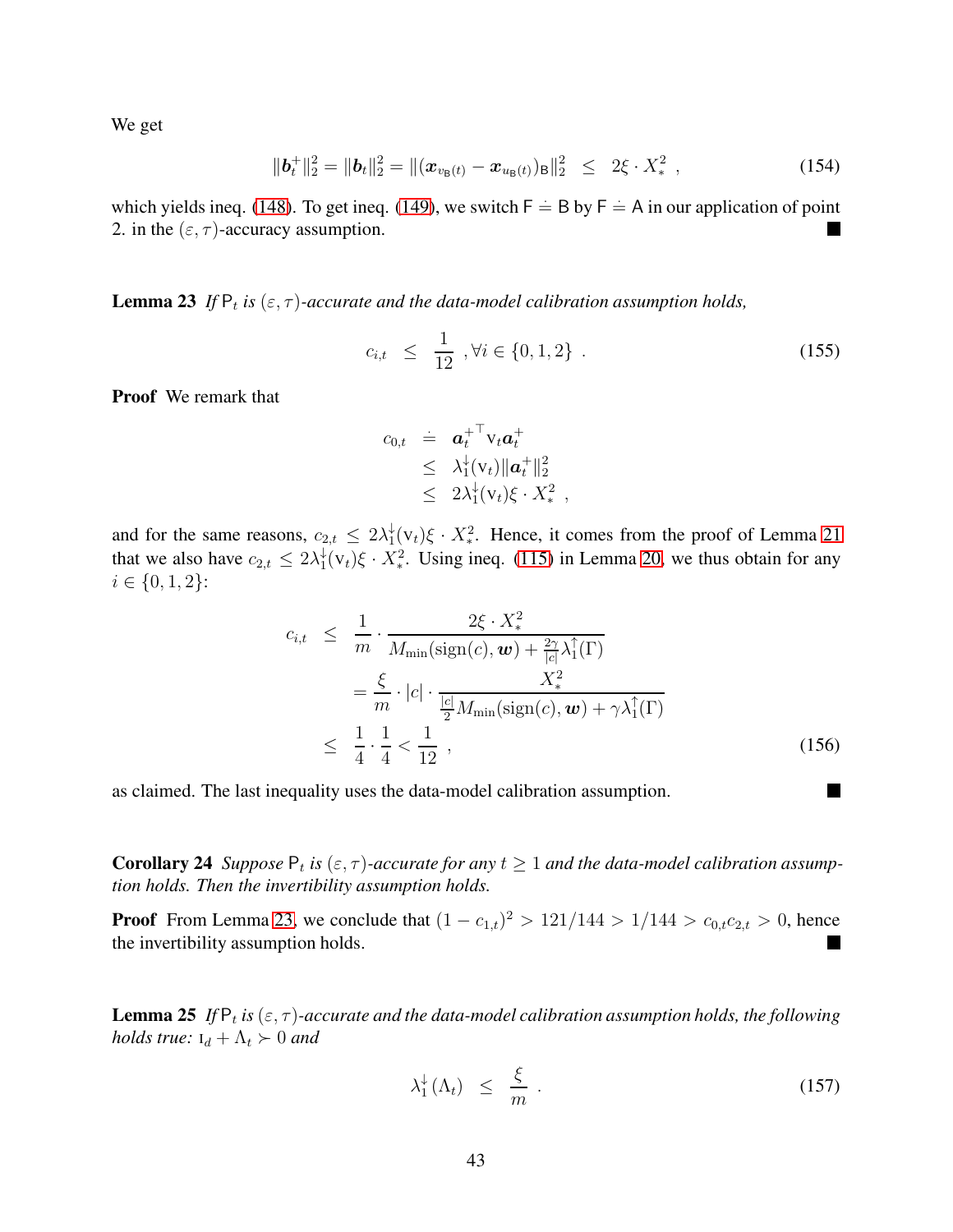**Proof** First note that  $\lambda_1^{\uparrow}$  $\int_1^{\uparrow} (v_t) \ge 1/(\gamma \lambda_1^{\downarrow}(\Gamma)) > 0$  and so  $v_t \succ 0$ , which implies that  $\Lambda_t = \nu v_t v_t =$  $\nu {\rm v}_t^{1/2}$  $t^{1/2} (v_t^{1/2} U_t V_t^{1/2})$  $\binom{1/2}{t} V_t^{-1/2}$  $t_t^{-1/2}$ , *i.e.*  $\Lambda_t$  is similar to a symmetric matrix  $(v_t^{1/2}v_t v_t^{1/2})$  $t^{1/2}$ ) and therefore has only real eigenvalues. We get

<span id="page-43-0"></span>
$$
\lambda_1^{\downarrow}(\Lambda_t) = \lambda_1^{\downarrow}(\nu \cdot \mathbf{v}_t \mathbf{u}_t) \leq |\nu|\lambda_1^{\downarrow}(\mathbf{v}_t) \cdot \left(1 + \frac{3}{2} \cdot (c_{0,t} + c_{2,t})\right) \cdot \max\{||\boldsymbol{a}_t||_2^2, ||\boldsymbol{b}_t||_2^2\}
$$
(158)

$$
\leq \frac{2 + 3(c_{0,t} + c_{2,t})}{|(1 - c_{1,t})^2 - c_{0,t}c_{2,t}|} \cdot |\nu| \lambda_1^{\downarrow}(v_t) \xi \cdot X_*^2 . \tag{159}
$$

Ineq. [\(158\)](#page-43-0) is due to Lemma [21](#page-38-1) and ineq. [\(159\)](#page-43-0) is due to Lemma [22.](#page-41-3) We now use Lemma [23](#page-42-1) and its proof, which shows that

$$
(1 - c_{1,t})^2 - c_{0,t}c_{2,t} \ge \left(1 - \frac{1}{12}\right)^2 - \frac{1}{144}
$$
  
=  $\frac{5}{6}$ . (160)

Letting  $U \doteq |\nu| \lambda_1^{\downarrow}$  $\frac{1}{1}(v_t)\xi \cdot X_*^2$  for short, we thus get from the proof of Lemma [23:](#page-42-1)

$$
\lambda_1^{\downarrow}(\Lambda_t) \leq \frac{6}{5} \cdot (2 + 3(U + U))U \n= \frac{6}{5} \cdot (2U + 6U^2) .
$$
\n(161)

Now we want  $\lambda_1^{\downarrow}$  $\frac{1}{1}(\Lambda_t) \leq \xi/m$ , which translates into a second-order inequality for U, whose solution imposes the following upperbound on  $U$ :

<span id="page-43-1"></span>
$$
6U \le -1 + \sqrt{1 + \frac{5\xi}{m}} \tag{162}
$$

We can indeed forget the lowerbound for U, whose sign is negative while  $U \geq 0$ .

Since  $\sqrt{1+x} \ge 1 + (x/2) - (x^2/8)$  for  $x \ge 0$  (and  $\xi/m \ge 0$ ), we get the sufficient condition for ineq. [\(162\)](#page-43-1) to be satisfied:

<span id="page-43-2"></span>
$$
6|\nu|\lambda_1^{\downarrow}(v_t)\xi \cdot X_*^2 \le \frac{5\xi}{2m} - \frac{25}{8} \cdot \left(\frac{\xi}{m}\right)^2 \,. \tag{163}
$$

Now, it comes from Lemma [20](#page-36-0) that a sufficient condition for ineq. [\(163\)](#page-43-2) is that

$$
\frac{\xi}{m} \cdot \frac{6|\nu|X_*^2}{M_{\min}(\text{sign}(c), \boldsymbol{w}) + \frac{2\gamma}{|c|}\lambda_1^{\uparrow}(\Gamma)} \leq \frac{5\xi}{2m} - \frac{25}{8} \cdot \left(\frac{\xi}{m}\right)^2 ,\qquad (164)
$$

which, after simplification, is equivalent to

$$
\frac{12}{5} \cdot \frac{|\nu| X_{*}^{2}}{M_{\min}(\text{sign}(c), \bm{w}) + \frac{2\gamma}{|c|} \lambda_{1}^{\uparrow}(\Gamma)} + \frac{5\xi}{4m} \leq 1 , \qquad (165)
$$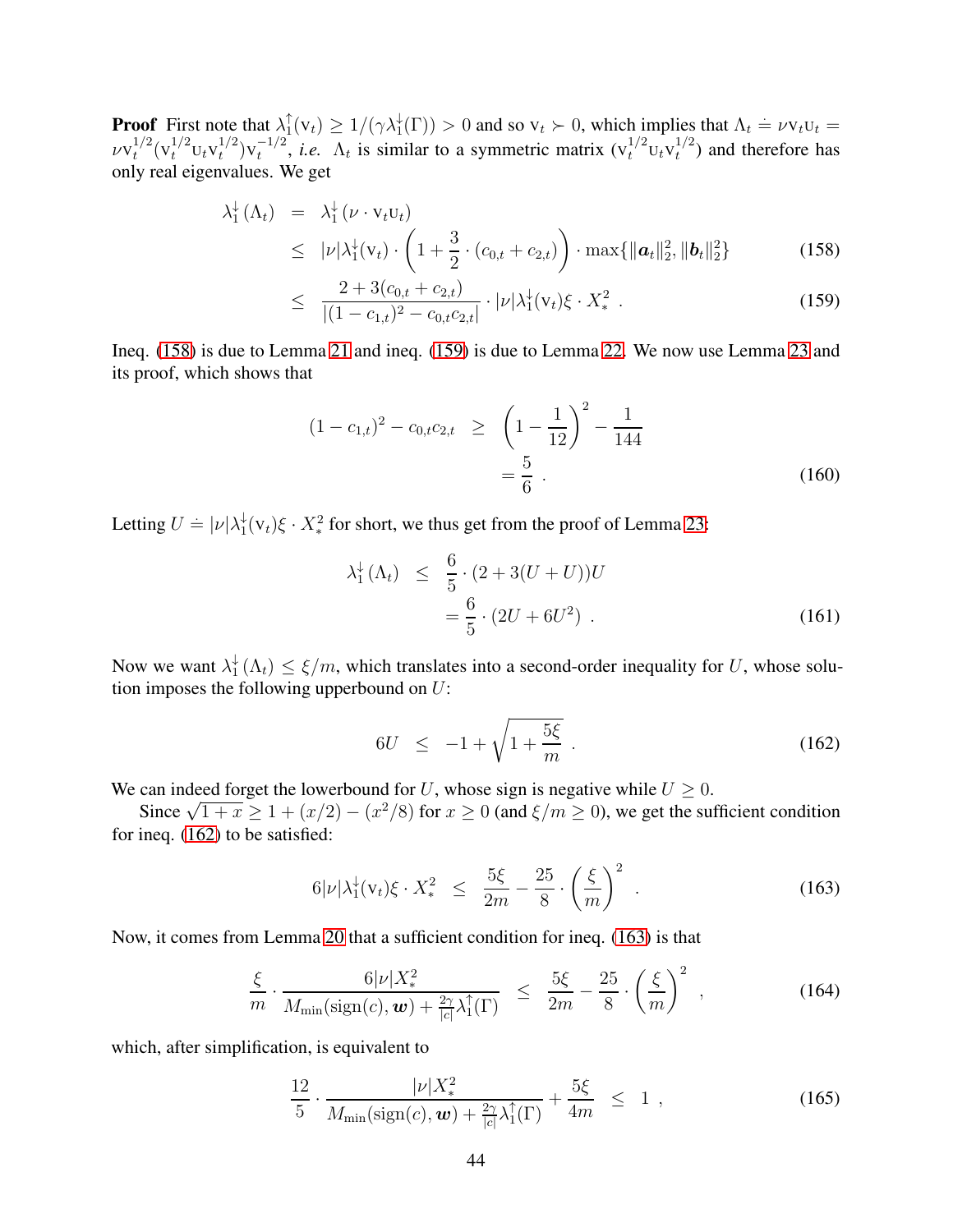or,

$$
\frac{6|F'(0)|}{5} \cdot \frac{X_*^2}{\frac{|c|}{2}M_{\min}(\text{sign}(c), \boldsymbol{w}) + \gamma \lambda_1^{\uparrow}(\Gamma)} + \frac{5\xi}{4m} \leq 1,
$$
 (166)

But, the data-model calibration assumption implies that the left-hand side is no more than  $(3/5)$  +  $(5/16) = 73/80 < 1$ , and ineq. [\(157\)](#page-42-2) follows.

It also trivially follows that  $I_d + \Lambda_t$  has only real eigenvalues. To prove that they are all strictly positive, we know that the only potentially negative eigenvalue of  $U_t$ ,  $\lambda$ <sub>-</sub> (Lemma [21\)](#page-38-1) is smaller in absolute value to  $\lambda_1^{\downarrow}$  $t_1^+(U_t)$ .  $V_t$  being positive definite, we thus have under the  $(\varepsilon, \tau)$ -accuracy assumption and data-model calibration:

$$
\lambda_1^{\uparrow}(\mathbf{I}_d + \Lambda_t) \ge 1 - \frac{\xi}{m} \ge 1 - \frac{1}{4} = \frac{3}{4} > 0 , \qquad (167)
$$

 $\blacksquare$ 

showing  $I_d + \Lambda_t$  is positive definite. This ends the proof of Lemma [25.](#page-42-3)

<span id="page-44-2"></span>We recall that  $0 \leq T_{+} \leq T$  denote the number of elementary permutations that act between classes, and  $\rho = T_{+}/T$  denote the proportion of such elementary permutations among all.

**Theorem 26** *Suppose*  $P_*$  *is*  $(\epsilon, \tau)$ -accurate and  $\alpha$ -bounded, and the data-model calibration as*sumption holds. Then the following holds for all*  $T > 1$ *:* 

$$
\|\boldsymbol{\theta}_T^* - \boldsymbol{\theta}_0^*\|_2 \leq \frac{\xi}{m} \cdot T^2 \cdot \left( \|\boldsymbol{\theta}_0^*\|_2 + \frac{\sqrt{\xi}}{4X_*} \cdot \rho \right)
$$
  

$$
\leq \left( \frac{\xi}{m} \right)^{\alpha} \cdot \left( \|\boldsymbol{\theta}_0^*\|_2 + \frac{\sqrt{\xi}}{4X_*} \cdot \rho \right) . \tag{168}
$$

**Proof** We use Theorem [18,](#page-34-0) which yields from the triangle inequality:

<span id="page-44-0"></span>
$$
\|\boldsymbol{\theta}_T^* - \boldsymbol{\theta}_0^*\|_2 = \|(\mathbf{H}_{T,0} - \mathbf{I}_d)\boldsymbol{\theta}_0^*\|_2 + \left\|\sum_{t=0}^{T-1} \mathbf{H}_{T,t+1}\boldsymbol{\lambda}_t\right\|_2.
$$
 (169)

Denote for short  $q = \frac{\xi}{m}$ . It comes from the definition of  $H_{i,j}$  and Lemma [25](#page-42-3) the first inequality of:

<span id="page-44-1"></span>
$$
\lambda_1^{\downarrow} (\mathbf{H}_{T,0} - \mathbf{I}_d) \leq (1+q)^{T} - 1 \leq T^{2} q \tag{170}
$$

where the second inequality holds because  $\binom{T}{k}$  $\int_k^T q^k \leq (T q)^k \leq T q$  for  $k \geq 1$  whenever  $T q \leq 1$ , which is equivalent to

$$
T \leq \frac{m}{\xi} \,, \tag{171}
$$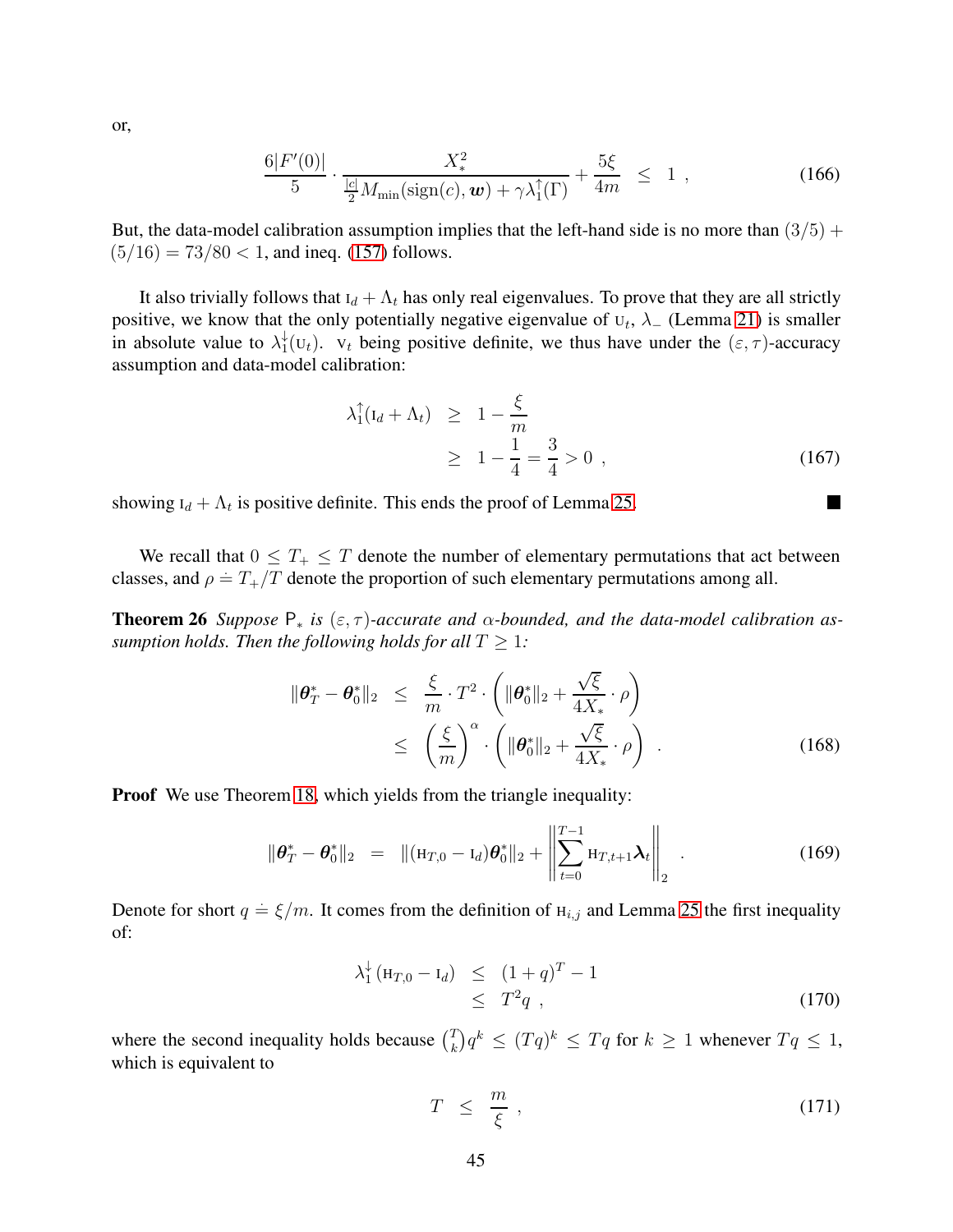which is implied by the condition of  $\alpha$ -bounded permutation size ( $n/\xi \geq 4 \geq 1$  from the datamodel calibration assumption). We thus get

$$
\| (\mathbf{H}_{T,0} - \mathbf{I}_d) \boldsymbol{\theta}_0^* \|_2 \leq T^2 q \cdot \| \boldsymbol{\theta}_0^* \|_2 .
$$
 (172)

Using ineq. [\(169\)](#page-44-0), this shows the statement of the Theorem with [\(188\)](#page-47-1). The upperbound comes from the fact that the factor in the right hand side is no more than  $(\xi/m)^{\alpha}$  for some  $0 \le \alpha \le 1$ provided this time the stronger constraint holds:

$$
T \leq \left(\frac{m}{\xi}\right)^{\frac{1-\alpha}{2}}, \qquad (173)
$$

which is the condition of  $\alpha$ -boundedness.

Let us now have a look at the shift term in eq. [\(169\)](#page-44-0), which depends only on the mistakes between classes done during the permutation (which changes the mean operator between permutations),

$$
R = \sum_{t=0}^{T-1} H_{T,t+1} \lambda_t \tag{174}
$$

Using eq. [\(75\)](#page-29-0), we can simplify R since  $\lambda_t = \nu v_{t+1} \epsilon_t$ , so if we define  $G_{t+1}$  from  $H_{t+1}$  as follows, for  $0 \leq j \leq i$ :

$$
G_{i,j} = \nu H_{i,j} V_j \tag{175}
$$

then we get

$$
R = \sum_{t=0}^{T-1} G_{T,t+1} \varepsilon_t , \qquad (176)
$$

where we recall that  $\varepsilon_t = \mu_{t+1} - \mu_t$  is the shift in the mean operator, *which is the null vector whenever*  $P_t$  *acts in a specific class* ( $y_{u_A(t)} = y_{v_A(t)}$ ). To see this, we remark

$$
\varepsilon_{t} = \mu_{t+1} - \mu_{t}
$$
\n
$$
= \sum_{i} y_{i} \cdot \left[ \frac{x_{i_{A}}}{x_{(t+1)i_{B}}} \right] - \sum_{i} y_{i} \cdot \left[ \frac{x_{i_{A}}}{x_{t i_{B}}} \right]
$$
\n
$$
= \sum_{i} y_{i} \cdot \left[ \frac{0}{x_{(t+1)i_{B}}} \right] - \sum_{i} y_{i} \cdot \left[ \frac{0}{x_{t i_{B}}} \right]
$$
\n
$$
= \left[ \frac{0}{\sum_{i} y_{i} \cdot (x_{(t+1)i_{B}} - x_{t i_{B}})} \right] = \left[ \frac{0}{\varepsilon_{t B}} \right], \qquad (177)
$$

which can be simplified further since we work with the elementary permutation  $P_t$ ,

$$
\varepsilon_{t\mathbf{B}} = y_{u_{\mathbf{A}}(t)} \cdot (\boldsymbol{x}_{v_{\mathbf{B}}(t)} - \boldsymbol{x}_{u_{\mathbf{B}}(t)})_{\mathbf{B}} + y_{v_{\mathbf{A}}(t)} \cdot (\boldsymbol{x}_{u_{\mathbf{B}}(t)} - \boldsymbol{x}_{v_{\mathbf{B}}(t)})_{\mathbf{B}}
$$
\n
$$
= (y_{u_{\mathbf{A}}(t)} - y_{v_{\mathbf{A}}(t)}) \cdot (\boldsymbol{x}_{v_{\mathbf{B}}(t)} - \boldsymbol{x}_{u_{\mathbf{B}}(t)})_{\mathbf{B}} . \tag{178}
$$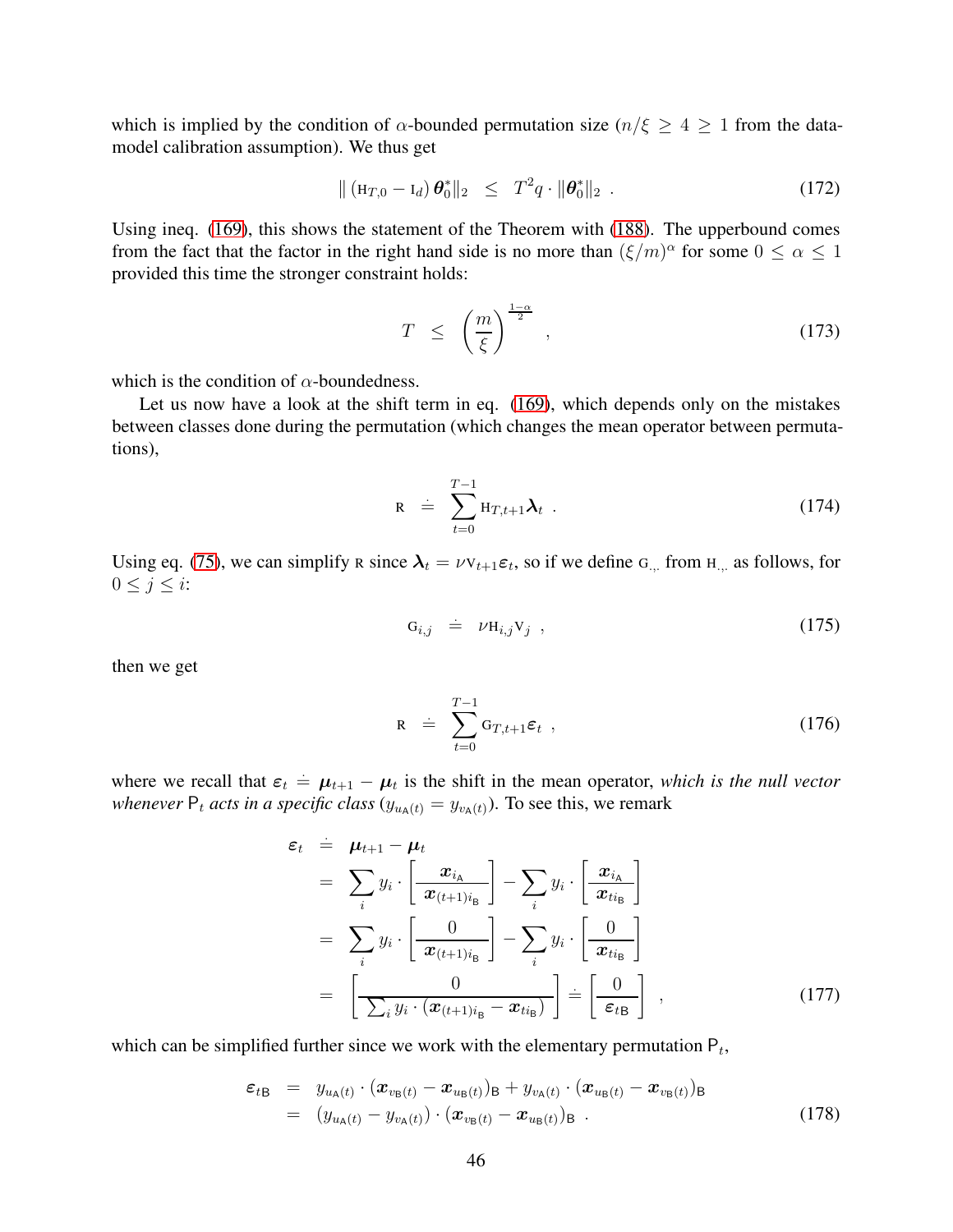Hence,

<span id="page-46-1"></span>
$$
\|\boldsymbol{\varepsilon}_{t}\|_{2} = \|\boldsymbol{\varepsilon}_{t\mathbf{B}}\|_{2} = 1_{y_{u_{\mathbf{A}}(t)} \neq y_{v_{\mathbf{A}}(t)}} \cdot \|(\boldsymbol{x}_{v_{\mathbf{B}}(t)} - \boldsymbol{x}_{u_{\mathbf{B}}(t)})_{\mathbf{B}}\|_{2}
$$
  
\n
$$
\leq 1_{y_{u_{\mathbf{A}}(t)} \neq y_{v_{\mathbf{A}}(t)}} \cdot \sqrt{2\xi} X_{*} , \qquad (179)
$$

from Lemma [22,](#page-41-3) and we see that indeed  $\|\boldsymbol{\varepsilon}_t\|_2 = 0$  when the elementary permutation occurs within observations of the same class.

It follows from the data-model calibration assumption and Lemma [20](#page-36-0) that

<span id="page-46-0"></span>
$$
\lambda_{1}^{\downarrow}(v_{t}) \leq \frac{1}{m} \cdot \frac{1}{M_{\min}(\text{sign}(c)) + \frac{2\gamma}{|c|} \lambda_{1}^{\uparrow}(\Gamma)}
$$
\n
$$
= \frac{|c|}{2mX_{*}^{2}} \cdot \frac{X_{*}^{2}}{\frac{|c|}{2} \cdot M_{\min}(\text{sign}(c)) + \gamma \lambda_{1}^{\uparrow}(\Gamma)}
$$
\n
$$
\leq \frac{|c|}{2mX_{*}^{2}} \cdot \frac{1}{2} \cdot \min\left\{\frac{1}{|F'(0)|}, \frac{1}{2|c|}\right\}
$$
\n
$$
\leq \frac{1}{8mX_{*}^{2}} \quad (180)
$$

Using [\[5\]](#page-20-7) (Problem III.6.14), Lemma [25](#page-42-3) and ineq. [\(180\)](#page-46-0), we also obtain

$$
\lambda_1^{\downarrow}(\mathbf{G}_{T,t+1}) \leq 2 \cdot \left(1 + \frac{\xi}{n}\right)^{T-t-1} \cdot \frac{1}{8mX_*^2} \tag{181}
$$

So,

<span id="page-46-2"></span>
$$
\|\mathbf{R}\|_{2} \leq \sum_{t=0}^{T-1} \lambda_{\max} \left( \mathbf{G}_{T,t+1} \right) \|\boldsymbol{\varepsilon}_{t}\|_{2}
$$
  
\n
$$
\leq \frac{1}{2\sqrt{2}} \cdot \sum_{t=0}^{T-1} 1_{y_{u_{\mathsf{A}}(t)} \neq y_{v_{\mathsf{A}}(t)}} \cdot \left( 1 + \frac{\xi}{n} \right)^{T-t-1} \cdot \frac{\sqrt{\xi}}{m X_{*}}
$$
  
\n
$$
= \frac{1}{2X_{*}} \cdot \sqrt{\frac{\xi}{2}} \cdot \sum_{t=0}^{T-1} 1_{y_{u_{\mathsf{A}}(t)} \neq y_{v_{\mathsf{A}}(t)}} \cdot \left( 1 + \frac{\xi}{n} \right)^{T-t-1} \cdot \frac{\xi}{m}, \qquad (182)
$$

from ineq. [\(179\)](#page-46-1). Assuming  $T_+ \leq T$  errors are made by permutations between classes and recalling  $q = \xi/m$ , we see that the largest upperbound for  $||R||_2$  in ineq. [\(182\)](#page-46-2) is obtained when all  $T_{+}$  errors happen at the last elementary permutations in the sequence in P<sub>\*</sub>, so we get that

<span id="page-46-3"></span>
$$
\|\mathbf{R}\|_2 \leq \frac{1}{2X_*} \cdot \sqrt{\frac{\xi}{2}} \cdot \sum_{t=0}^{T_+-1} q(1+q)^{T-t-1}
$$
  
= 
$$
\frac{1}{2X_*} \cdot \sqrt{\frac{\xi}{2}} \cdot q(1+q)^{T-T_+} \sum_{t=0}^{T_+-1} (1+q)^{T_+-t-1}
$$
  
= 
$$
\frac{1}{2X_*} \cdot \sqrt{\frac{\xi}{2}} \cdot (1+q)^{T-T_+}((1+q)^{T_+}-1) . \tag{183}
$$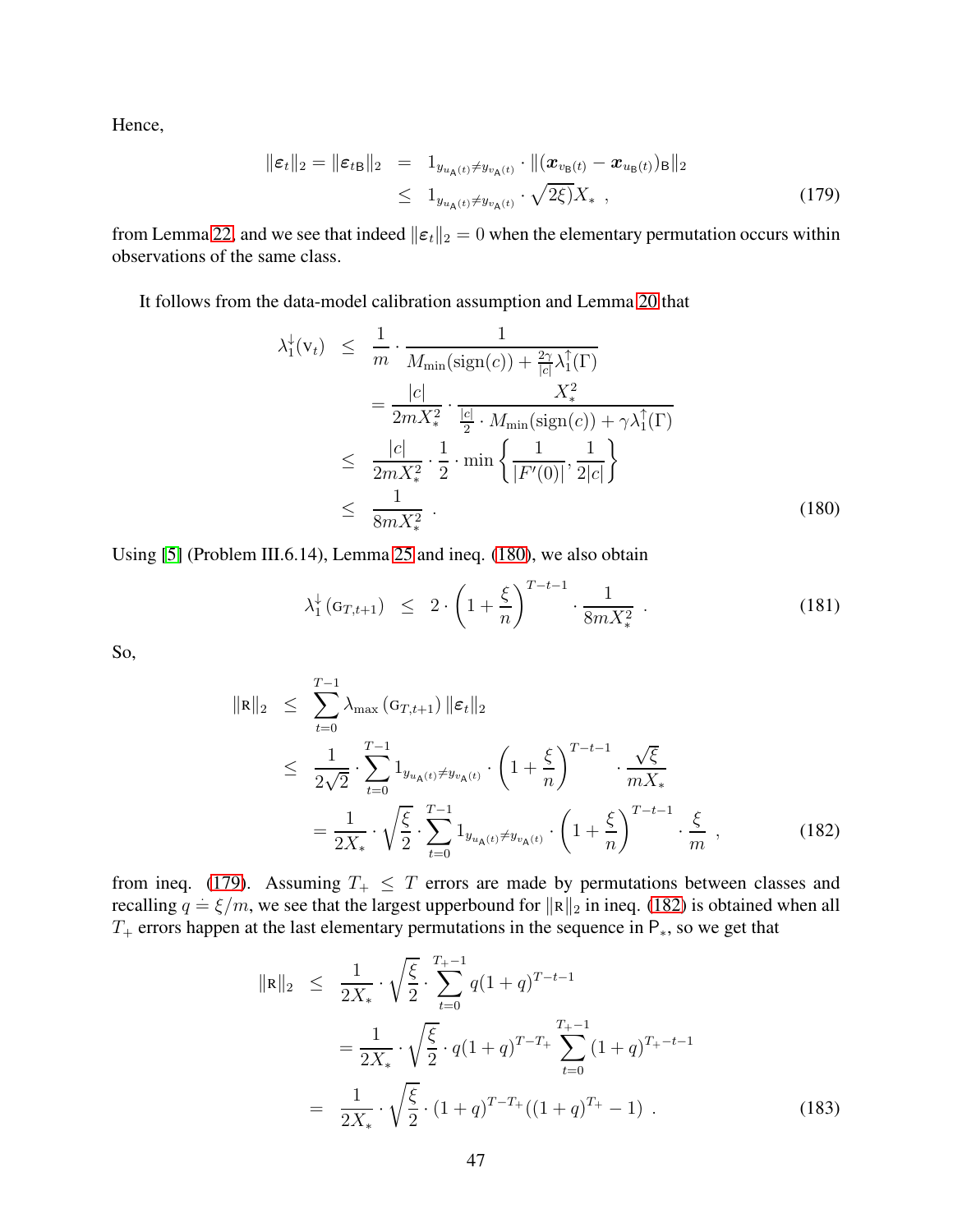It comes from ineq. [\(170\)](#page-44-1)  $(1+q)^{T_+} - 1 \le T_+^2 q$  and

$$
(1+q)^{T-T_{+}} \leq (T-T_{+})^{2}q + 1
$$
  
\n
$$
\leq \left(\frac{n}{\xi}\right)^{1-\alpha} \cdot \frac{\xi}{n} + 1
$$
  
\n
$$
= \left(\frac{\xi}{n}\right)^{\alpha} + 1
$$
  
\n
$$
\leq \frac{1}{4} + 1 < \sqrt{2} \quad .
$$
\n(184)

The last line is due to the data-model calibration assumption. We finally get from ineq. [\(183\)](#page-46-3)

$$
\|\mathbf{R}\|_2 \le \frac{\sqrt{\xi}}{2X_*} \cdot \frac{\xi}{m} \cdot T_+^2
$$
  
=  $\frac{\xi^{\frac{3}{2}}}{4X_*m} \cdot T_+^2$ . (185)

We also remark that if  $P_*$  is  $\alpha$ -bounded, since  $T_+ \leq T$ , we also have:

$$
\frac{\xi^{\frac{3}{2}}}{4X_*m} \cdot T_+^2 \le \frac{\xi^{\frac{3}{2}}}{4X_*m} \cdot \left(\frac{m}{\xi}\right)^{1-\alpha} \n= \frac{\sqrt{\xi}}{4X_*} \cdot \left(\frac{\xi}{m}\right)^{\alpha}.
$$
\n(186)

Summarizing, we get

$$
\|\boldsymbol{\theta}_T^* - \boldsymbol{\theta}_0^*\|_2 \leq a(T) \cdot \|\boldsymbol{\theta}_0^*\|_2 + b(T_+), \qquad (187)
$$

where

<span id="page-47-1"></span>
$$
a(T) \quad \dot{=} \quad \frac{\xi}{m} \cdot T^2 \le \left(\frac{\xi}{m}\right)^{\alpha} \,, \tag{188}
$$

$$
b(T_{+}) = \frac{\xi^{\frac{3}{2}}}{4X_{*}m} \cdot T_{+}^{2} \le \frac{\sqrt{\xi}}{4X_{*}} \cdot \left(\frac{\xi}{m}\right)^{\alpha} , \qquad (189)
$$

 $\blacksquare$ 

which yields the proof of Theorem [26.](#page-44-2)

Theorem [26](#page-44-2) easily yields the proof of Theorem [6.](#page-9-0)

### <span id="page-47-0"></span>10.4 Proof of Theorem [8](#page-10-2)

Remark that for any example  $(x, y)$ , we have from Cauchy-Schwartz inequality:

$$
|y(\boldsymbol{\theta}_T^* - \boldsymbol{\theta}_0^*)^\top \mathbf{x}| = |(\boldsymbol{\theta}_T^* - \boldsymbol{\theta}_0^*)^\top \mathbf{x}| \leq ||\boldsymbol{\theta}_T^* - \boldsymbol{\theta}_0^*||_2 ||\mathbf{x}||_2
$$
  
\n
$$
\leq \left(\frac{\xi}{m}\right)^\alpha \cdot \left(||\boldsymbol{\theta}_0^*||_2 + \frac{\sqrt{\xi}}{4X_*} \cdot \rho\right) \cdot X_*
$$
  
\n
$$
= \left(\frac{\xi}{m}\right)^\alpha \cdot \left(||\boldsymbol{\theta}_0^*||_2 X_* + \frac{\sqrt{\xi}}{4} \cdot \rho\right) . \tag{190}
$$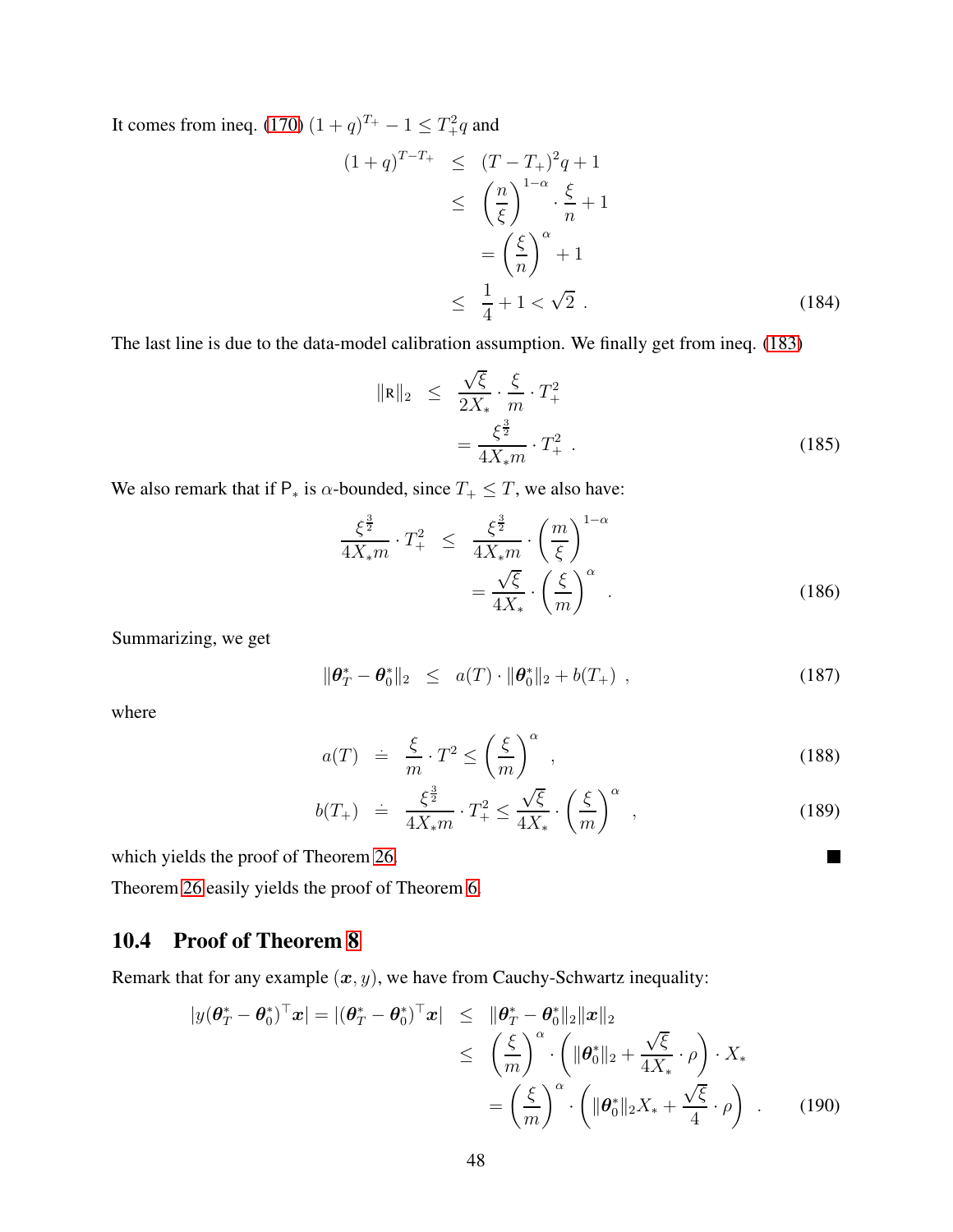So, to have  $|y(\theta^*_T - \theta^*_0)^\top x| < \kappa$  for some  $\kappa > 0$ , it is sufficient that

$$
m > \xi \cdot \left(\frac{\|\boldsymbol{\theta}_0^*\|_2 X_*}{\kappa} + \frac{\sqrt{\xi}}{4\kappa} \cdot \rho\right)^{\frac{1}{\alpha}}.
$$
 (191)

In this case, for any example  $(\bm{x}, y)$  such that  $y(\bm{\theta}_0^*)^\top \bm{x} > \kappa$ , then

$$
y(\boldsymbol{\theta}_{T}^{*})^{\top} \boldsymbol{x} = y(\boldsymbol{\theta}_{0}^{*})^{\top} \boldsymbol{x} + y(\boldsymbol{\theta}_{T}^{*} - \boldsymbol{\theta}_{0}^{*})^{\top} \boldsymbol{x} \geq y(\boldsymbol{\theta}_{0}^{*})^{\top} \boldsymbol{x} - |y(\boldsymbol{\theta}_{T}^{*} - \boldsymbol{\theta}_{0}^{*})^{\top} \boldsymbol{x}| > \kappa - \kappa = 0,
$$
\n(192)

and we get the statement of the Theorem.

### <span id="page-48-0"></span>10.5 Proof of Theorem [9](#page-10-3)

We want to bound the difference between the loss *over the true data* for the optimal (unknown) classifier  $\theta_0^*$  and the classifier we learn from entity resolved data,  $\theta_T^*$ :

$$
\Delta_S(\boldsymbol{\theta}_0^*, \boldsymbol{\theta}_T^*) = \ell_{F(0), F'(0), c}^{\mathrm{T}}(S, \boldsymbol{\theta}_T^*; \gamma, \Gamma) - \ell_{F(0), F'(0), c}^{\mathrm{T}}(S, \boldsymbol{\theta}_0^*; \gamma, \Gamma) . \tag{193}
$$

We have

$$
\Delta_S(\boldsymbol{\theta}_0^*, \boldsymbol{\theta}_T^*) = \frac{1}{m} \cdot \left( -F'(0)(\boldsymbol{\theta}_T^* - \boldsymbol{\theta}_0^*)^\top \left( \sum_i y_i \boldsymbol{x}_i \right) + c \cdot \sum_i \left( ((\boldsymbol{\theta}_0^*)^\top \boldsymbol{x}_i)^2 - ((\boldsymbol{\theta}_T^*)^\top \boldsymbol{x}_i)^2 \right) \right) \n+ \gamma (\boldsymbol{\theta}_T^*)^\top \Gamma \boldsymbol{\theta}_T^* - \gamma (\boldsymbol{\theta}_0^*)^\top \Gamma \boldsymbol{\theta}_0^* \n= \frac{1}{m} \cdot (A + B) + C ,
$$
\n(194)

with

$$
A = -F'(0)(\boldsymbol{\theta}_T^* - \boldsymbol{\theta}_0^*)^\top \boldsymbol{\mu}_0
$$
  
\n
$$
B = c \cdot \sum_i (((\boldsymbol{\theta}_0^*)^\top \boldsymbol{x}_i)^2 - ((\boldsymbol{\theta}_T^*)^\top \boldsymbol{x}_i)^2)
$$
  
\n
$$
C = \gamma \cdot ((\boldsymbol{\theta}_T^*)^\top \boldsymbol{\Gamma} \boldsymbol{\theta}_T^* - (\boldsymbol{\theta}_0^*)^\top \boldsymbol{\Gamma} \boldsymbol{\theta}_0^*)
$$

Let  $\Gamma \doteq \sum_i \lambda_i^{\downarrow}$  $\psi_i^{\downarrow}(\Gamma) \bm{u}_i \bm{u}_i^{\top}$ , where the  $\bm{u}_i$ s are orthonormal. Cauchy-Schwartz inequality and the fact that the  $u_i$ s are unit yields:

$$
(\boldsymbol{\theta}_{T}^{*})^{\top} \Gamma \boldsymbol{\theta}_{T}^{*} - (\boldsymbol{\theta}_{0}^{*})^{\top} \Gamma \boldsymbol{\theta}_{0}^{*} = \sum_{i} \lambda_{i}^{1}(\Gamma)(\boldsymbol{\theta}_{T}^{*} - \boldsymbol{\theta}_{0}^{*})^{\top} \boldsymbol{u}_{i} \boldsymbol{u}_{i}^{\top} (\boldsymbol{\theta}_{T}^{*} + \boldsymbol{\theta}_{0}^{*})
$$
  
\n
$$
\leq \sum_{i} \lambda_{i}^{1}(\Gamma) \|\boldsymbol{\theta}_{T}^{*} - \boldsymbol{\theta}_{0}^{*}\|_{2} \|\boldsymbol{\theta}_{T}^{*} + \boldsymbol{\theta}_{0}^{*}\|_{2} \|\boldsymbol{u}_{i}\|_{2}^{2}
$$
  
\n
$$
= \|\boldsymbol{\theta}_{T}^{*} - \boldsymbol{\theta}_{0}^{*}\|_{2} \|\boldsymbol{\theta}_{T}^{*} + \boldsymbol{\theta}_{0}^{*}\|_{2} \cdot \sum_{i} \lambda_{i}^{1}(\Gamma)
$$
  
\n
$$
\leq d\lambda_{1}^{1}(\Gamma) \|\boldsymbol{\theta}_{T}^{*} - \boldsymbol{\theta}_{0}^{*}\|_{2} \|\boldsymbol{\theta}_{T}^{*} + \boldsymbol{\theta}_{0}^{*}\|_{2} .
$$
 (195)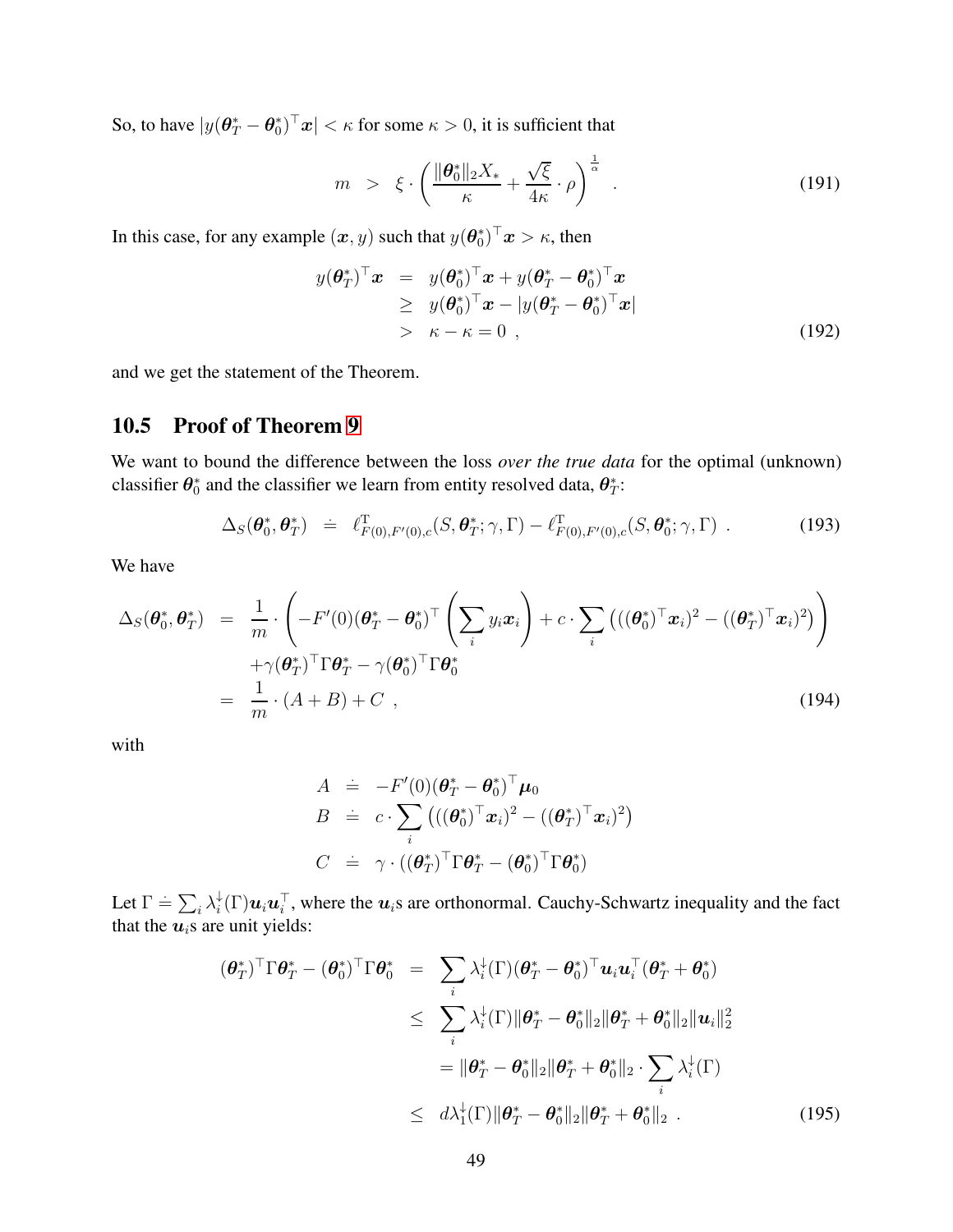We also have, mutatis mutandis:

$$
B = c \left( \sum_{i} \left( (\boldsymbol{\theta}_{0}^{*} - \boldsymbol{\theta}_{T}^{*})^{\top} \boldsymbol{x}_{i} \right) \left( (\boldsymbol{\theta}_{0}^{*} + \boldsymbol{\theta}_{T}^{*})^{\top} \boldsymbol{x}_{i} \right) \right) \n\leq m|c| ||\boldsymbol{\theta}_{T}^{*} - \boldsymbol{\theta}_{0}^{*} ||_{2} || \boldsymbol{\theta}_{T}^{*} + \boldsymbol{\theta}_{0}^{*} ||_{2} X_{*}^{2} ,
$$
\n(196)

and finally  $A \leq |F'(0)| \|\theta^*_T - \theta^*_0\|_2 \|\mu_0\|_2$ . So,

$$
\Delta_S(\boldsymbol{\theta}_0^*, \boldsymbol{\theta}_T^*) \leq \|\boldsymbol{\theta}_T^* - \boldsymbol{\theta}_0^*\|_2 \cdot \left(\frac{|F'(0)| \|\boldsymbol{\mu}_0\|_2}{m} + \|\boldsymbol{\theta}_T^* + \boldsymbol{\theta}_0^*\|_2(|c|X_*^2 + d\gamma \lambda_1^{\downarrow}(\Gamma))\right) \tag{197}
$$

We now need to bound  $\|\boldsymbol{\theta}_T^* + \boldsymbol{\theta}_0^*\|_2$  in a convenient way:

$$
\|\boldsymbol{\theta}_T^* + \boldsymbol{\theta}_0^*\|_2 = \|\boldsymbol{\theta}_T^* - \boldsymbol{\theta}_0^* + 2\boldsymbol{\theta}_0^*\|_2
$$
  
\$\leq \|\boldsymbol{\theta}\_T^\* - \boldsymbol{\theta}\_0^\*\|\_2 + 2\|\boldsymbol{\theta}\_0^\*\|\_2 , \qquad (198)\$

and so Theorem [26](#page-44-2) yields:

$$
\|\theta^*_T + \theta^*_0\|_2 \le 2\|\theta^*_0\|_2 + \frac{\xi}{n} \cdot T^2 \cdot \left(\|\theta^*_0\|_2 + \frac{\sqrt{\xi}}{4X_*} \cdot \rho\right)
$$
  
= 2\|\theta^\*\_0\|\_2 + \frac{\xi(\delta\_\theta + \delta\_\mathsf{P})}{mX\_\*} \cdot T^2 . (199)

Denote for short

$$
\eta = \|\boldsymbol{\theta}_0^*\|_2 + \frac{\sqrt{\xi}}{4X_*} \cdot \rho = \frac{\delta_{\boldsymbol{\theta}} + \delta_{\mathsf{P}}}{X_*} \tag{200}
$$

We obtain:

<span id="page-49-0"></span>
$$
\Delta_{S}(\theta_{0}^{*}, \theta_{T}^{*}) \leq \frac{\xi \eta}{m} \cdot T^{2} \cdot \left( \frac{\frac{|F'(0)||\mu_{0}||_{2}}{m} + 2|c||\theta_{0}^{*}||_{2}X_{*}^{2} + 2d\gamma \lambda_{1}^{+}(\Gamma)||\theta_{0}^{*}||_{2} + \frac{|c|\xi X_{*}(\delta_{\theta} + \delta_{\mathsf{P}})}{m} \cdot T^{2}}{mX_{*}} \cdot T^{2} \right)
$$
\n
$$
= \frac{\xi(\delta_{\theta} + \delta_{\mathsf{P}})}{m} \cdot T^{2} \cdot \left( \frac{|F'(0)|\delta_{S} + 2|c|\delta_{\theta} + \frac{2d\gamma \lambda_{1}^{+}(\Gamma)\delta_{\theta}}{X_{*}^{2}} + \frac{|c|\xi(\delta_{\theta} + \delta_{\mathsf{P}})}{m} \cdot T^{2}}{mX_{*}^{2}} \cdot T^{2} \right)
$$
\n
$$
\leq (\delta_{\theta} + \delta_{\mathsf{P}})C(m) \cdot \left( |F'(0)|\delta_{S} + \left(|c| + \frac{d\gamma \lambda_{1}^{+}(\Gamma)}{X_{*}^{2}}\right) (2\delta_{\theta} + C(m)(\delta_{\theta} + \delta_{\mathsf{P}})) \right)
$$
\n
$$
\leq (\delta_{\theta} + \delta_{\mathsf{P}})C(m) \cdot \left( |F'(0)|\delta_{S} + \left(|c| + \frac{d\gamma \lambda_{1}^{+}(\Gamma)}{X_{*}^{2}}\right) (3\delta_{\theta} + 2\delta_{\mathsf{P}}) \right) .
$$
\n(201)

We have used in the last inequality the fact that under the data-model calibration assumption,  $C(m) \le (1/4)^{\alpha} \le 1$ . This ends the proof of Theorem [9.](#page-10-3)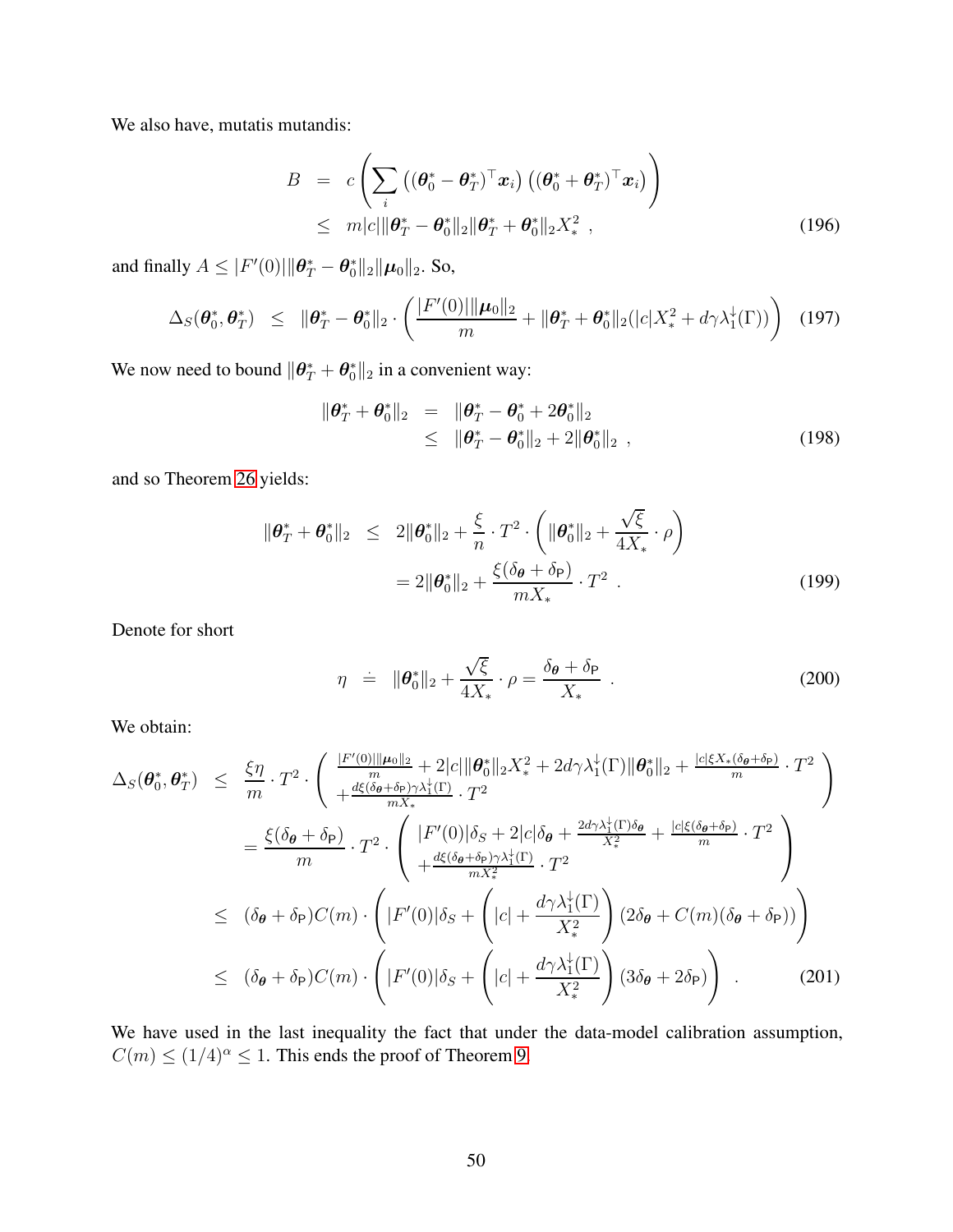### <span id="page-50-0"></span>10.6 Proof of Theorem [10](#page-11-5)

Letting  $\Sigma_m \doteq \{-1,1\}^m$ , the empirical Rademacher complexity of hypothesis class  $\mathcal H$  is [\[4\]](#page-20-10):

$$
R_m = \mathbb{E}_{\sigma \sim \Sigma_m} \sup_{h \in \mathcal{H}} \{ \mathbb{E}_S[\sigma(\boldsymbol{x})h(\boldsymbol{x})] \} . \tag{202}
$$

It is well-known that we have for linear classifiers whose  $L_2$  norm is bounded by  $\theta_*$  [\[19\]](#page-21-11) (Theorem 3):

$$
R_m \leq \frac{X_* \theta_*}{\sqrt{m}} \tag{203}
$$

We have from Theorem [6](#page-9-0) and the triangle inequality:

$$
\|\boldsymbol{\theta}_T^*\|_2 \leq \left(1 + C(m) \cdot \left(1 + \frac{\delta_P}{\delta_{\boldsymbol{\theta}}}\right)\right) \cdot \|\boldsymbol{\theta}_0^*\|_2 \tag{204}
$$

so we can consider that

$$
R_m \leq \frac{\delta_{\theta}}{\sqrt{m}} \cdot \left( 1 + C(m) \cdot \left( 1 + \frac{\delta_{\mathsf{P}}}{\delta_{\theta}} \right) \right)
$$
  
=  $R_m^* + \frac{C(m)}{\sqrt{m}} \cdot (\delta_{\theta} + \delta_{\mathsf{P}})$  (205)

We split the Rademacher complexity this way because  $R_m^* \doteq \delta_{\bm{\theta}}/\sqrt{m}$  is the bound on the Rademacher complexity with which we could have worked for  $\theta_0^*$ . Let

$$
A = (\delta_{\theta} + \delta_{\mathsf{P}})C(m) \cdot \left( |F'(0)|\delta_{S} + \left(|c| + \frac{d\gamma \lambda_{1}^{\downarrow}(\Gamma)}{X_{*}^{2}}\right)(3\delta_{\theta} + 2\delta_{\mathsf{P}}) \right)
$$
(206)

be the penalty appearing in ineq. [\(201\)](#page-49-0). Letting L denote the Lipschitz constant for the Taylor loss, we get from [\[4\]](#page-20-10) (Theorem 7) that with probability  $\geq 1 - \delta$  over the drawing of  $S \sim \mathcal{D}^n$ ,

$$
\Pr_{(\mathbf{x},y)\sim\mathcal{D}}\left[y(\boldsymbol{\theta}_{T}^{*})^{\top}\mathbf{x}\leq0\right] \leq \ell_{F(0),F'(0),c}^{\top}(S,\boldsymbol{\theta}_{T}^{*};\gamma,\Gamma)+2LR_{m}+\sqrt{\frac{\ln(2/\delta)}{2m}}\leq \ell_{F(0),F'(0),c}^{\top}(S,\boldsymbol{\theta}_{0}^{*};\gamma,\Gamma)+A+2LR_{m}^{*}+\frac{2LC(m)}{\sqrt{m}}\cdot(\delta_{\boldsymbol{\theta}}+\delta_{\mathsf{P}})+\sqrt{\frac{\ln(2/\delta)}{2m}}.
$$
\n(207)

So let us denote

$$
B = \ell_{F(0), F'(0), c}^{\mathrm{T}}(S, \theta_0^*; \gamma, \Gamma) + 2LR_m^* + \sqrt{\frac{\ln(2/\delta)}{2m}} \,, \tag{208}
$$

which would be [\[4\]](#page-20-10)'s (Theorem 7) bound guarantee (with high probability) on the optimal classifier  $\theta_0^*$ . We instead get

$$
\Pr_{(\boldsymbol{x},y)\sim\mathcal{D}}\left[y(\boldsymbol{\theta}_{T}^{*})^{\top}\boldsymbol{x}\leq0\right] \leq \ell_{F(0),F'(0),c}^{\top}(S,\boldsymbol{\theta}_{T}^{*};\gamma,\Gamma)+2LR_{m}+\sqrt{\frac{\ln(2/\delta)}{2m}}\leq B+D.
$$
\n(209)